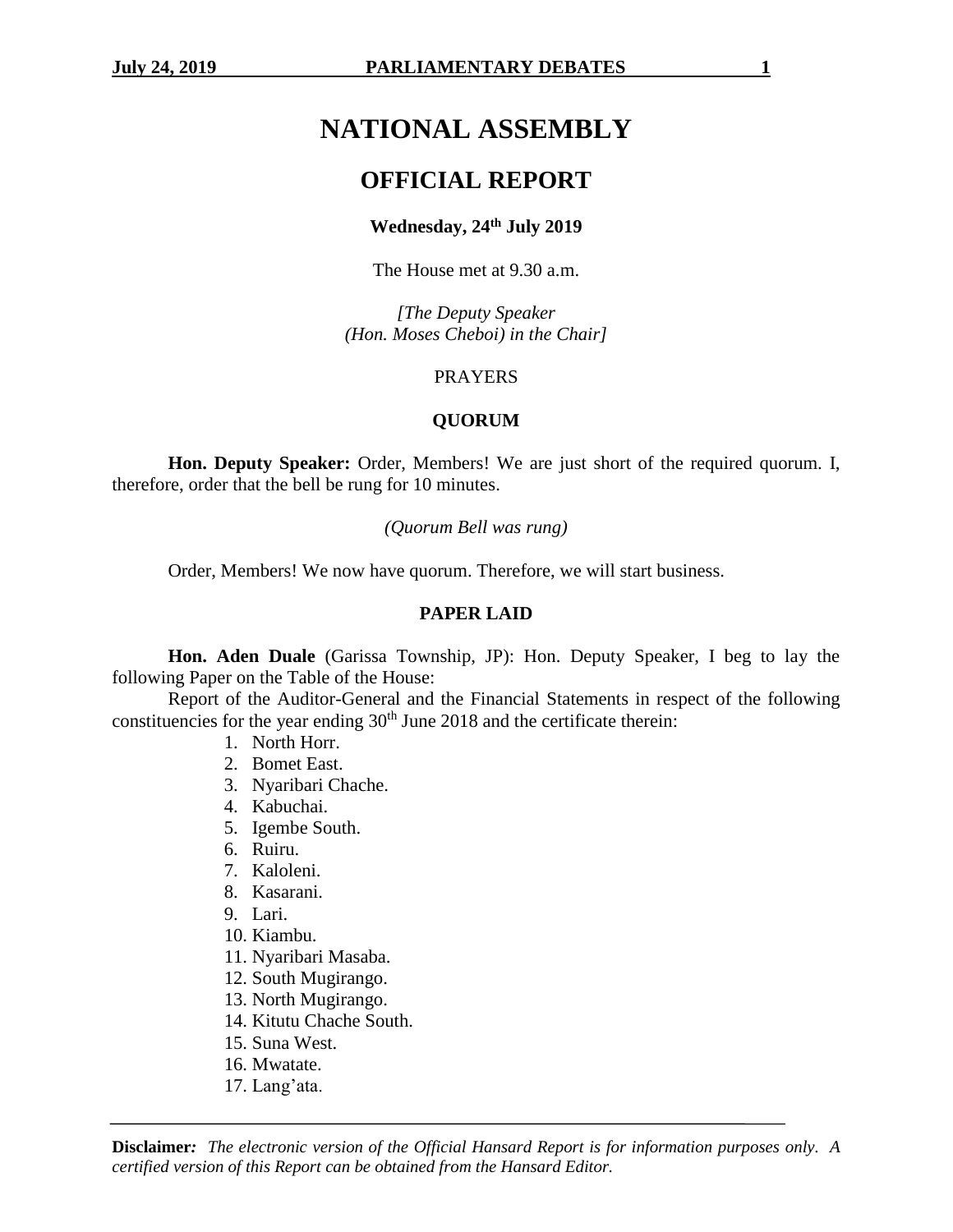18. Gatundu South. 19. Kiambaa, and 20. Likoni.

**Hon. Deputy Speaker:** Very well. Let us move on to the next Order – Questions. To start us off will be the Member for Konoin, Hon. Brighton Yegon.

#### **ORDINARY QUESTIONS**

#### *Question No.330/2019*

#### MEASURES TO GUARANTEE SECURITY IN THE COUNTRY

**Hon. Leonard Yegon** (Konoin, JP): Thank you very much, Hon. Deputy Speaker. I would like to ask Question No.330/2019. Pursuant to the provisions of Standing Order No. 42A(5), my Question goes to the Cabinet Secretary for Interior and Coordination of National Government:

(i) What steps is the Ministry undertaking to guarantee security in densely populated suburbs in towns across the country?

(ii) How effective…

#### *(Technical hitch)*

**Hon. Deputy Speaker:** It is now okay.

**Hon. Leonard Yegon** (Konoin, JP): I was asking whether we are safe.

(i) How effective is the emergency Call Number 999 for use by persons in need of emergency security response?

#### *(Technical hitch)*

**Hon. Deputy Speaker:** You will have to go on record on that. You redo it.

**Hon. Leonard Yegon** (Konoin, JP): Thank you. I would like to ask Question No.330/2019. Pursuant to the provisions of Standing Order No. 42A (5), my Question goes to the Cabinet Secretary for Interior and Coordination of National Government.

(i) What steps is the Ministry undertaking to guarantee security in densely populated suburbs in towns across the country?

(ii) How effective is the emergency Call Number 999 for use by persons in need of emergency security response?

(iii) What measures and facilities has the Ministry put in place to guarantee security for all in the country?

**Hon. Deputy Speaker:** Well. That one will be replied before the Departmental Committee on Administration and National Security.

We will move on to the next Question by the Member for Kanduyi, Hon. Wafula Wamunyinyi. Let us proceed to the next Question since I am not able to see him. He is not in for now.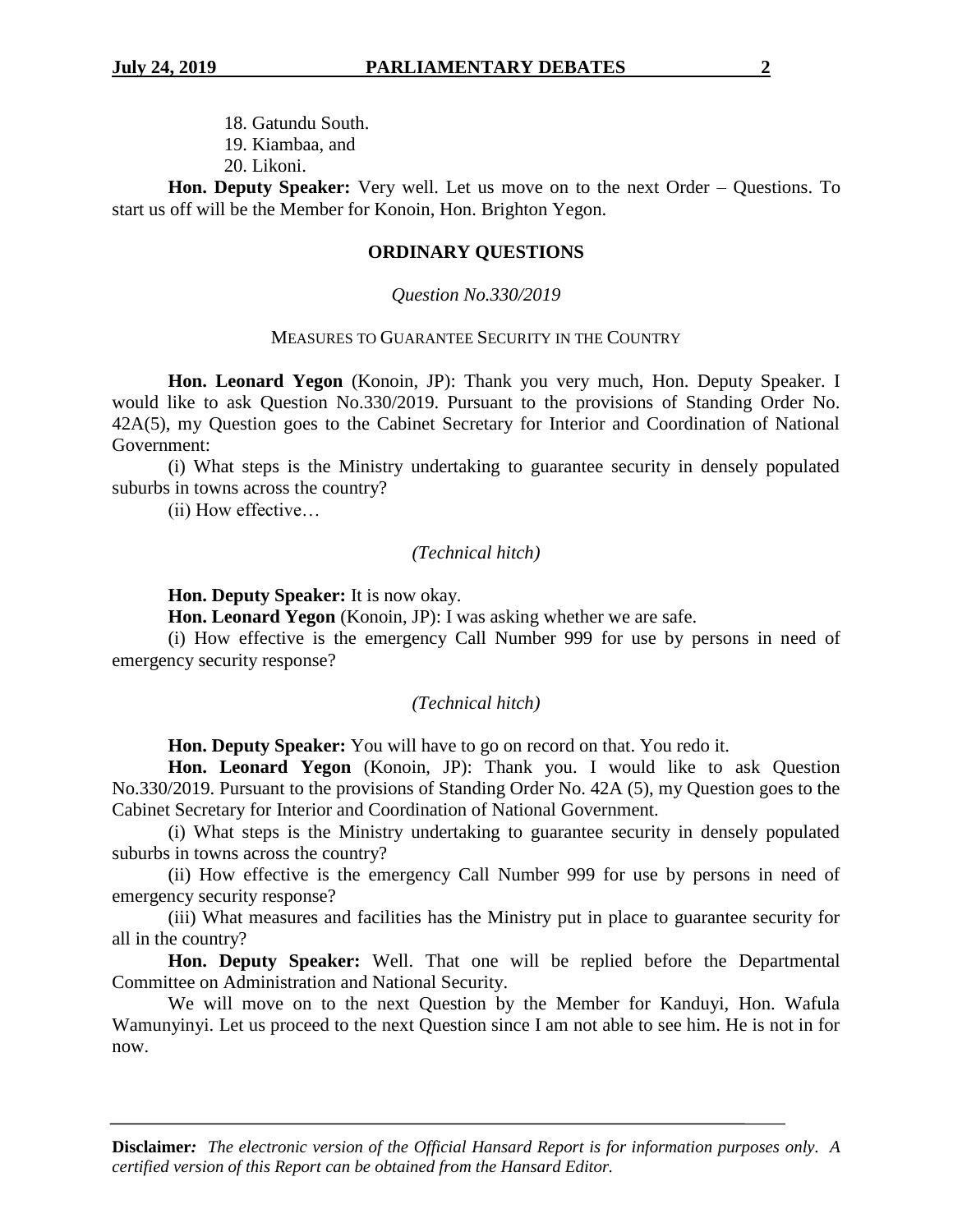*Question No.331/2019*

#### CHALLENGES FACED BY PENSIONS DEPARTMENT IN PROCESSING RETIREMENT BENEFITS

*(Question deferred)*

## *Question No.332/2019*

## COMPENSATION FOR LAND ACQUIRED FOR CONSTRUCTION OF KABUNDE AIRSTRIP

**Hon. Peter Kaluma** (Homa Bay Town, ODM): Hon. Deputy Speaker, I beg to ask the Cabinet Secretary for Transport, Infrastructure, Housing, Urban Development and Public Works the following Question:

 (i) What is the status of compensation for the land compulsorily acquired for the construction of Kabunde Airstrip in Homabay County?

(ii) What steps the Ministry is taking to ensure that the Airstrip is completed on time.

**Hon. Deputy Speaker**: That Question will be replied to before the Departmental Committee on Transport, Public Works and Housing.

Let us move on the next Question by the Member for Bomachoge Chache, Hon. Alfah Ondieki Miruka.

*Question No.337/2019*

## NUMBER OF HEAD TEACHERS INTERDICTED BY TSC IN SOUTH MUGIRANGO

**Hon. Alfah Ondieki** (Bomachoge Chache, KNC): Hon. Deputy Speaker, I beg to ask the Chairperson of the Teachers Service Commission (TSC) the following Question:

 (i) Could the Commission indicate the number of primary and secondary school headteachers that have been interdicted by the Commission in the last three years in respect of schools in South Mugirango Constituency?

 (ii) Were the teachers interdicted following the laid down procedures, including according each of them a fair hearing?

 (iii) What steps is the Commission taking to ensure that the said teachers are reinstated to service within the stipulated timelines to mitigate against disruption of running of schools in the affected schools?

**Hon. Deputy Speaker**: That Question will be replied to via a written reply by the TSC. Hon. Timothy Wanyonyi is out on official function. So, he is not able to ask the next Question. I, therefore, defer it. The same applies to Question No.339/2019 by Nominated Member, Hon. Prof. Jacqueline Oduol. She sought permission to be away and she was granted. So, her Question will be deferred.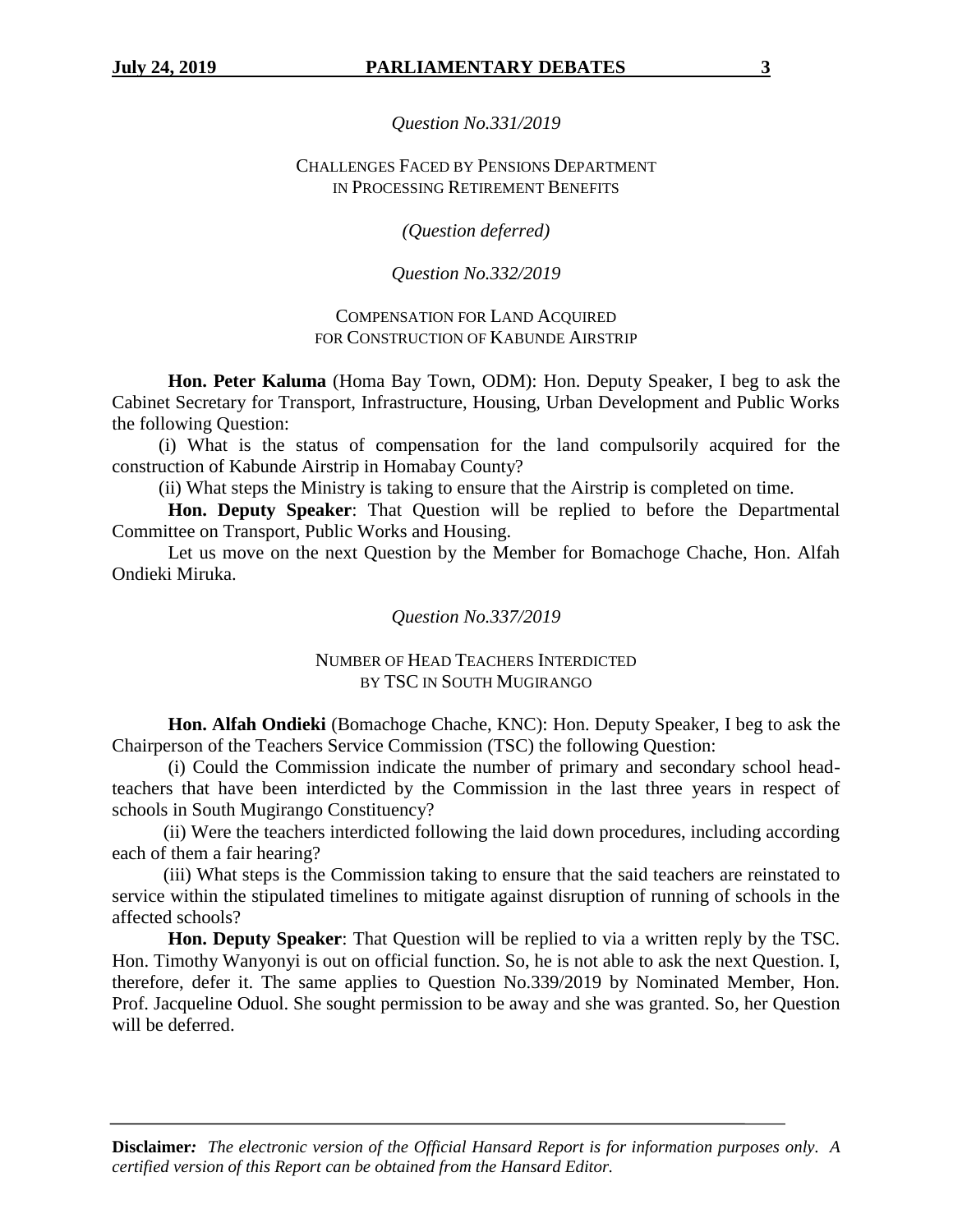*Question No.*338/2019

COMPANIES OFFERING MOBILE-PHONE-BASED MONEY LENDING PLATFORMS

*(Question deferred)*

*Question No.339/2019*

POLICY ON CULTURAL IDENTITY

*(Question deferred)*

**Hon. Deputy Speaker**: Next Order!

## **BILLS**

*First Readings*

THE CONSTITUTION OF KENYA (AMENDMENT) BILL

THE LAND (AMENDMENT) BILL

THE BANKING (AMENDMENT) BILL

THE PARLIAMENTARY PENSIONS (AMENDMENT) (NO.2) BILL

THE PARLIAMENTARY PENSIONS (AMENDMENT) (NO.3) BILL

*(Orders for First Readings read – Read the First Time and ordered to be referred to the relevant Departmental Committees)*

## **MOTION**

## MEASURES TO BRIDGE IMPORT/EXPORT TRADE DEFICIT

THAT, aware that Kenya's trade deficit has been on the increase in the past few years with the financial year 2016/2017 deficit being estimated at Kshs1.1 trillion; noting that, the deficit is mainly attributable to the exports worth Kshs594 billion against imports amounting to Kshs1.7 trillion, driven mainly by the more than doubling of food and machinery imports amid slow-moving exports; concerned that, the widening deficit has continued to pile pressure on the shilling against other global currencies such as the dollar; alarmed that, the high demand for the dollar to fund imports has been forcing the Central Bank of Kenya (CBK) to intervene, depleting foreign exchange reserves even as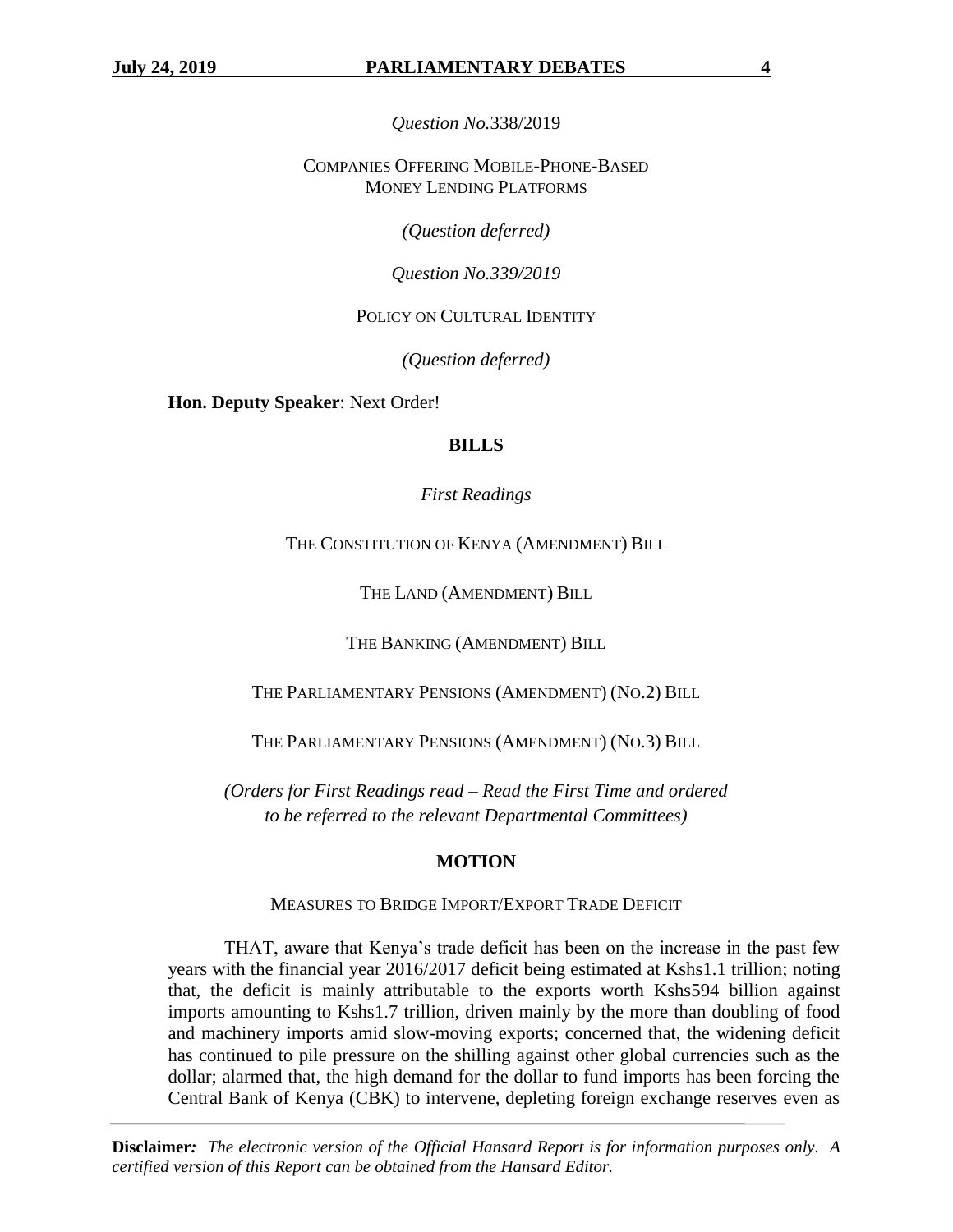the Country continues to incur foreign debts; cognisant that, the rising imports amplified by flat exports portends a difficult operating environment for local enterprises and farmers thereby denying Kenyans employment opportunities when locals lose out to foreign manufacturers and farmers; notwithstanding the effects of protectionism policies which contribute towards affecting local industries and farms abilities to compete in international markets; this House resolves that the Government urgently puts in place measures to bridge the huge trade deficit including by providing incentives to potential investors and farmers, supporting local production through promotion and protection of local industries and implementing competitive export promotion strategies.

*(Hon. John Waluke on 19.6.2019)*

*(Resumption of Debate interrupted on 19.6.2019 – Morning Sitting)*

**Hon. Deputy Speaker**: This is a Motion sponsored by Hon. Major (Rtd.) John Waluke. Only a few minutes were remaining. So, I am not so sure who is making a request to speak to it. Hon. Mbui, have you spoken on this one? Do you want to speak on it? I will have to pick from the interventions. Sorry, it is Hon. Waluke who had a balance of 13 minutes. Hon. Waluke, you have the Floor.

**Hon. John Waluke** (Sirisia, JP): Thank you, Hon. Deputy Speaker for giving me this chance. I beg to move the following Motion:

THAT, aware that Kenya's trade deficit has been on the increase in the past…

**Hon. Deputy Speaker**: Hon. Waluke, remember you had already moved this Motion and it is on record. What you need to do is to finalise. You have 13 minutes to go

**Hon. John Waluke** (Sirisia, JP): Thank you, Hon. Deputy Speaker. I want this House to know that the deficit has increased. Members should support this Motion because it is important. It is important to note that we pay a lot of money for food and machinery imports. We have slow movement of exports as a country. In 2018, this country's exports were worth Kshs612.9 million while imports were worth Kshs1.760 billion. The trade balance is negative Kshs114.7 billion. The account worsened to negative Kshs441.8 billion in 2018 from negative Kshs43.6 billion in 2016. We are spending more than we get from outside.

The overall balance of payment declined from 16.9 billion in 2017 to -105.8 billion in 2018. We are exporting jobs to the outside world, yet we have very many youth in this country who have completed universities and have no jobs. I am saying this because the export is low and we are importing too much, yet the country is not getting enough to repay our international debts. This is why I brought this Motion and I am urging my colleagues to support this Motion and to stand with the country at this time of need.

We also need to look for more markets to export to, in addition to the ones that we already have. There are very few countries that we have been exporting to and we have not been marketing to include new ones. There has also been importation of substandard goods which have flooded the Kenyan market. It is terrible that this country imports plastic fish from China while we have a lot of fish in Lake Victoria. It is only Uganda that is exporting fish from Migingo Island to Europe yet we know that Migingo Island is Kenyan land. I am, therefore, urging the Government to ensure that they build factories for fish in Lake Victoria because the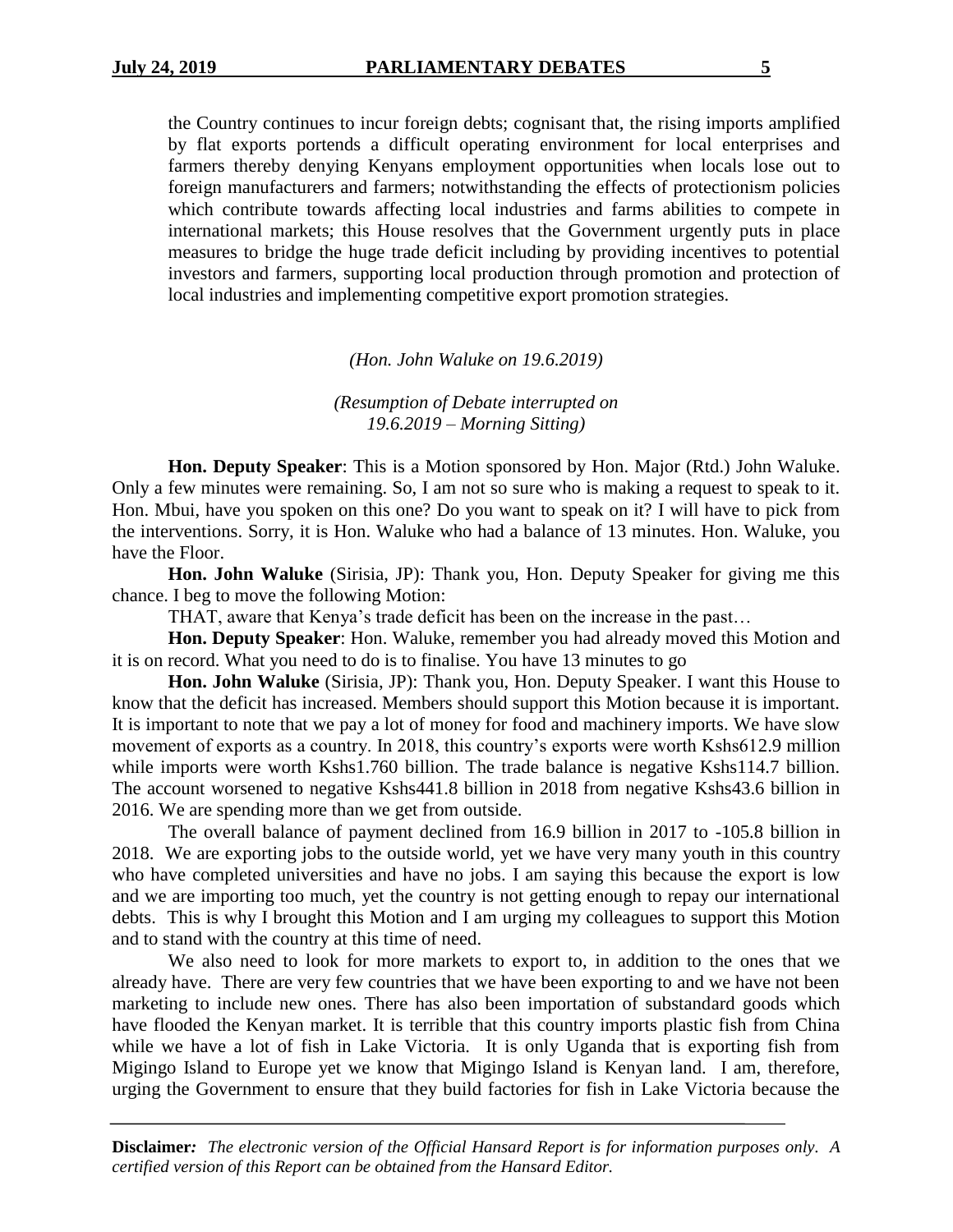fish that we have in this country can feed this country and have excess to export. We have fish right from the ocean, Lake Victoria, Lake Turkana and Lake Naivasha, and the fish ponds that we have in our areas are enough to feed this country rather than importing plastic fish from China.

I want to thank President Uhuru and his Deputy for reviving RIVATEX. It is going to help our youth get some jobs. We want the Government to continue reviving many industries. Flooding the market with substandard goods has killed many industries in this country including the giant factories like Mumias Sugar Company, Nzoia Sugar Company and Muhoroni. We import too much sugar and kill our own industries.

President Magufuli in the last three years tried to revive everything in his country while we were watching. He led by example in Africa. When Kenyans exported chicks to Tanzania, he set them on fire. He did it himself as the President of that country. He ordered petrol, poured on them and set them on fire because he knew that Tanzanians can rear chicken instead of importing chicks from Kenya. When our cattle crossed over to Tanzania, they were auctioned. We have been lenient and kind while the deficit is increasing every day. We need to stand firm as a House and urge the Government that we need to reduce too much importation and give subsidies to our farmers. We are importing maize from Mexico and Uganda our neighboring country, yet if our people can be given subsidies, we shall not import food.

We have killed farmers like those from Tebere, Mwea Irrigation Scheme. If the people of Mwea can be given subsidies, we shall not import rice. As it is, we are importing rice from Egypt and many other countries to this country. We are also importing eggs from China and fabric from Dubai, Italy and Turkey. It is good that RIVATEX has been revived. I remember when I was in the military those days, our uniforms used to come from RIVATEX but in the recent past, we have been importing police and military uniforms from outside the country. Time has come for us, as country, to stand firm and urge the Government to ensure that factories are revived for the benefit of our youths. We are sitting on a time bomb. About a million youths have completed universities and colleges, and we are not taking care of them as a country. I saw the other day an actuarial science graduate who got First Class Honours say that he has been washing vehicles for the last five years. Time will come when, if the Government will not take of the youths… *(Technical hitch)* 

As a country we need to analyse our needs, what we have and what we do not have. People cannot be importing goods in containers while our economy is going down. I think people in the Ministry are lying to the Government that the economy is doing well yet it is not.

Without wasting a lot of time, I want to call upon Hon. Chris Wamalwa, the incoming governor of Trans Nzoia, to second this Motion. Thank you.

**Hon. Deputy Speaker**: Who is your Seconder, Hon. Waluke, because I am not aware of that specific title you used? Oh, you are seconding, Hon. (Dr.) Wamalwa?

**Hon. (Dr.) Chris Wamalwa** (Kiminini, FORD-K): Thank you, Hon. Deputy Speaker. I rise to second the Motion by Hon. Waluke on the measures the Government should put in place to bridge the trade deficit.

First and foremost, I want to thank Hon. Waluke for coming up with such a wonderful Motion. This country, as he clearly put it, is having a big problem in terms of trade balance. We must put measures in place to bridge the trade deficit. When it comes to matters of trade, there are basically two variables. We are talking about export and import. In this country, in value terms, whatever we import is in excess of Kshs1.7 trillion and what we export is only a mere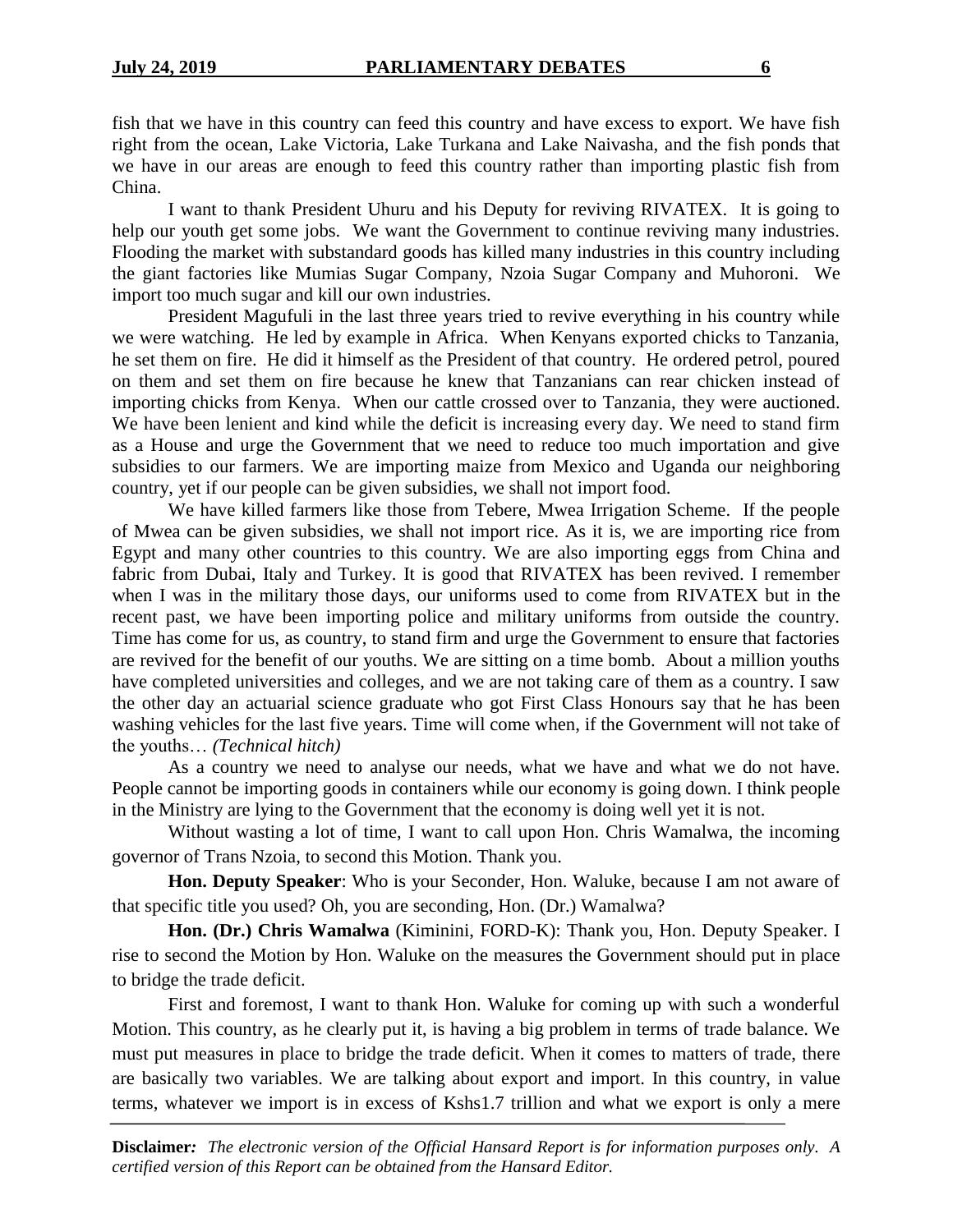Kshs500 billion. So, the trade deficit in value terms is about Kshs1.1 trillion. This is very dangerous to the country.

I went through some research and I realised that about 60 per cent of the imports into this country come from China. This is where the country needs to focus. We must put structures in place that can help the business community in this country to export for purposes of foreign exchange earnings. We have a parastatal called the Export Promotion Council (EPC) and one of its core businesses is to help the local community, the small and medium enterprises to access the global market through trade fairs and exhibitions. We have big trade fairs in the world specifically in Europe, Asia and America. The EPC is supposed to organise SMEs to help them access the international market.

I also call upon the Ministry of Foreign Affairs and International Trade to come in. That is why it is given that title. The foreign policy of this country is now commercial. One of the responsibilities of ambassadors is to market their country. It is high time we measured the performance of our ambassadors based on how much business they have created for this country. We see many of them looking for more money to be given to their missions, but in value terms, the returns on investment cannot be accounted for. China is a communist country and everybody in China is looking for business so that they can create market for their production. This is a learning lesson that our ambassadors and high commissioners, wherever they are, should always look for market for our products to promote our exports.

When you talk about imports, we should not just import every Tom, Dick and Harry. In China, there are different categories of products. There is product segmentation. There are products for the higher market, the middle market and the lower market. When you look at the products with your naked eye, it is very difficult to tell the difference. But they will tell which product is for what market. They have done market segmentation. I think it is high time we also did the same in Kenya. When we want to take our products to the market, we should segment them so that we can know which one is for high market, middle market and lower market. The law of demand must be backed by capacity to purchase. You might want to drive a Mercedes Benz, but your pocket may not allow you to buy one. You will end up going for a Toyota. So when we produce our products, it is important for us to do market segmentation.

Secondly, the Jubilee Government has put measures in place before. We have the Uwezo Fund, the Youth Enterprise Fund and the Women Fund. Unfortunately, this money is not being used to promote business. There is corruption. In the last Parliament, we saw the Youth Enterprise Fund being misappropriated. So, corruption is killing every industry in this country. We know very well that many Chinese businesses here have been involved in corruption, but in their own country, corruption is not allowed. The Communist Party is in the forefront in the fight against corruption. In China, if you are found corrupt, they shoot you. But for their citizens who are in this country, corruption is being tolerated. We asked so many questions and we are yet to do a report, so that we can see why China is going very far.

I have gone to America, Europe and everywhere, but I have not seen any country that can beat China when it comes to infrastructure, particularly their roads and the belt system. They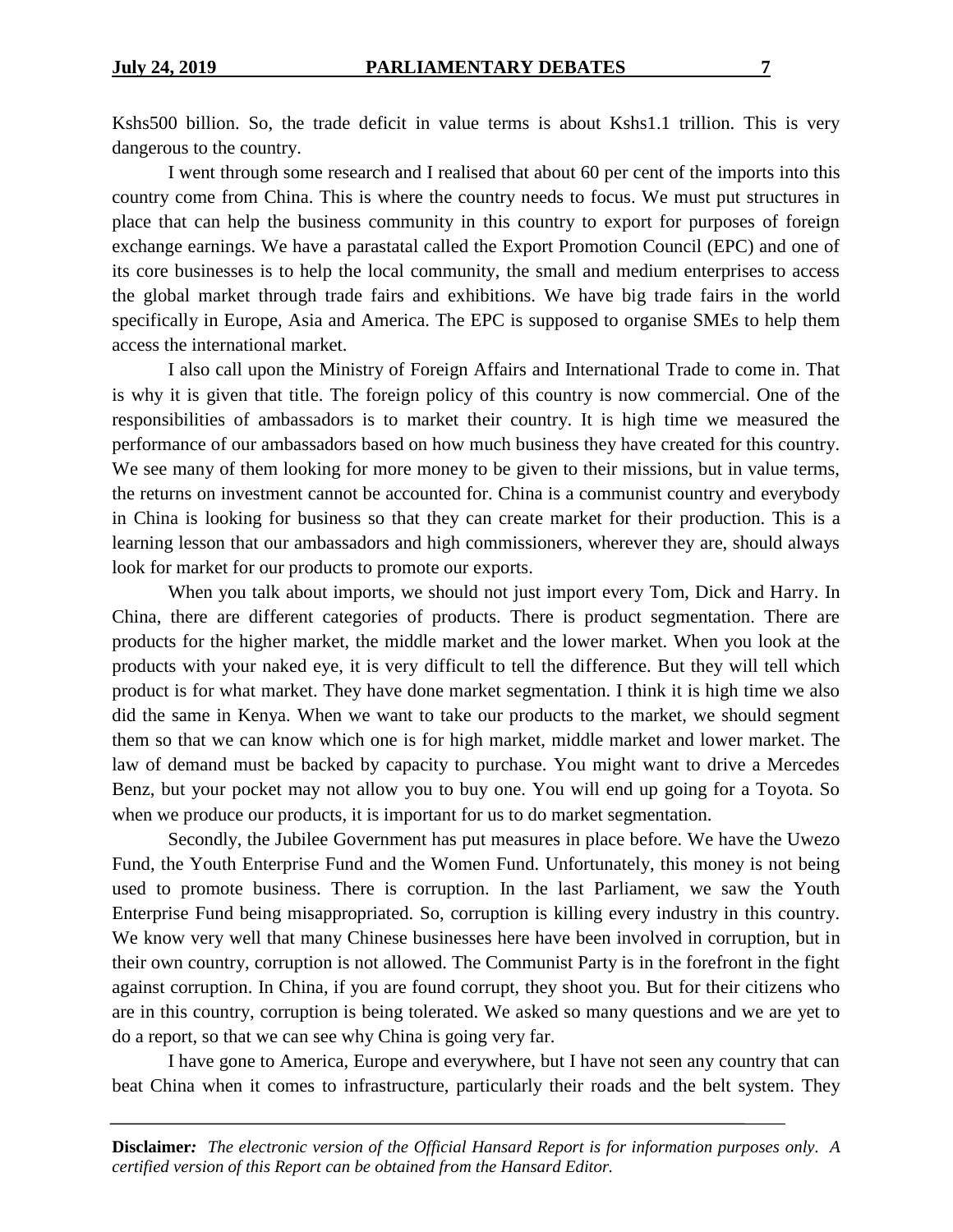have reached where they are because of the fight against corruption. In China, whether you are a tiger or a fish, it does not matter. I went to a place where I wanted to exchange dollars for the local currency and one of the bankers helped me out and told me that he could not take a tip. That is how China is. I think we should even stop giving tips because that institutionalises corruption. When you give a tip, somebody will give you better services.

## *(Technical hitch)*

The business community produces their products, but they cannot meet the international standards. The Government should help SMEs to add value to their products. Once you add value, the product can compete in the international market. Many of our exports are agricultural products. We have been exporting coffee and tea. We produce very good tea, which is one of the best in the world. So, it is good for the Government to help farmers in value addition. Our exports will have higher value if we do value addition. We had the Africa Growth Opportunity Act (AGOA), where Americans were giving money to Kenyans so that we can take our products to America. They do value addition and then export it back to us. This is something that we must look into so that that we add value to whatever is being exported out of the country, so that we can bridge the trade deficit.

## *(Technical hitch)*

We should not just stop at that memorandum on avocadoes. How I wish that we can identify farmers and give them some funding so that they can plant avocadoes and produce them in huge quantities. In this country, we import almost everything, even semen for heaven's sake. The other day my cow was on heat and…

**Hon. Deputy Speaker:** What did you say? Cement or which one?

**Hon. (Dr.) Chris Wamalwa** (Kiminini, FORD-K): Semen, Hon. Deputy Speaker. You know what semen is.

**Hon. Deputy Speaker:** No, I do not. You are the one saying it.

**Hon. (Dr.) Chris Wamalwa** (Kiminini, FORD-K): For cows.

**Hon. Deputy Speaker:** Okay, proceed.

**Hon. (Dr.) Chris Wamalwa** (Kiminini, FORD-K): We have the Kenya Veterinary Vaccines Production Institute (KEVEVAPI) in Upper Kabete and they should pull up their socks and produce a hybrid that can increase milk and meat productivity as opposed to farmers going for imports. I was surprised that the semen we are using is not from this country. I visited the Agricultural Development Corporation (ADC) only to be told that the semen produced locally is of inferior quality as opposed to the one from the Netherlands and many farmers prefer the latter. So, for us to bridge this trade deficit, we must embrace innovation because it is critical. The Government should continue funding some of the SMEs, so that when students leave university, they can go into incubation. They need to be trained, so that instead of looking for employment, they can get into farming and produce things. I went to Kiambu the other day and I met two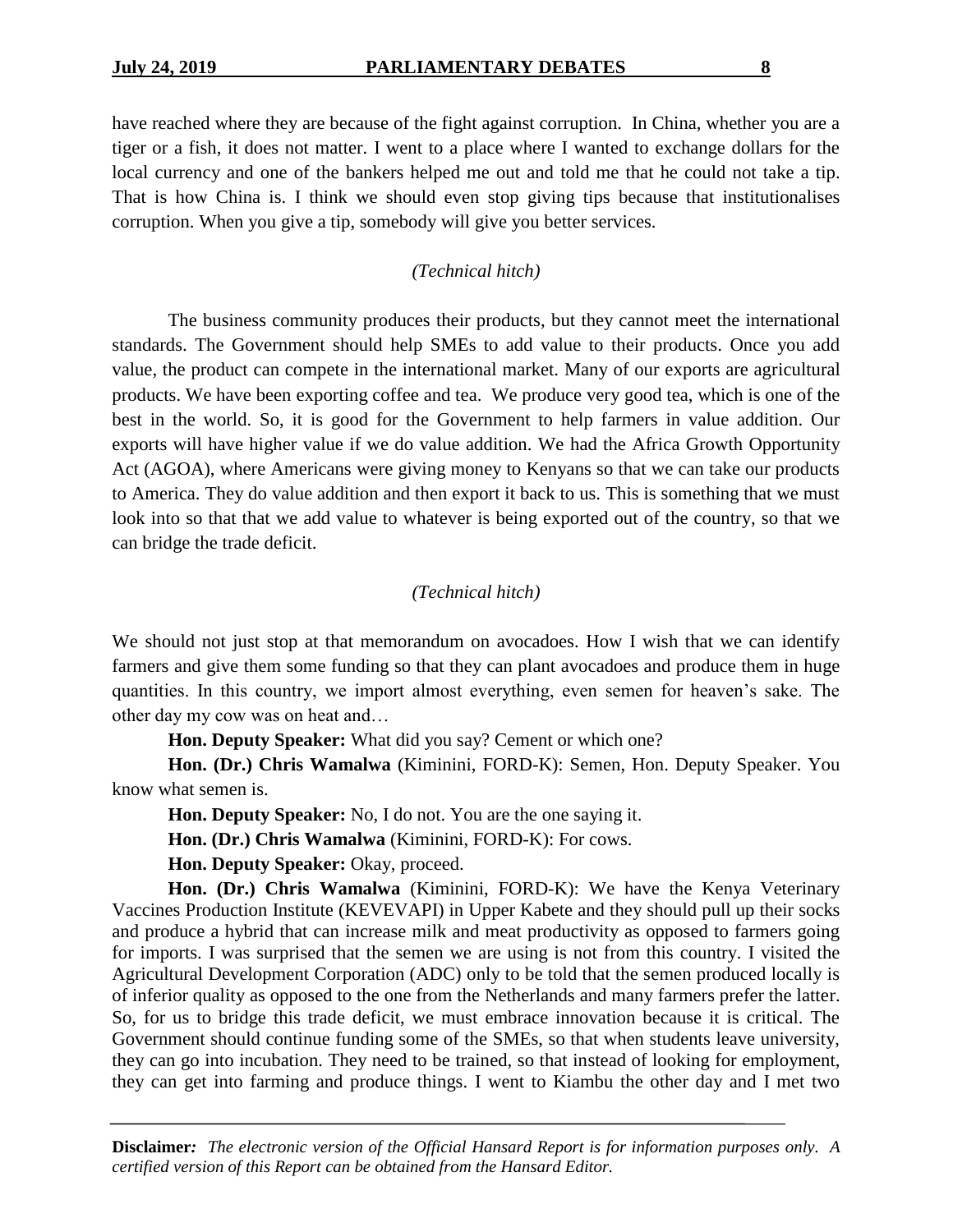graduates of law who have started dairy farming and they are doing very well. So, the mentality of our youth that they must be employed when they finish university must change.

I second.

**Hon. Deputy Speaker:** Very well. I, therefore, propose the Question.

*(Question proposed)*

I hope Members who have placed their requests want to contribute to this one. Top on the list is Hon. Mbui, the Member for Kathiani.

**Hon. Robert Mbui** (Kathiani, WDM-K): Thank you, Hon. Deputy Speaker for this opportunity. I thank Hon. John Waluke, the Member for Sirisia Constituency. I am sure the people of Sirisia are very proud to have a Member who can bring such a Motion to the Floor of this House. His Motion seeks to deal with Kenya's international trade and improve the livelihood of Kenyans. Kenya's balance of trade is skewed against us. Our trade deficit has been on the rise. Currently, it is at Kshs1.1 trillion and it will continue to rise if this Government will not take time to listen and put in place measures that will help to bring it down. The balance of trade deficit is brought about by the fact that we are importing a lot more than we are exporting. It is not rocket science, but a basic issue of how much we are buying and selling. If we buy more than we sell, then obviously, we stand to lose out as a nation. Today, we want to talk about solutions for the Government, which will ensure that we do not buy more than we sell. The first solution is to figure out how to increase exports to foreign nations. I want to propose the following:

First, we have to figure out how to deal with trade barriers. For us to export, we need countries that are friendly and willing to allow us to export our goods to them. So, we need to figure how we can negotiate reduction in trade barriers using our Government and State agencies.

Hon. Deputy Speaker, you know the General Agreement on Tariffs and Trade (GATT) has been signed by many countries including ours. Even though we have signed GATT, there are those countries that are careless about allowing our exports to their countries. What we need to figure out is how to make use of our economic blocs. We are already members of the East African Community (EAC) which has many partner States. It is important to figure out how to increase our activity in trading within that bloc.

I also think the Government needs to provide technical support to improve the quality of products that are exported from this country. One of the reasons it is not very easy to export much is that the quality of our products is not checked as it should. We have State agencies that have been given the responsibility to provide technical support. They are supposed to ensure that production in this country is of high quality. An organisation such as the Kenya Bureau of Standards (KEBS) needs to pull up its socks. It should spend more time checking the quality of products in our markets. We have spent a lot of time selling raw products. We sell farm produce directly from the farm. It is important to figure out how to do value addition before we sell our products out there. It is shocking that we export coffee to countries which do value-addition and sell the coffee back to us at a higher price. So, we must figure out, using our State agencies, how to do value-addition particularly the agricultural products before we sell them.

Hon. Deputy Speaker, the Government can help us customise products for specific foreign markets. It is the Government's responsibility to do research on behalf of the Kenyan citizens that want to trade internationally. The Government should figure out what products can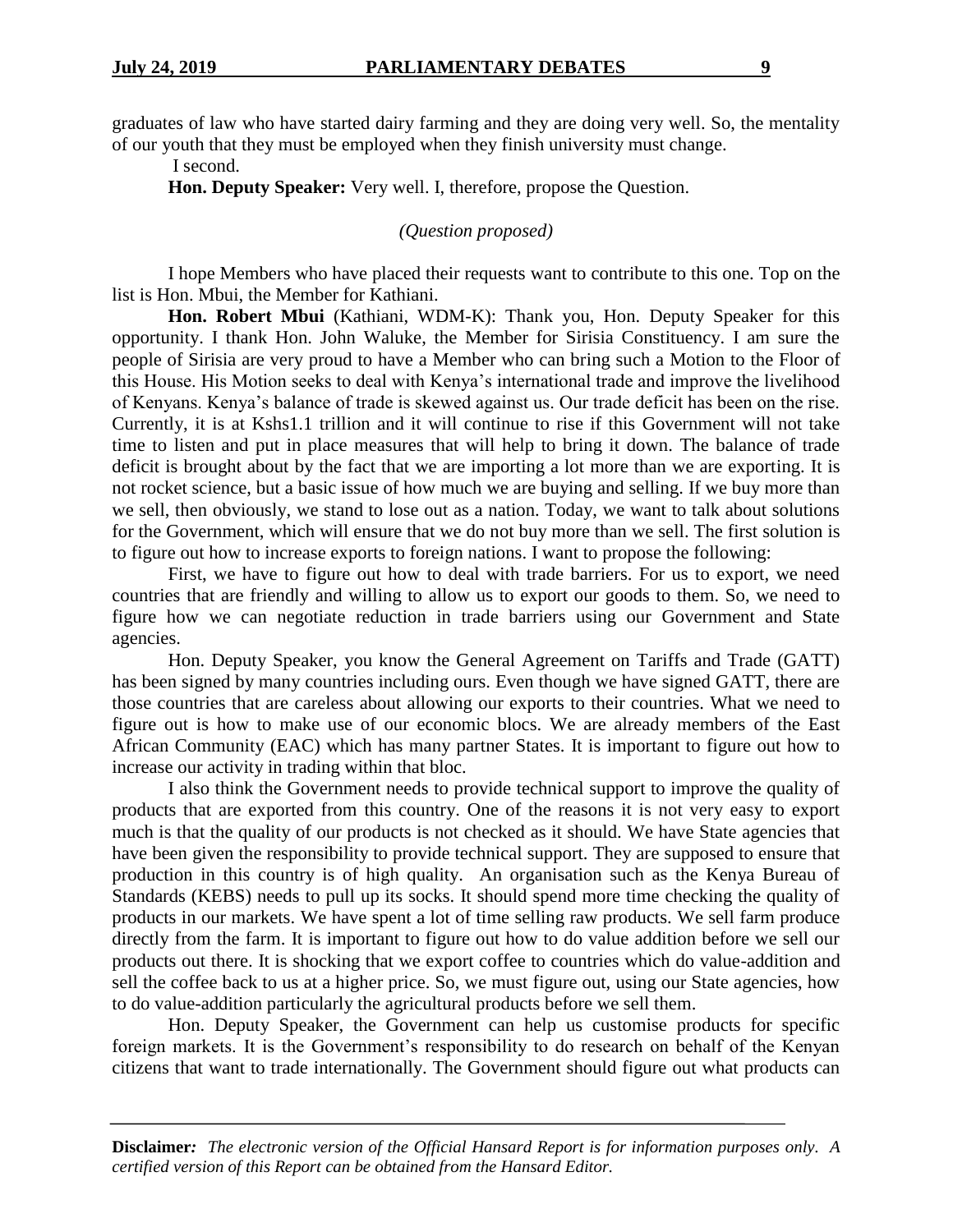be sold to which country. Once that is done, it will help our producers get easy markets to sell to. So, let us ensure that we provide information on customising of products for foreign markets.

Sometime back, I went to Malaysia and I was surprised to find that there is a blanket ban on cut flowers from Africa. We know that Kenya exports to the Netherlands which by extension sells their cut flowers to Malaysia. Now, Malaysia will buy cut flowers that have come from Africa, but through other countries. It is a simple thing to negotiate directly as opposed to allowing our products to go through other countries before they are sold elsewhere. We can figure out how to directly communicate and negotiate, so that we can sell directly to them. So, let us provide information on existing foreign markets for Kenyan products. I thank His Excellency the President because he found market in China for Kenyan avocados, but that is a tip of the iceberg. We need more of that.

The Government also needs to assist Kenyan farmers to navigate non-tariff barriers. Not only do we have taxation on imports, but we also have other barriers such as language, culture, legal systems and currency. We need to have our governmental organisations and entities spend time on training our local producers on how to handle non-tariff barriers. This will help us reach those markets to sell our products.

The Government also needs to provide financial support. Export subsidies need to be provided by this Government. We need to encourage traders who produce for the local market and also encourage the ones who want to produce for the foreign market. So, it is important that we provide financial support because we all know that one of the problems we face as a nation is financing for our businesses. So, it is important that we provide financial support to those small businesses that wish to export their products.

On the issue of exports, we also have to be careful as politicians. Recently, a well renowned Kenyan politician went on air and threatened the international business people operating within the country. In fact, he threatened they would be beaten and shipped out of this country. Immediately this happens, it sends a very bad signal because we also want to sell our products outside the country. If the other countries were to reciprocate, it means we will be unable to sell our products. So, reckless political statements need to be avoided, so that we can improve our international trade.

We also need to reduce imports and I want to propose the following two measures. One, in order to reduce imports, we need to improve the quality of the locally produced goods. Kenyans import because we feel the quality of goods produced in Kenya is inferior. This is something that we need to deal with. So, State organs should ensure the quality of locally produced items is improved for us to compete favorably in the international market. People buy furniture for their homes from international markets yet we have timber, carpenters and well trained artisans. So, it is important to improve the quality of our goods so that we can reduce imports.

Also on public participation, the Government needs to go flat out and tell Kenyans to be proud of their country. They should buy Kenyan, build Kenya and this needs to be sang to every one of us. All Government and private institutions need to buy Kenyan and take pride in this because it will help our country reduce the deficit. If this happens, we will not only improve our balance of trade, but also reduce unemployment and help improve our economy.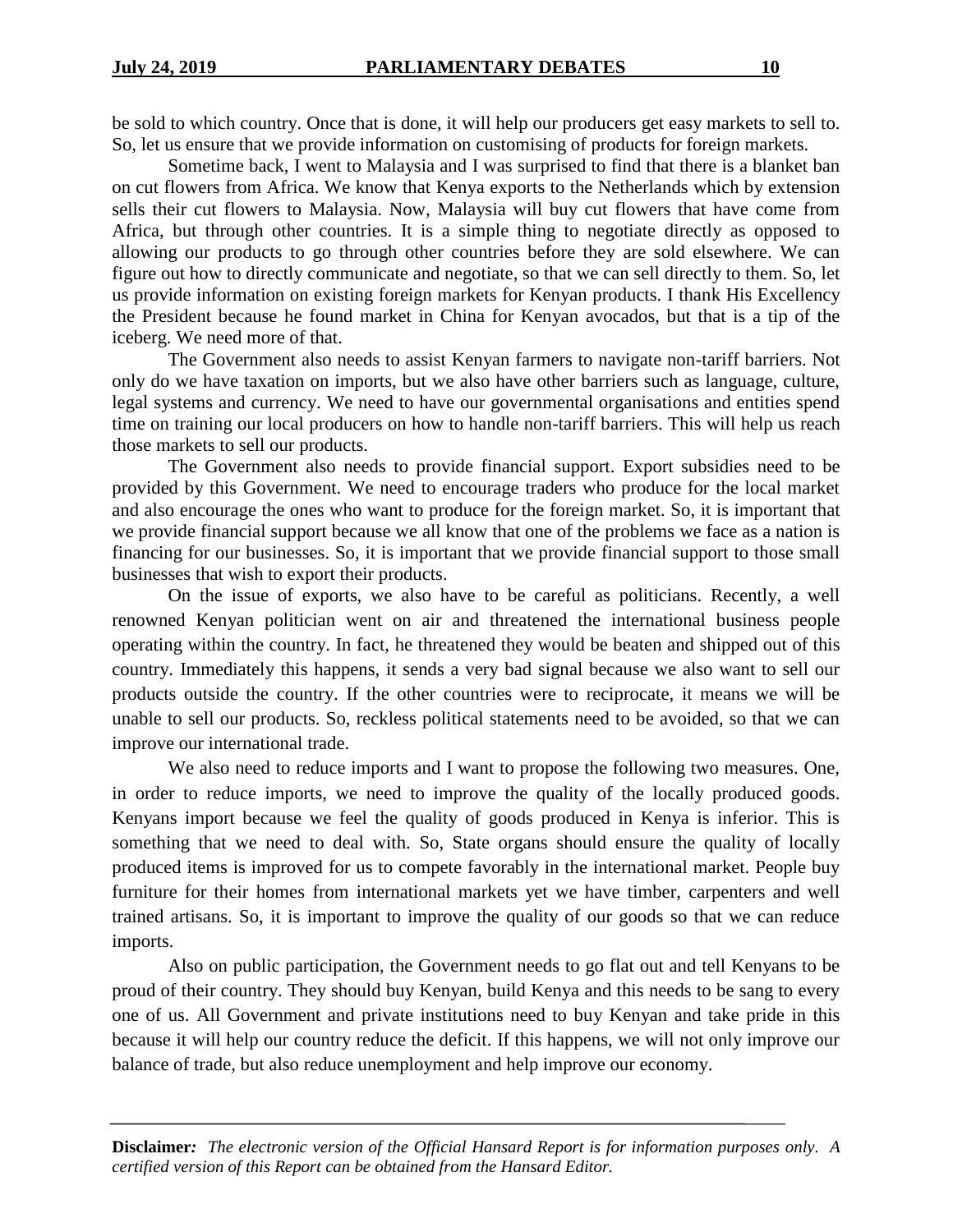Hon. Deputy Speaker, with those few remarks, I thank you for the opportunity and I support.

**` Hon. Deputy Speaker**: Next is Hon. Wachira Kabinga, the Member for Mwea.

**Hon. Josphat Kabinga** (Mwea, JP): Thank you, Hon. Deputy Speaker for giving me a chance to contribute to this Motion by Hon. Waluke. I want to congratulate him for thinking in this direction.

This Motion looks as if it is simple yet it is very important for this country, more so, when you look at the figures he has presented on the trade imbalances. When you think of an export of about Kshs1 billion against an import of Kshs500 billion, one gets worried in the sense that when we use imported products, we are surely building somebody else's nation. A tonne of import is taking care of young men and women in another country yet we are suffering in as far as employment opportunities are concerned.

It is also important for Kenyans to know that when we rely on imported goods, we are consuming products which we are not aware about their safety conditions. Nowadays, all over the world, everybody is worried about preservatives added to foods because they are causing cancer among other diseases. Therefore, as a nation, we should be worried and ensure that we do whatever it takes to maximise on the use of our products. I am happy my brother all the way from Western recognises that if we put more effort and add resources to rice production in Mwea Tebere Scheme, we can feed this nation with rice.

We have given ourselves an importation comfort zone and whenever we import products, we forget about our own. Whereas our farmers in Mwea are struggling to produce as much as they can, right now, we are in the planting season and we are almost sure we will not get the required amount of fertiliser needed to increase production. This will result to another importation which we would have prevented. As we know, these farmers are suffering due to lack of fertilisers and poor management of resources like water, which are needed to expand the scheme.

## *(Technical hitch)*

Thank you, Hon. Deputy Speaker. It is not interesting to be interrupted when making your points and you have to reconstruct them again. I was congratulating my brother, Hon. Waluke, for raising this issue about imports and exports. I noted that rice from Pakistan and elsewhere is among the products imported into this country. For some of the imported products, we are not sure whether they are fit for human consumption considering the systems supposed to check the quality and quantities coming into the country.

I have been told that some of the imported products are condemned or have over-stayed in stores or reserves. So, because people want to off load their reserves, some of these goods find their way into our country. For this reason, I am urging our Government to ensure that they put more effort and supplement our farmers who are geared towards feeding this nation.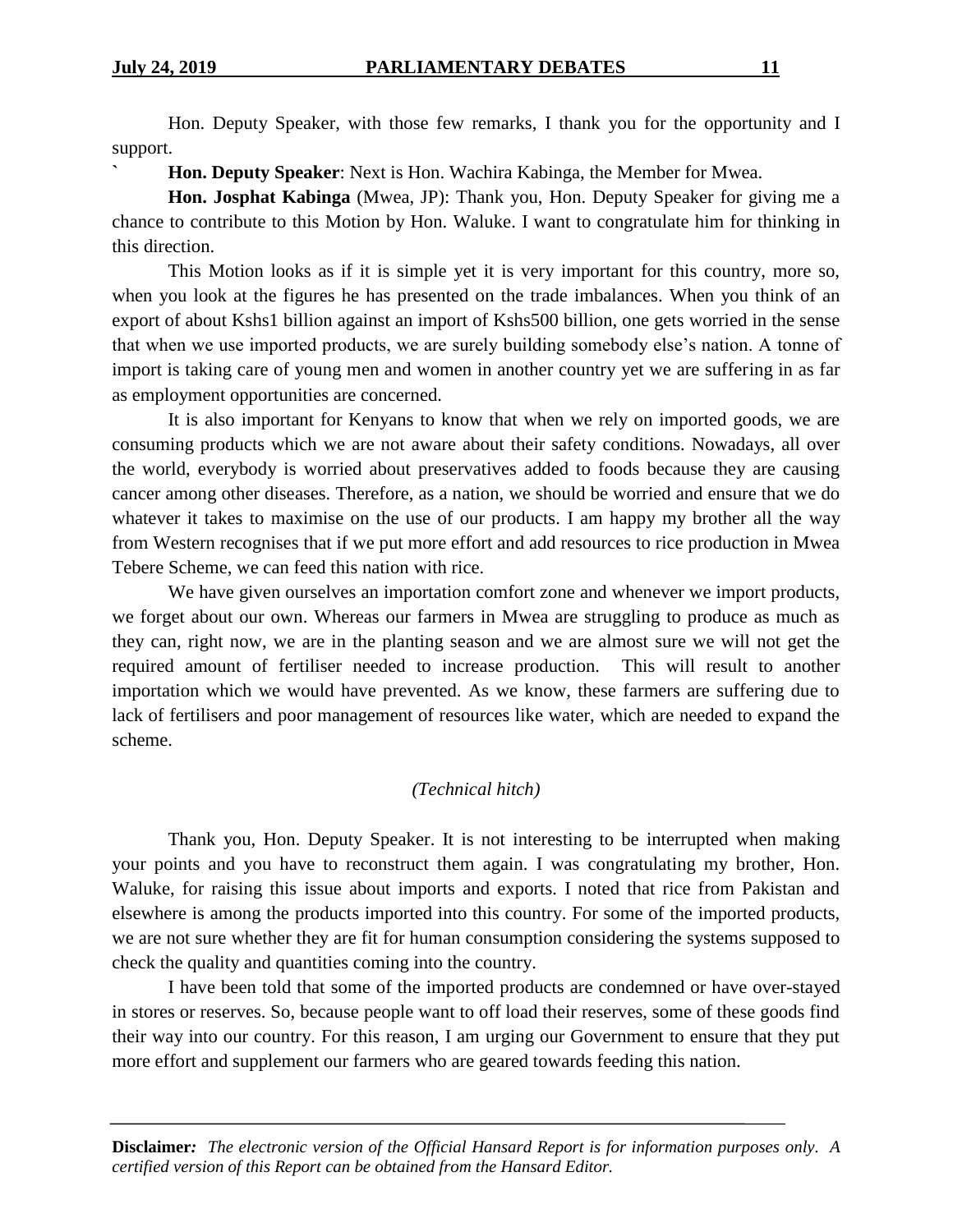I want to congratulate the Government since the Mwea Irrigation Scheme is doing well because of Thiba Dam which we are sure will be completed on time. Once completed, this scheme will increase or double rice production in Mwea. We can do better if we continue to get more and more water. Among other issues, I want to urge the Government to look at simple issues which make our production go down resulting in importation of rice from elsewhere. For example, fertiliser is something to be proactive about. Farmers not only in Mwea, but also elsewhere, should be provided with fertiliser so that they can increase production.

Natural resources like water, bigger markets and investing in research can also increase production. Research is one area in which we are doing fairly badly in this country. You will realise that research is wanting for not only rice farmers, but also for farmers in other areas. They rely on the same type of seeds they have been planting for many years. That is why production has been constant. I urge the Government, through this Motion, to look at some of the products to prioritise and say that in the next two or three years their importation will be reduced maybe by 50 per cent. This will be a great achievement.

Mwea rice farming is a seven billion economy. Currently in Mwea, we are producing only 30 per cent. This means that we are probably importing rice worth almost Kshs30 billion to this country. This is something we can prevent by improving rice production in Mwea and other schemes. I hope moving forward through this Motion, we will come up with a list of products to prioritise and focus on to ensure that we deliberately reduce their importation. Farmers are suffering in some areas and I hope moving forward, their issues will be taken seriously. Some of these schemes have the poorest road networks and yet they feed the nation. For a farmer to transport his products from point A to point B, he will have to use his own strength to load to a cart and then struggle with that cart to get to the next point where he can probably get a tractor to transport to another point. A lot of resources are wasted and we could input year by year some money to improve the road networks, so that our sugarcane and rice farmers and others out there can feel motivated to feed the nation.

For example, in Mwea, whenever we plant, some birds come from Ethiopia and Tanzania and feed on our rice that we have struggled to plant. The last time I checked, I was told that birds in Mwea in one season consume rice worth almost Kshs200 million. Again, we need to find ways of controlling some of these things that are not only reducing production, but also the income of farmers. If we do so, we will encourage the people so that when you visit us, you will see motivated farmers who are ready to go into real farming to feed this nation. These are some of the products that we can take care of among others, so that in line with my brother, Hon. Waluke's, Motion, this country can talk about reducing the Kshs1.7 trillion import to something like Kshs700 billion in the next five years. Once we do that, we will start building our economy and we will start seeing employment getting better.

We are all worried that our young men and women are lacking employment because of not making the right investments in areas that could generate employment. Farming is one area that can provide employment to our young men and women in a big way and yet we have not put the necessary resources that would be required to generate jobs within the areas. I hope that through this Motion, we can start focussing and looking at the areas that would not only feed us in a way to make us healthy, but also generate jobs, resources and ensure that the pressure that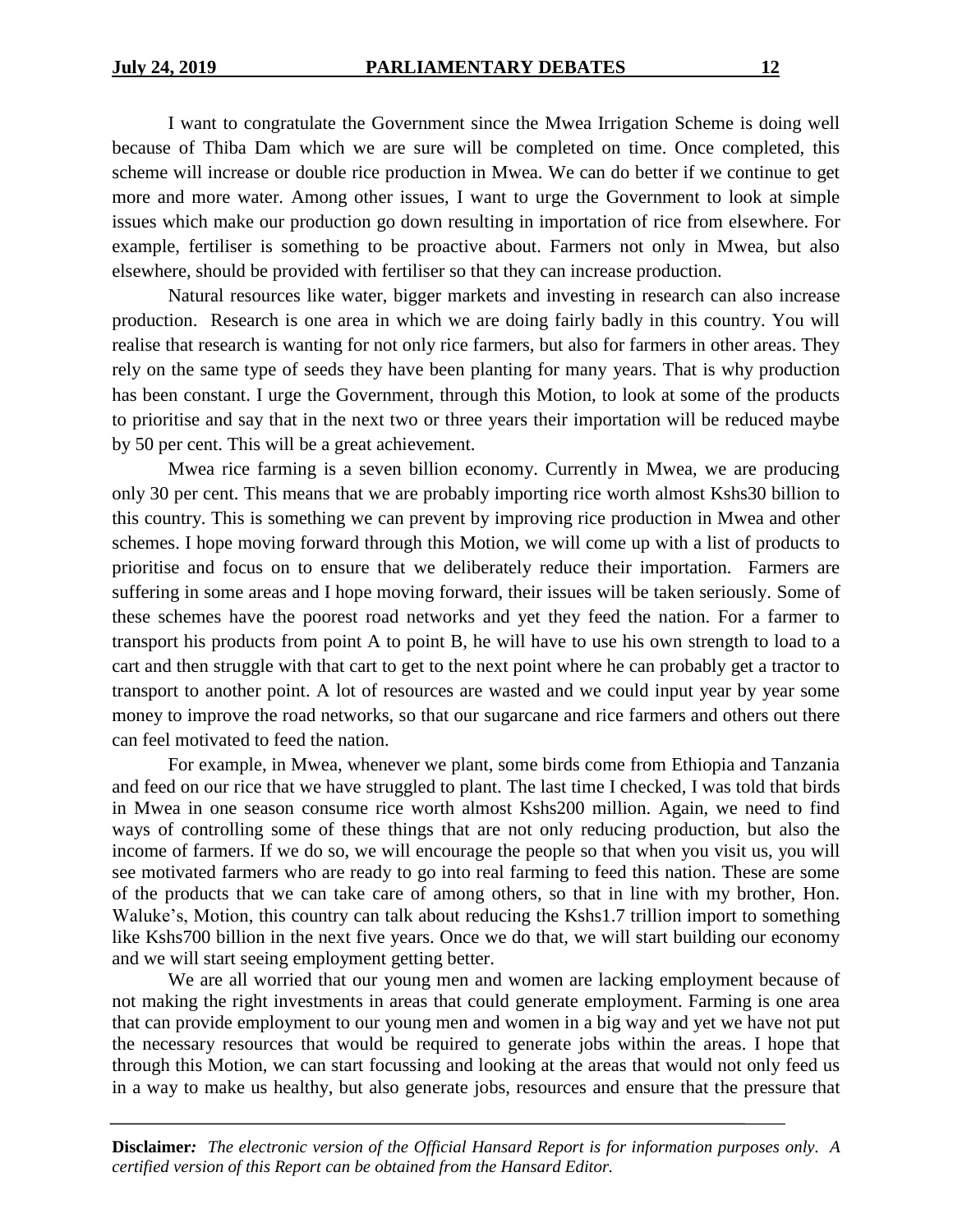we currently have on foreign reserves is reduced. That way, Kenya will grow as a healthier nation in a better way and our children will be taken care of in terms of employment.

Thank you, Hon. Deputy Speaker. I support the Motion.

**Hon. Deputy Speaker:** Hon. Atandi Onunga, you have the Floor.

**Hon. Samuel Atandi** (Alego-Usonga, ODM): Thank you, Hon. Deputy Speaker, for giving me this opportunity to speak on this Motion. This is one of the most important Motions to ventilate on. Trade deficit is a very big problem in Kenya and among many African countries. For instance, in Kenya in 2018, our imports totalled Kshs1.7 trillion while our exports were about Kshs600 billion. This means that out of Kshs100 we spend on importing items, we earn only Kshs35. This is very serious and one of the ramifications for such a large trade deficit is that our economy cannot afford to create jobs for our youths.

Secondly, in the area of foreign exchange management, the country experienced a bigger shock. If you remember, our Treasury had to go to the International Monetary Fund (IMF) to look for what we call the standby letter of credit, which is supposed to help the economy by protecting us from foreign exchange shocks.

So, trade deficit is a very big problem. However, if you look at the numbers, you will find that three quarters of our imports come from Asia and China. I was thinking about why we import more from china. I realised that one of the reasons we import more from China is because China produces cheap goods. Also, the Chinese are very aggressive. You find them on the streets of Gikomba marketing and selling their products. I have been thinking about this thing and I have realised that probably we have a tactless approach to the way we manage the marketing of our local products. The blame must squarely go to the departments that are in charge such as the Ministry of Foreign Affairs and International Trade, which I think have not put in place proper mechanisms to engage Asia on how our goods can be taken to those countries.

An example of a country in Africa that is engaging very well with Asia is South Africa. South Africa has been able to improve their trade deficit which three years ago was at the same level with Kenya. Ethiopia is also doing very well. So, we have to encourage our department of international trade to engage more with other foreign countries especially Asia. I feel that our products can find good market in Asia if we have a proper approach on marketing.

One of the things that is hampering Kenya from producing cheap products that can be attractive in other markets is lack of energy. We know that energy is very expensive in Kenya and most of our factories locally are unable to produce competitive products because of the cost of energy. Our Government must focus on how we are going to produce cheap energy. Because energy is expensive, it, therefore, also means that our products are expensive and they are not able to compete seriously in those markets.

However, to bring you back, there is so much that we can do. It must be in the thinking of our planners. In the Finance Bill which will be brought to this House shortly, if you look at the way the National Treasury experts are looking at where we are going to source our revenues, you will see that largely we are projecting to make more money from imports. So, the thinking within our Government planners is that importation is one of the core items that will help us grow our economy. Again, if we have planners with such thinking, then you clearly see that the trade deficit question will never be addressed satisfactorily.

I think we need to start from the basics and insist that as we think about where the Government is going to raise revenues, we must be aware that if the Government tells us that they are going to raise revenues from imports, then, clearly, we are widening the trade deficit.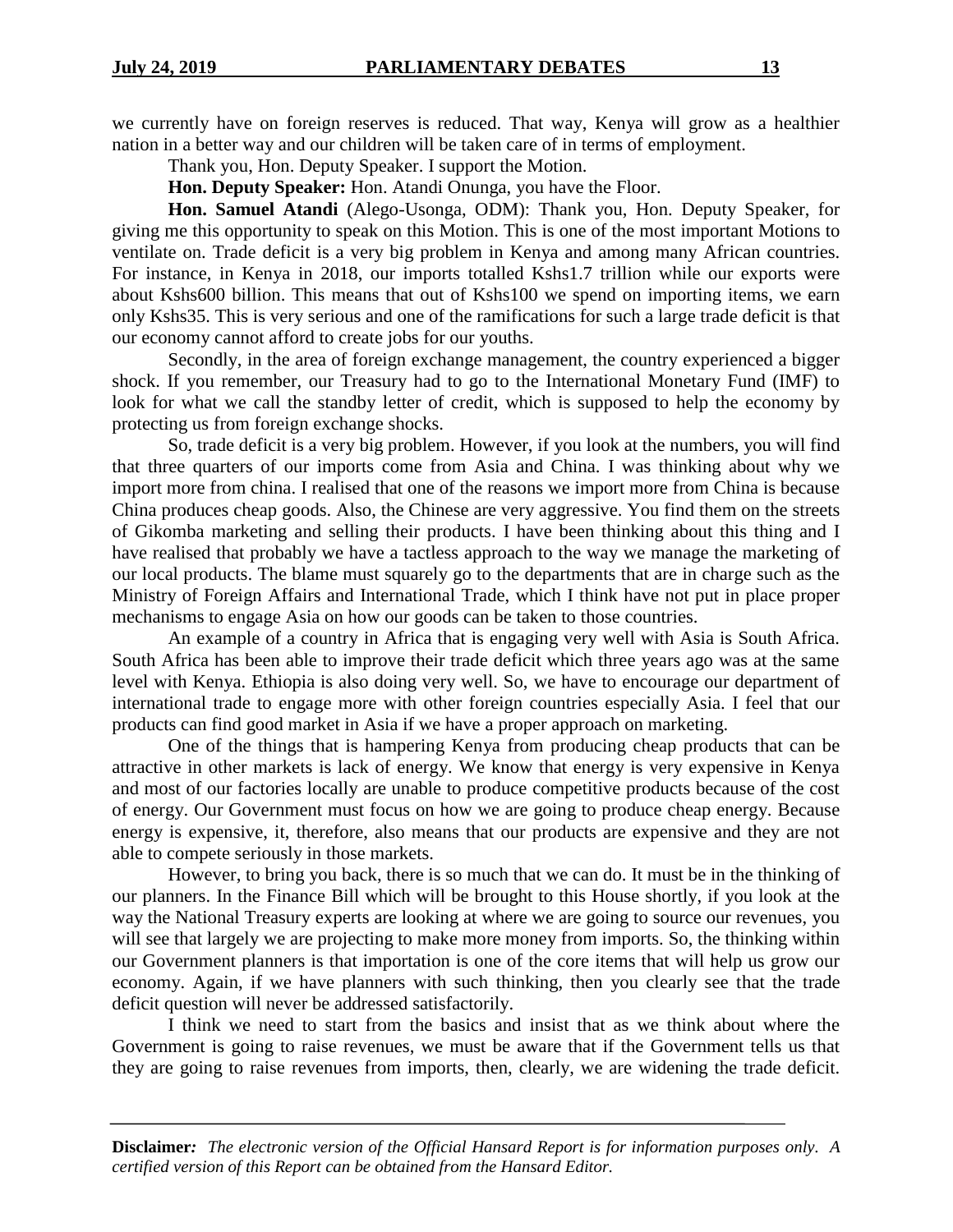This causes the National Treasury to look for avenues of shielding foreign exchange shocks and actually encourage borrowing. Basically, we are talking about confusion.

I would like to urge the sponsor of this Motion to probably think of writing a Bill that is going to be implemented, so that we can put it in law. That is the way we want to restrict our trade deficit. Otherwise, we are simply going to be talking and trade deficit is going to expand. As I said, there are countries that are seriously thinking about addressing this issue and we can learn from what they are doing. One of the things that Ethiopia is doing is to focus more on exporting finished products. They are not merely exporting raw products like we are doing. We need to find a way in which we can export more of our finished products, value-added products and invest in value addition so that we can export more. People out there are keener on finished products, namely, what Kenya is sending out there. Let us invest in the right places and then we will be able to address the trade deficit.

I support the Motion.

**Hon. Deputy Speaker:** Next is Hon. Mutunga Kanyuithia. Before Hon. Kanyuithia speaks, I would like to introduce, in the Public Gallery, students and pupils from Ndumbuini Primary School from Kitui Central Constituency of Kitui County; Mabanda Primary School of Gatanga Constituency, Murang'a County; and Kangai Mixed Secondary School from Mwea Constituency, Kirinyaga County.

**Hon. John Mutunga** (Tigania West, JP): Thank you, Hon. Deputy Speaker for the opportunity to contribute to this Motion. I thank Hon. Waluke for bringing it to the House. This Motion has been brought in good time for us to assess ourselves as a country and ask ourselves very honest and difficult questions. Why has the trade deficit been increasing instead of decreasing? Why has Kenya lost most of her quotas to the world market? One of the five ways a country can make money or revenue is through trade. As long as we buy a lot more than we sell, we cannot make a lot of money for the country or the individuals within the country. We need to look at the measures we can take in order to reduce the trade deficit and make money as other countries are doing. One of the things we should be learning is why some countries in Asia perform so well while we were at the same level in the early 1970s. They have been able to organise their economies because they are honest with themselves. They do what is required of them to continue being in the world market. It does not cost anything to be in the world market. It is not rocket science to be in the world market. I would like to give a very specific example of rice farming in Mwea. Farmers from Mwea produce rice on their farms. They process rice at Mwea and sell it at world market prices. That is a classic example of what we should do with all our commodities so that we sell them across the board.

We lost quotas as a country and we are not ashamed. We lost our coffee quota. We were selling 120,000 metric tonnes of coffee to the world market. We lost our beef quota. We lost our pyrethrum quota where we were commanding 70 per cent of the world market. We are leaving these commodities to other countries. Rwanda, which is a small country compared to Kenya, is now almost leading in pyrethrum production. Why does our pyrethrum industry not perform? It is because of the individuals who are involved in managing it. We would like serious intervention from the Government to make sure that individuals charged with the responsibility to manage commodities do what is supposed to be done so that those commodities are managed in the best way possible.

When we make a decision as a country to rely on imports and not exports; when we deny our people an opportunity to produce what they are capable of; and when we do not ask ourselves where we have a comparative and competitive advantage so that we will be able to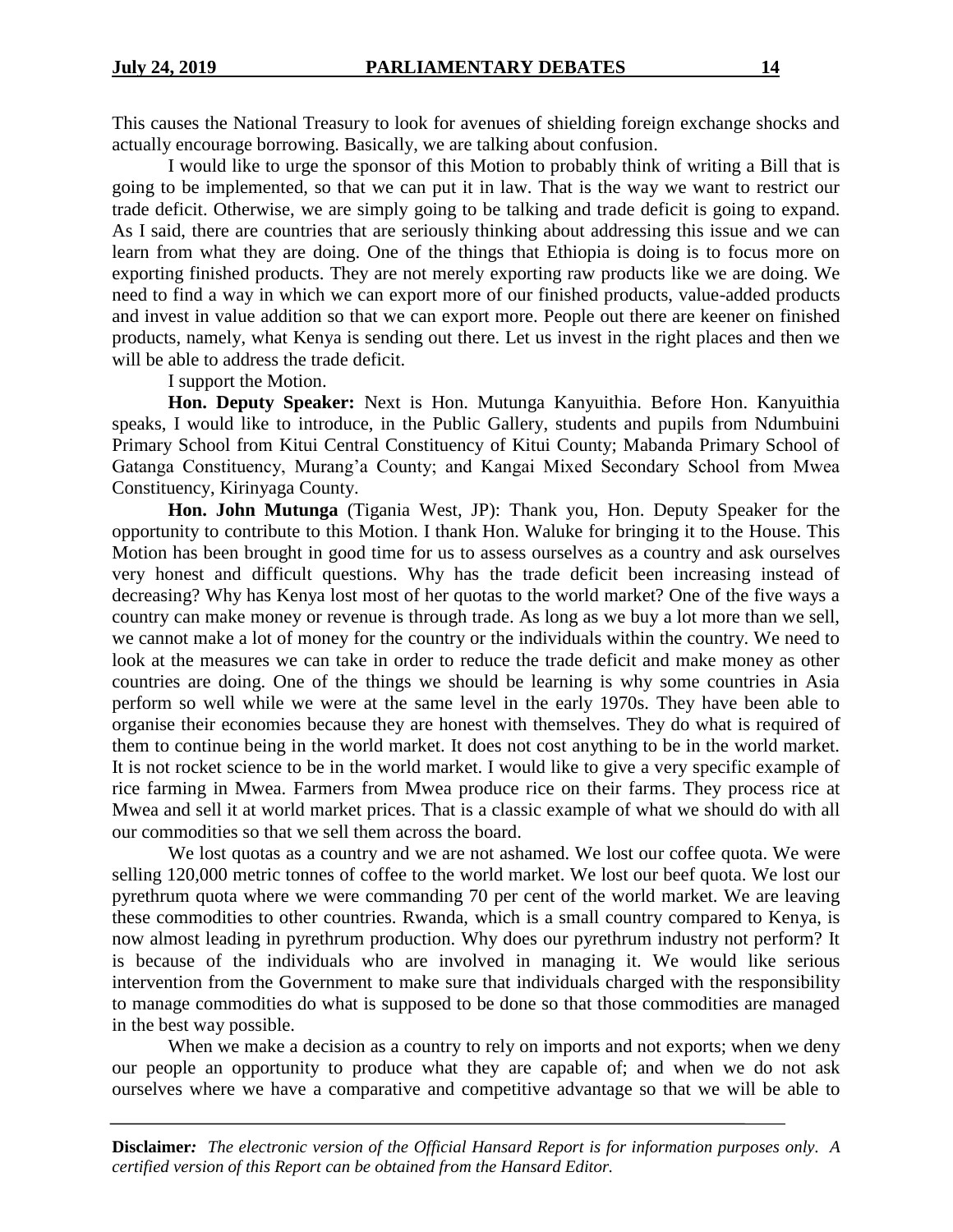produce for the world market, we make mistakes. We have made enough mistakes as a country. The first mistake we made is in maintaining small-scale production all through. Other countries in Asia have consolidated their land. They have created production zones. They know where to produce rice in large quantities, and mangoes and bananas in large amounts. If you ask any technocrat in this country how many metric tonnes of bananas we produce, he or she will not be able to tell you. We may not be able to invest in processing so that we sell these commodities. That is one of the things we need to do. We need to reorganise our agriculture so that the Big Four Agenda can be achieved.

This country is endowed with a lot of potential. We have almost all the agro-ecological zones that can be found anywhere. There are some countries where half of the year they are cold and icy and the other half they are warm and hot. These countries are able to manage their climate and production systems so as to deliver to the world market as they feed their people. Sixty years down the line, as a country, we are not able to feed our people. We have a very small population of 48 million that we are not able to feed. We should be ashamed. One of the reasons is that we let go of our potential. We let our coffee go. Our coffee quota in the world market was lost. We lost our beef and pyrethrum quotas. We are now relying on flowers.

We are being overtaken by Ethiopia as we watch because there are many things we need to do but we are not doing them. We need to manage our economy in such a way that we focus on selling our commodities to the world market. We need to teach our farmers to produce to sell in the world market. We need farmers who are competitive producers, not those who produce for their survival. In this country, there are people who are trying to survive through producing both carbohydrates and proteins. You find people keeping chicken, goats and poultry, and growing all the crops on a very small piece of land. That is not a farmer. That is somebody who is practising magic. We need to categorise our farmers very carefully and register them. We will then know that in Zone A there are dairy producers who only produce milk. We then locate our technocrats to those areas so that they can support them.

We may not be able to sell at the world market if we are not competitive. Competitiveness has to do with cost reduction. Cost reduction is based on the size of production. If the size of production is big, the cost will be high. If the cost is high, we cannot sell anything anywhere. We can only leave these people to feed themselves. More often than not, we find ourselves importing products that we could produce. Let us look at the oilseed industry. Through policy measures, we have deliberately killed our oilseed industry. The farmers who could survive on oilseed industry thrive on nothing else. They try something different. We can produce simsim seed oil, sunflower oil and all oilseeds in this country but as a policy decision, we import and spend more than US\$47 billion importing oilseed into this country instead of our farmers benefitting from this kind of money. We should focus on supporting our smallholder farmers. People say that it is expensive but we have the best technocrats. We have a system with all the scientists in this country who can come up with varieties and genetic material that is cheaper for Kenya to produce even in arid and semi-arid lands (ASAL) areas. We are not focusing a lot on this. We have left our farmer to survive on his own. Our idea is that the farmer will survive anyway, and that is very wrong.

Agriculture is not a priority in this country. Looking at the 2017/2018 Budget, agriculture was  $11<sup>th</sup>$  in terms of funding. When I talk about agriculture, I do not want to talk about infrastructure as they try to relate it and say it somehow contributes to the agriculture sector. Africa took a decision in 2003. Our then President signed the Maputo Protocol, which presupposed that by 2008 - five years down the line - African countries would have supported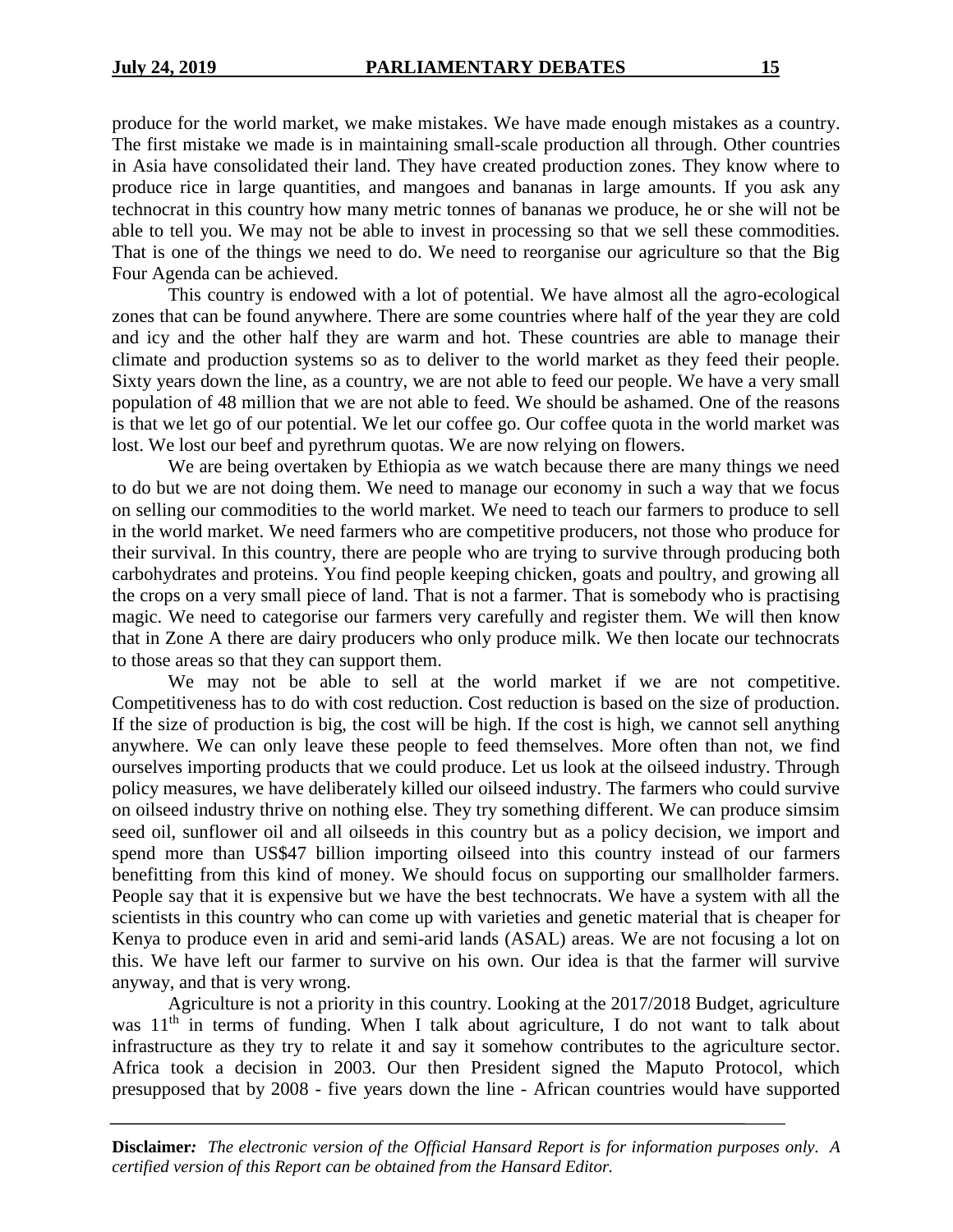agriculture with not less than 10 per cent of their budgets. The countries that have mainstreamed that protocol in the financial planning have grown. They are growing at more than 12 per cent. They are growing at two-digit figures. Those countries which are still lagging behind, like Kenya, are still waiting. We cannot feed ourselves. We cannot talk about exporting when we are not able to feed ourselves. We can talk about industrialisation until the cows come back home but we will never do this unless we consolidate our raw materials, have delivery decisions on how to produce and systems of producing, have transformation measures and a revolution.

Other countries' economies have expanded because they embraced agrarian reforms. Agrarian reforms were forms of agricultural revolution. They revolutionised their agriculture. When we read about the Tennessee Valley Authority, what were they doing? What do we get as a people and technocrats of this country? We do not borrow those lessons and try them out. We borrow those lessons and they stay with us. When we retire, we kill those lessons. We travel this world and learn. In Vietnam, they are reorganising agriculture from smallholder to large farms. They have zoned as per their potential. They have identified rice production areas so that everybody in those areas grows rice. They have identified potato production areas so that everybody in those areas grows potatoes. They have identified wheat production areas so that everybody in those areas grows wheat. They have industrialised their country. We will never industrialise this country unless we focus on the reality and do what other countries have done to get to where they are today. We have never focused on anything. We are still surviving and leaving our farmers alone and hoping that somehow the climate will be good. Even the Budget Statement starts with the phenomenal statement that whenever the climate, weather and year is good, the economy grows. This is because agriculture Gross Domestic Product (GDP) is positively correlated with the national GDP and we do nothing about this. We do not lack the money because we can create projects in this country. It is wrong planning. We focus on the wrong priorities. We better be realistic. We cannot say that we will produce industrial products and sell them out there.

**Hon. Deputy Speaker**: Your time is over. Before I give the opportunity to the next Member, I have realised that there is a proposed amendment to this Motion by Hon. Millie Odhiambo. I want her to prosecute it so that as we discuss the Motion, we will have known the fate of this particular amendment.

Proceed Hon. Millie.

**Hon. (Ms.) Odhiambo-Mabona** (Suba North, ODM): Hon. Deputy Speaker, I beg to move that the Motion be amended as follows:

By inserting the words "including livestock and fish farmers" after the word "farmers" wherever it appears in the Motion.

First of all, I support the Motion. I am moving this amendment because ordinarily when people speak about farmers, there is a perception that the word "farmers" excludes fish farmers and sometimes livestock farmers. In areas where I come from, I represent members of the public in seven habitable islands. So, the predominant activity in my constituency is fish farming, even though we also have other forms of agricultural activities and farming. We do not include fishing as part of farming. The Government does not have concerted action ordinarily relating to fish farmers. You find that fishermen put up their factories when they want to export their fish to the neighbouring countries like Uganda. They are exploited. So, most of those industries have closed down. Every time I meet them, their cry is when the Government can be involved. I know we appointed Hon. Ochieng' Mbeo in the Fish Marketing Authority yesterday. Other than that, the fisherfolk always struggle on their own. It is not just the issue of the trade imbalance. You can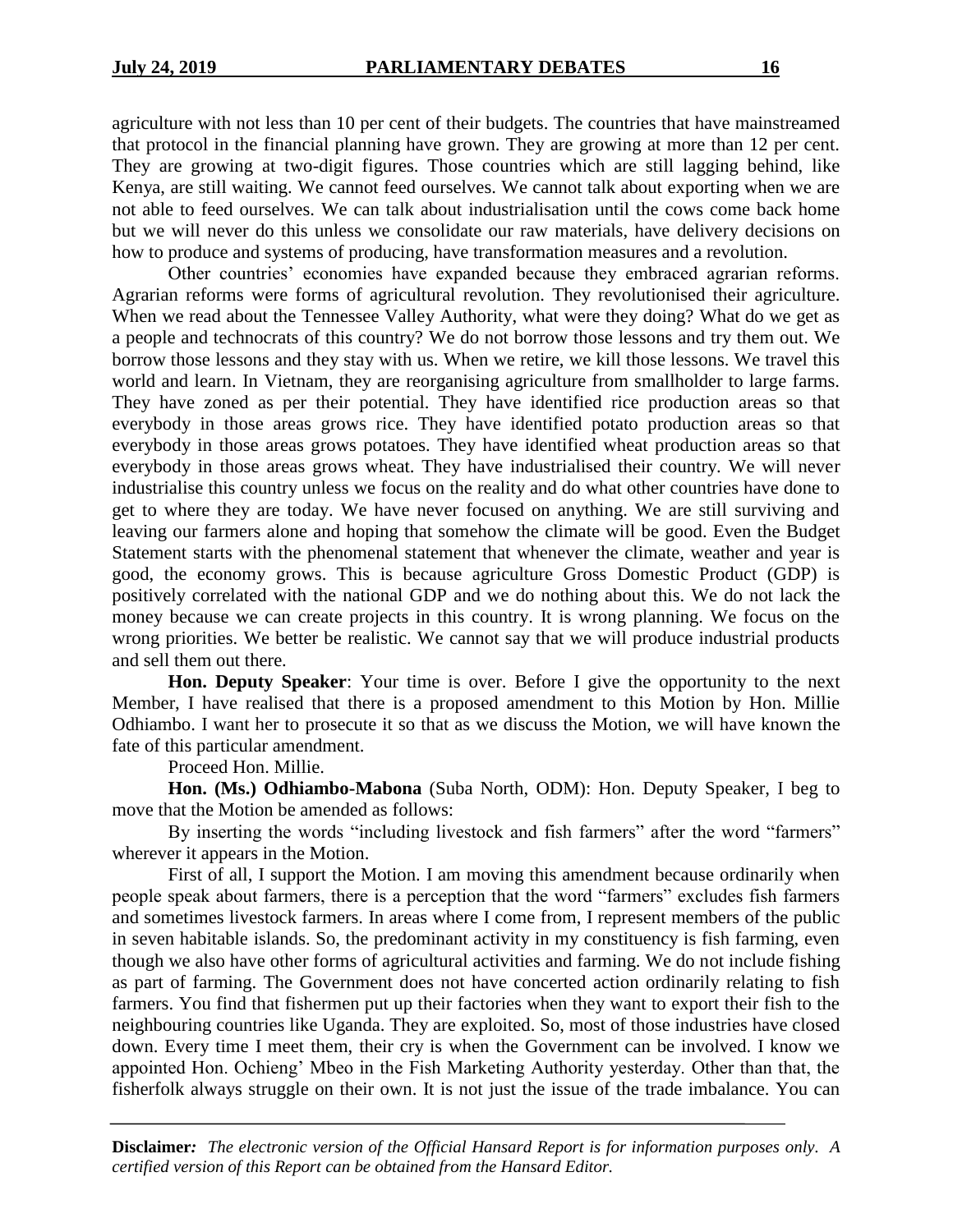see that right now in Nairobi and its environs and even Kisumu which is the source of fish, the bulk of the fish is from China. It is killing the fishing industry in the traditional Lake Victoria area.

The essence of my amendment is that we consider the fisherfolk. I know the Mover of the Motion. I cannot see him but I want to thank him because earlier on, he apologised profusely for saying some not very nice things. I know it is not because of that he forgot the fisherfolk. I am sure he will agree with me that including fisherfolk and livestock farmers is appropriate.

I therefore move the amendment, Hon. Deputy Speaker.

**Hon. Deputy Speaker**: Who is your seconder?

**Hon. (Ms.) Odhiambo-Mabona** (Suba North, ODM): I am asking my dear sister, Hon. Martha Wangari, to second because I know where she comes from there is also Lake Naivasha nearby and livestock farmers.

**Hon. Deputy Speaker**: Okay. Let us hear from her briefly. She has the microphone.

**Hon. (Ms.) Martha Wangari** (Gilgil, JP): Thank you, Hon. Deputy Speaker. I also agree with my sister, Hon. Millie Odhiambo, that we need to be inclusive. That remark affects many of us even in the Rift Valley where some of these activities are carried out.

I beg to second the amendment.

*(Question, that the words to be inserted be inserted, proposed)*

*(Question, that the words to be inserted be inserted, put and agreed to)*

*(Question of the Motion as amended, proposed)*

**Hon. Deputy Speaker**: So, the debate henceforth will be on the Motion as amended to include livestock and fish farmers. Next is Hon. (Dr.) Pukose.

**Hon. (Dr.) Robert Pukose** (Endebess, JP): Thank you, Hon. Deputy Speaker. I want to support the Motion by Hon. Waluke on Measures to Bridge Trade Deficit. This is something that has been a challenge in our country. I urge that the House resolves that the Government urgently puts in place measures to bridge the huge trade deficit by providing incentives to potential investors and farmers, livestock and fish farmers, supporting local production through promotion and protection of local industries and implementing competitive export promotion strategies.

When you go to Eldoret International Airport, you see huge cargo planes landing from Dubai, Malaysia and other areas bringing in cargo. However, when those aircraft leave Eldoret International Airport, they do not leave with any cargo and yet you find that farmers from the North Rift, flower farmers and horticultural farmers, bring their commodities all the way from as far as Kitale and Endebess to Jomo Kenyatta International Airport (JKIA). The reason is that there is no cold room at Eldoret International Airport and storage facility for these goods. This is something that the Government has to seriously think about and look at ways of how we can enhance and provide incentives to these farmers. The other day, the Head of State, President Uhuru Kenyatta, opened the Rift Valley Textile (RIVATEX) Factory but do we have the capacity of producing enough cotton to feed the factory? That is where there is a challenge because this country refused to innovate and take scientific evidence on use of Biotechnology (BT) cotton. That is what other countries use. They even use Genetically Modified Organism (GMO) maize. I want to educate my neighbour, Hon. Ferdinand, that the dollars which he carries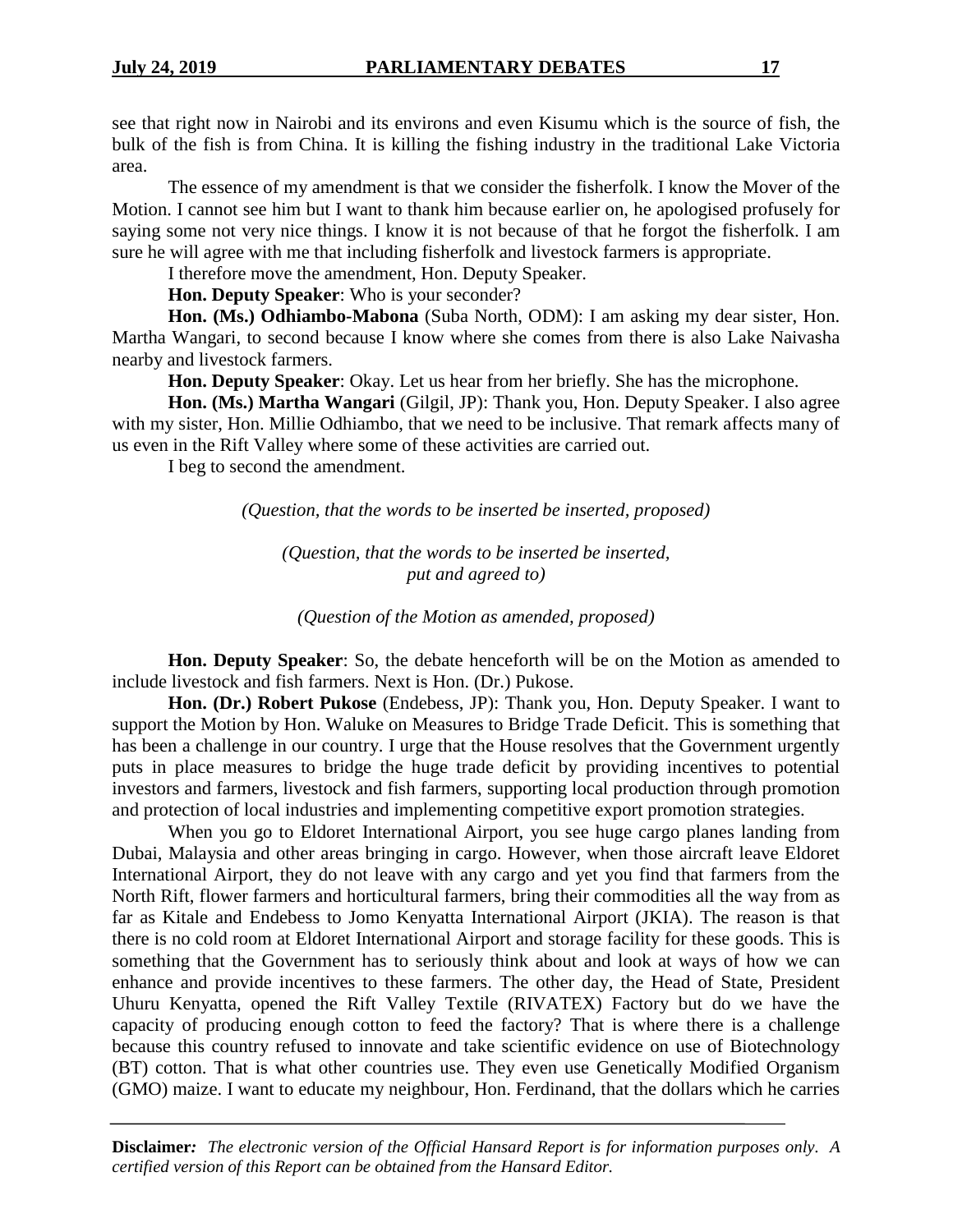are made from BT cotton. In Europe, many farmers feed their animals with soya beans which is a GMO from North America, United States of America (USA) and other places. We import the products of the same animals like milk powder and milk and then we claim that we do not take GMO products. This is science and we should embrace it.

*[The Deputy Speaker (Hon. Moses Cheboi left the Chair]*

## *[The Temporary Deputy Speaker (Ms.) Jessica Mbalu took the Chair]*

This is a very timely Motion in terms of how we should provide incentives to our farmers and improve trade. Just the other day, we wanted to import 12.5 million bags of maize and then we have now moved to 6 million bags of maize, and yet we do not have any proper data to tell us the maize capacity that our farmers produce. In the North Rift, our maize will be ready in October and November. In Western Kenya, their maize is ready in July while in South Rift, it is ready in May.

If you say that the country produces about 40 million bags of maize and then claim that its consumption of the same is 48 million bags, that should make it constant that the whole production is at the same time. But that is not what happens. Different areas produce at different seasons. Our neighbouring country, Uganda has its maize ready for movement now. It is the same case in Tanzania. We adopted the East African Community Free Trade Policy in 2012. It means that Ugandans and Tanzanians are supposed to move their goods freely. Is that what happens? I informed Principal Secretary, Mr. Kibicho, the other day that the Kenya Revenue Authority (KRA) officer at Suam Customs in Endebess gets money from farm produce. He taxes the people crossing to Uganda or those coming to Kenya. Our own farmers who bring maize from Suam Forest get taxed. That should not happen; it is corruption. This is something that needs to be looked into. I urge customs and the immigration departments to interrogate the officer who is getting money from farmers illegally and pocketing it. The incentive we are talking about is to allow our famers to produce a lot and allow them to move freely with their goods because it is their entitlement. We have the East African Community Treaty in place. Therefore, our people, whether they are going to sell or buy goods in Uganda or Tanzania, should move freely. Nobody should sit at Suam Customs in Endebess to collect money that does not end up at the National Treasury.

With those few remarks, I beg to support.

**The Temporary Deputy Speaker** (Hon. (Ms.) Jessica Mbalu): The Member for Tharaka, Hon. Murugara Gitonga.

**Hon. George Gitonga** (Tharaka, DP): Thank you, Hon. Temporary Deputy Speaker. Let me add my voice in support of the Motion. I thank Hon. Waluke because this is a very important Motion. We need to consider it and see exactly where we have gone wrong and try to have our trade balance equal, or at least base it on same standards.

Trade deficits or trade imbalances are usually caused by exportation and importation of goods where imports exceed exports. It means that we spend more money importing goods as opposed to the amount of money we receive after exporting our goods. As a country, we must see how best we can export more than what we import. With regard to exports, they should include the goods we manufacture, our agricultural food products, livestock and fish, just as the Motion has been amended to include.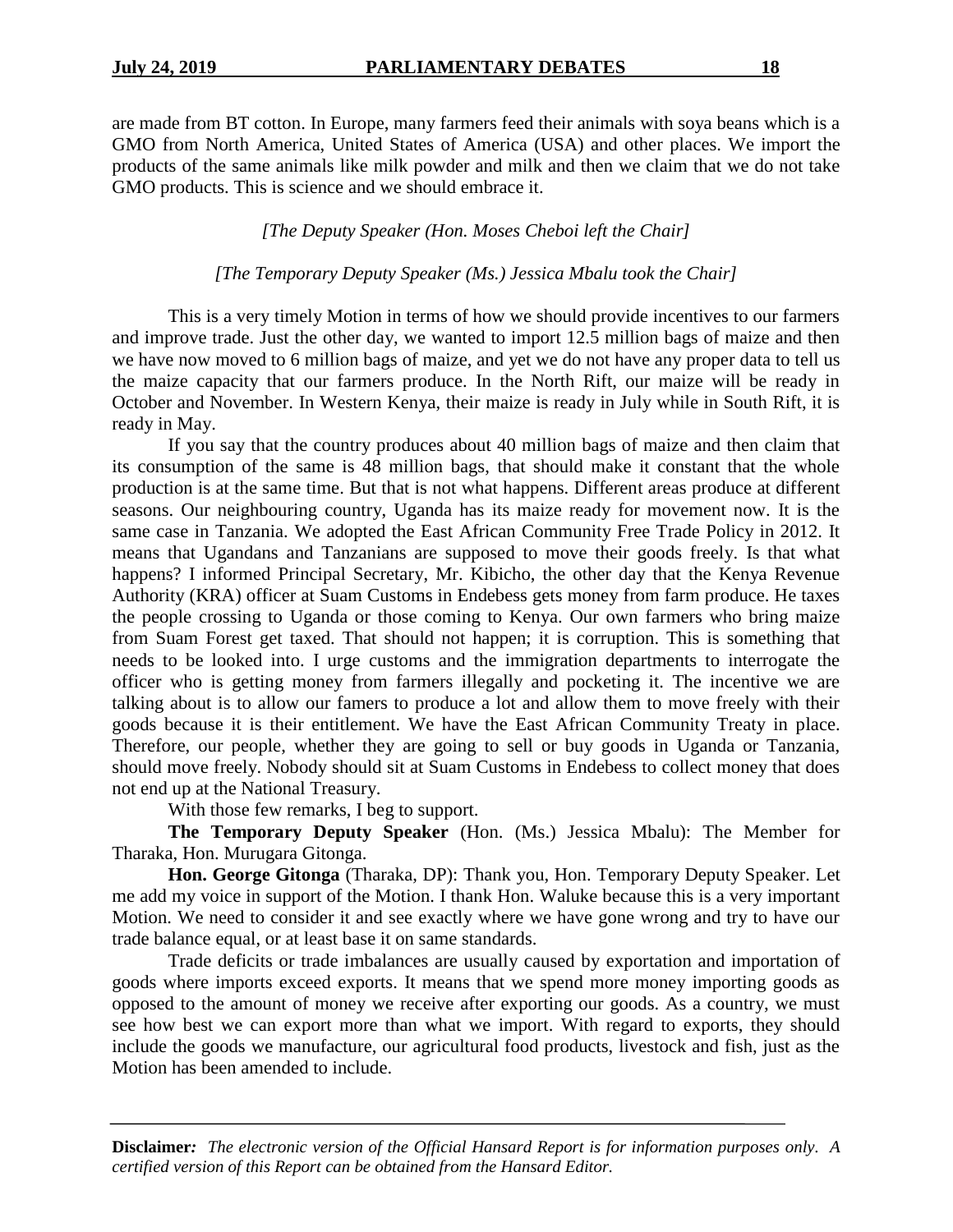We have Export Processing Zones (EPZs) in the country and a lot has been said about them. We have devoted a lot of resources into our EPZs with a view of ensuring that we cure the trade deficit or imbalance. However, we are informed that, in fact, some exporters from outside have set up base in our EPZs where they process goods which later on, they bring back to the country as their own products. That does not cure the trade imbalance. We have to look for innovative ways to cure the trade deficit so that, as a country, we move towards an economic balance of trade in our favour. The balance of trade now does not favour us at all, and that is why this Motion is very important.

We have talked about the various goods and services that we can export. They are many. We only need to sit down with our policy makers to consider what we have with us and use new inventions, techniques and innovations so that we treat the trade imbalance. Let us take the case of manufacturing textiles. Not a long while ago, we were highly endowed with cotton, one source for textile production. The best quality cotton was from Eastern Kenya in areas like Tharaka Nithi, Meru, Mwea, Kitui and from Nyanza. But eventually, this went down and the industry died. We then started importing sub-standard textiles which were not in our favour.

On food crops, we have sufficient and the best quality products. We have the best rice, coffee, tea and green grams. We have *Dengu* from Tharaka, Meru, Embu, Kitui and Machakos. If we really added value to green grams and have ready markets to explore, including India, China and others, we would start treating the trade imbalance disease ailing us.

We have the best of livestock production. Our meat products are sold in the East of the world and we are told the quality is extremely high. However, we are told of live camels being exported to Saudi Arabia. Live sheep is also exported to the Americas. For what we have not added any value, the price is very low. That cannot treat a trade imbalance. We have, therefore, to add value to what we export and as a result we will earn foreign exchange that will cater for what we import from those countries.

One way of treating trade imbalance will be to source for markets aggressively. As policy makers of the country, we have to aggressively market our country and its products. It is important that we sell what we have out there as the best. Incentives have to be given if we are to produce and market what will compete out there. In our case, we are known for high taxation. So, without incentives our goods cannot compete out there. That is why it is cheaper to import eggs from Uganda, chicken from Tanzania, and sugar from Brazil when we have sugar industries here. It is simply because the rate of taxation in terms of inputs is too high and consequently the cost of production becomes extremely high.

The net effect of trade imbalance in the country is gross unemployment. That is what is ailing our country. It is the reason every Kenyan is crying out there that we have many educated people, but who are unemployed. Unless we are able to sit down and see what the root cause of such unemployment is, we will never cure the problem. We are discussing a very important issue here which is trade imbalances between countries: Kenya and the rest of the world. Once it does not favour Kenya, it leads to unemployment. If we address this, we are able to address the problem of unemployment. Once we cure unemployment, our rate of production goes high and we have a lot more to export as a result of which we will receive more foreign currency which will cover whatever we are importing from out there. So, our Central Bank must be on the lookout on how to inject our money, especially subsidies in importation. Subsidies will definitely increase the trade deficit which is also a trade imbalance.

As I support this Motion, I urge our Government to look into the products that we make locally. I must make a case for my constituency where we have a lot of agricultural crops in the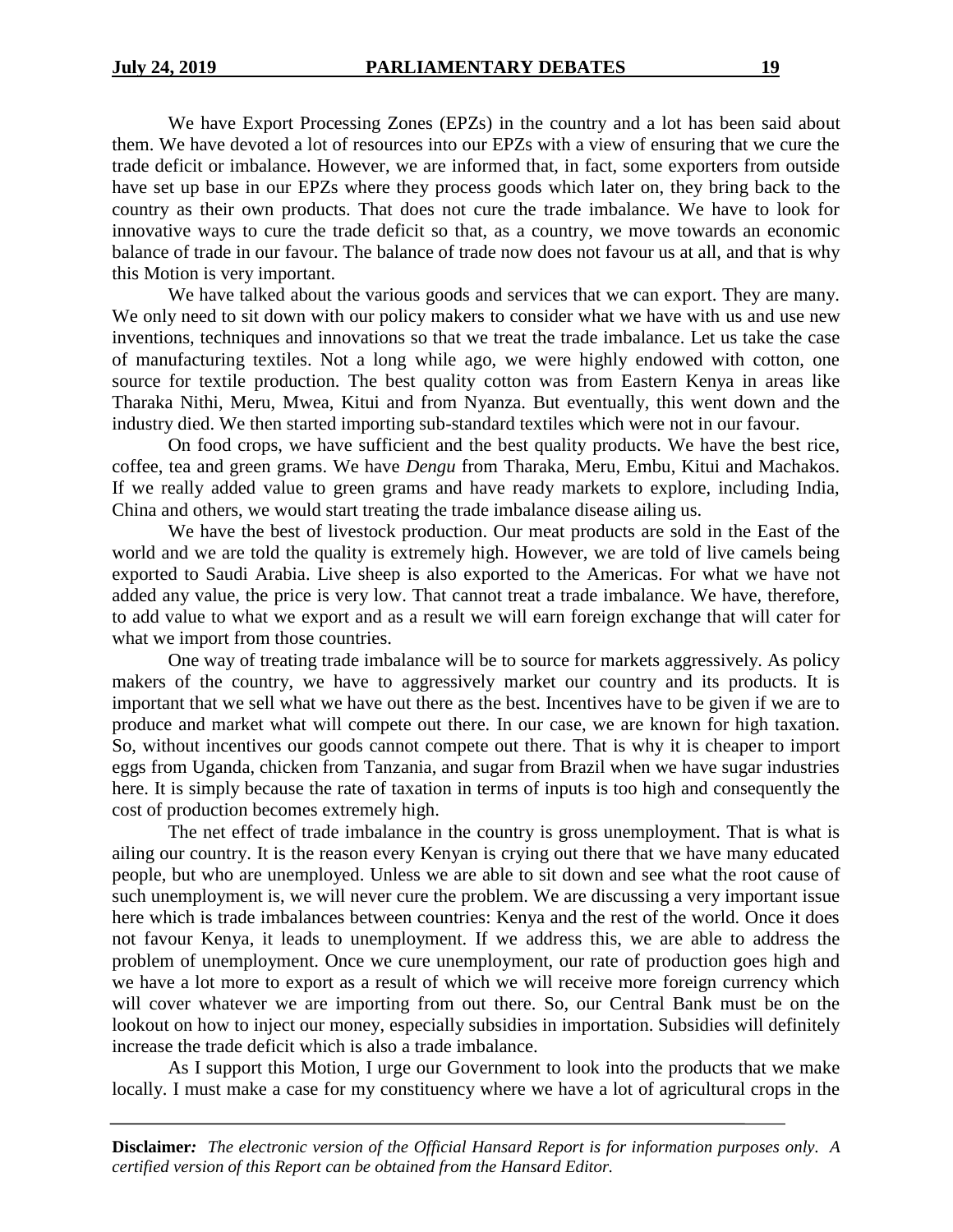market. We have lots of maize, beans, green grams, *et cetera*. We also keep livestock. We do not have a lot of fish but this is also an area we can explore. At the end of the day, we will be able to export more than we can export and the deficit would be cured.

I, therefore, support this Motion and urge the House to adopt the same so that we can put mechanisms in place to ensure that our country has positive trade balance and not the deficit we are talking about today.

With those remarks, I support.

**The Temporary Deputy Speaker** (Hon. (Ms.) Jessica Mbalu): Very well, Member for Tharaka. Let me have the Member for Mwingi West, Hon. Nguna Ngusya. You have the Floor. Just give him another microphone. It seems his is not working, unless you have no voice, Hon. Nguna.

**Hon. Charles Nguna** (Mwingi West, WDM-K): This one is working, Hon. Temporary Deputy Speaker. Thank you for the opportunity you have given me this morning.

I would like to congratulate Hon. John Waluke for bringing this critical and, indeed, very technical Motion. It is worth to note, historically, that Kenya has never registered a positive balance of trade since I was born. It has always been negative. What happened to a country...

**The Temporary Deputy Speaker** (Hon. (Ms.) Jessica Mbalu): Are you saying it is so since you were born?

**Hon. Charles Nguna** (Mwingi West, WDM-K): Yes.

**The Temporary Deputy Speaker** (Hon. (Ms.) Jessica Mbalu): Okay. Do you have the statistics?

**Hon. Charles Nguna** (Mwingi West, WDM-K): Yes. I have not seen Kenya register a positive balance of trade. It is regrettable. We are actually importing triple what we are exporting. It is worth to note that a trade deficit is not always very bad for a country but, when it is so consistent each and every year, we have to start worrying about what we can do to bridge this deficit. It is worth to note that, sometimes, trade deficits actually improve the standards of living. It reduces the rate of…

## *(Loud consultations)*

**The Temporary Deputy Speaker** (Hon. (Ms.) Jessica Mbalu): Order, Hon. Members. Please lower your consultation levels, the Member for Kitui. Hon. C.N.N. must be heard.

**Hon. Charles Nguna** (Mwingi West, WDM-K): Yes.

I am saying trade deficit is not always necessarily bad but, when it is so consistent each and every year, we have worry on how to bridge this deficit.

It is worth to note that, out of all this, we can only bring this deficit down by first taxing imports heavily and subsidising our exports yet this goes against the principle of free trade which is anchored in many bilateral agreements. Good governance, for instance, good legal or justice systems will invite what we call "direct foreign investments". This way, we are going to produce more in our country.

I watched a documentary last evening about a farmer who has been rearing chicken. Truly, it is regrettable to note that we are actually importing chicken and eggs from Uganda, a small thing like a toothpick from South Africa and, many more imports. We cannot even count. With proper incentives, we can encourage our local farmers to start producing and exporting more. It is worth to note that even our commercial attachés in different parts of the country are not really helping our people to ensure that they are exporting what is good. Huge trade and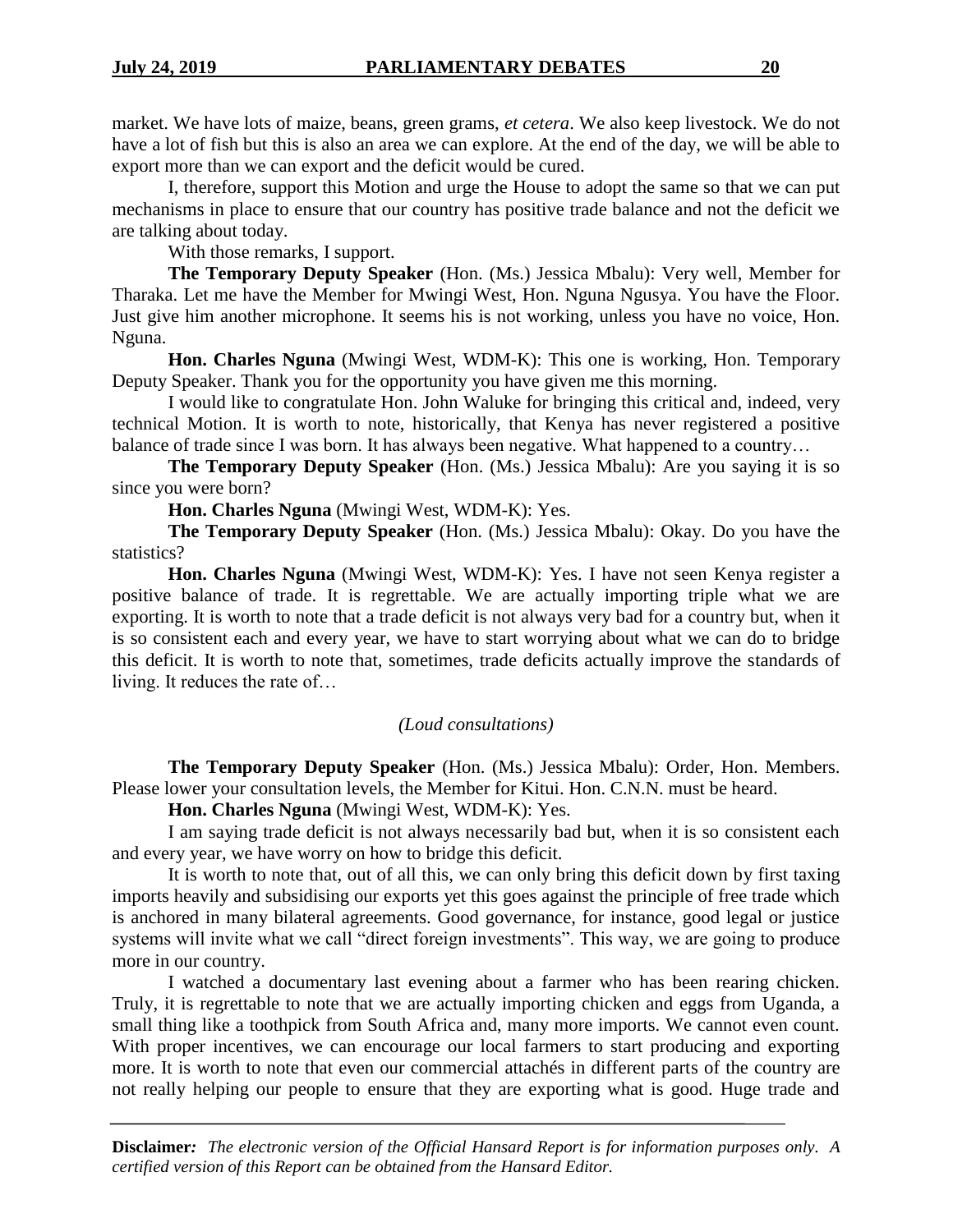positive balance of trade has been registered in some of the countries we never benchmark, like Russia. We need to borrow a leaf from Russia, not just comparing ourselves with local or regional countries like Ethiopia. If at all we are going to bridge this deficit, our commercial attachés in those different parts of the countries have to pull up their socks.

It is worthy to note our cost of production, in almost every sector, is very high. We are talking issues of energy, electricity. It is one of the highest in Africa, if not in the world. It is so expensive to run these affairs. That is why I am saying we still have a long way to go to bridge this trade deficit. The only way to do that is to ensure that our exports are tax free. We have to look into that issue.

Corruption in our country has increased every cost of production. When I recall how farmers are incentivised in this country, you really wonder where we are going. When I was growing up, my grandfather used to produce cotton. It was in massive production. These things are no longer produced anywhere in Mwingi West, Kitui County, Machakos County, Makueni County and the Ukambani region. Farmers are not even encouraged to do so because a lot of energy has been geared towards incentivising coffee, tea and fish farmers instead of other farmers. So, as we suggest these ways of mitigating these issues, we have to consider where we went wrong since Independence. With proper mechanism of incentivising the farmers, modernising our transport system and reducing the cost of production, we will bridge this deficit.

With these few remarks, I support. Thank you.

**The Temporary Deputy Speaker** (Hon. (Ms.) Jessica Mbalu): Very well. We are on Motion No.13 and we are debating it in an amended form. There was an amendment that was proposed and passed after "farmers". Hon. Osotsi, I know you are the next. Let me get to the other side now that you are seated next to Hon. Nguna. I give it to the Member for Nyaribari Chache, Hon. Tong'i Nyagaka.

**Hon. Richard Tong'i** (Nyaribari Chache, JP): Thank you, Hon. Temporary Deputy Speaker for the opportunity to contribute to this Motion. First, I want to take this opportunity to thank Hon. Waluke for a well thought out Motion that addresses the concerns of Kenyans. When we do not do well as a country, it affects us at a personal level. When our youth do not get employment, we all get concerned. That is a major concern to all of us. We know that the strength of any country is dependent on…

*(Hon. (Ms.) Cecily Mbarire consulted loudly)*

**The Temporary Deputy Speaker** (Hon. (Ms.) Jessica Mbalu): Order! Hon. Cecily Mbarire, I know you are next on my request list. You are consulting loudly.

Proceed, Hon. Tong'i.

**Hon. Richard Tong'i** (Nyaribari Chache, JP): Thank you, Hon. Temporary Deputy Speaker for ensuring that there is order in the House so that we can discuss and debate in a clear way. The balance of trade is a concern for any country. Today China and the United States of America are at war of words because of the balance of trade. Citizens need to be worried if the leadership of the country is not concerned and perturbed by the situation as it is now. A balance of trade as we have today is disturbing. Our exports are worth Kshs612 billion whereas our imports are worth Kshs1.7 trillion. Those are mind boggling numbers. We need to do something about it. There are many things we can do instead of looking at the low hanging fruits. The easiest temptation to most of us would be to increase taxes. However, without addressing the fundamental problem, that alone will not help the country. There are other fundamental problems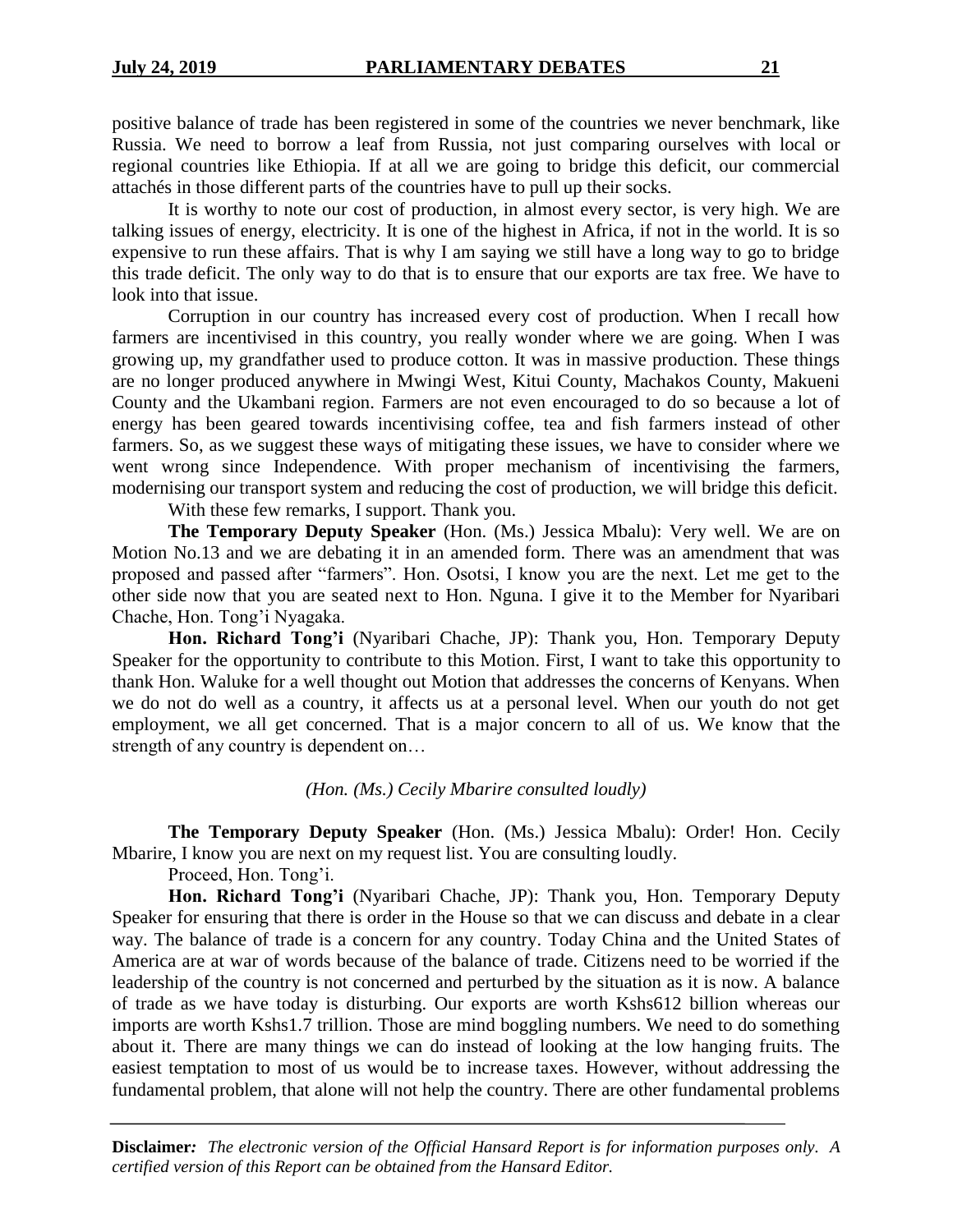that affect exports and imports. We should look at what will work well for us. What can we do as a country? What is naturally grown here with minimal effort?

Our land system is another concern. We must come up with a policy to define what we will do with our land. We cannot have land that is subdivided into uneconomical sizes where everybody wants to put up a structure. We are putting up structures on land that should have been left for agriculture. Countries like India, China and USA have come up with a system called 'ecovillage'. It is a system that encourages people to live in one spot and leave the rest of the land for development. That is their policy and you cannot do anything about it. As a result, we have seen infrastructure development in those countries. As a country, we should go out of our way to put up schools, sewer and water systems and connect electricity so that we attract people to live in an ecovillage. We will free land for agriculture and development. One of the biggest contributors to our economy is agriculture. Once we fix those concerns, by default, we would have created employment for our youth. Gone are the days when we would want to pursue agriculture as a career. When we talk of employment, most of us think of white-collar jobs.

We all know that many people who have made money in this world got it from the soil. The Bible talks about that. It talks about land and soil as being blessed. It says that where you step your feet, God will bless and whatever you put into your land, God will grow it. Food will be a blessing to all of us. We will be able to grow natural foods that are organic. When we grow organic foods, they are not only going to sell at a good price in the world market, but they will also ensure that, as a country, we have healthy people. If you look at the concerns we have nowadays, like cancer, they were not African issues because our foods were natural with no chemicals. I come from Kisii County. If you go to my constituency in a location called Keumbu, on your way to Kisii Town, you will be flooded with people selling bananas. It pains me when I see them selling them at a throwaway price. We have the most beautiful and tasty avocadoes in this part of the world. Most of these fruits are effortlessly grown. We should come up with a policy as a Government. I am happy with President Uhuru Muigai Kenyatta. He is working so hard to ensure that we get international markets for avocadoes. I cannot wait for that to happen. We have big production in Kisii...

#### *(Technical hitch)*

It will have created employment for the youth, which is the biggest concern for this country. Unemployment is a major concern. I am sure that most of us whenever we go home, the concerns we have from our parents, family members and everyone else is on what we are doing about our siblings who are not working. We must address that. I believe by addressing this, we will have addressed that problem by default.

There are other things we can do as a country to encourage and grow our exports. In Kenya today, God has given us a beautiful environment. With minimal effort, we are able to grow a lot.

Hon. Temporary Deputy Speaker, some Members have constituted a *baraza* near me. I am not able to hear myself.

#### *(Hon. Charles Nguna crossed the Floor without bowing)*

**The Temporary Deputy Speaker** (Hon. (Ms.) Jessica Mbalu): Order, Hon. CNN! Hon. Members, we must observe House procedures. Hon. CNN, can you go and bow at the Bar then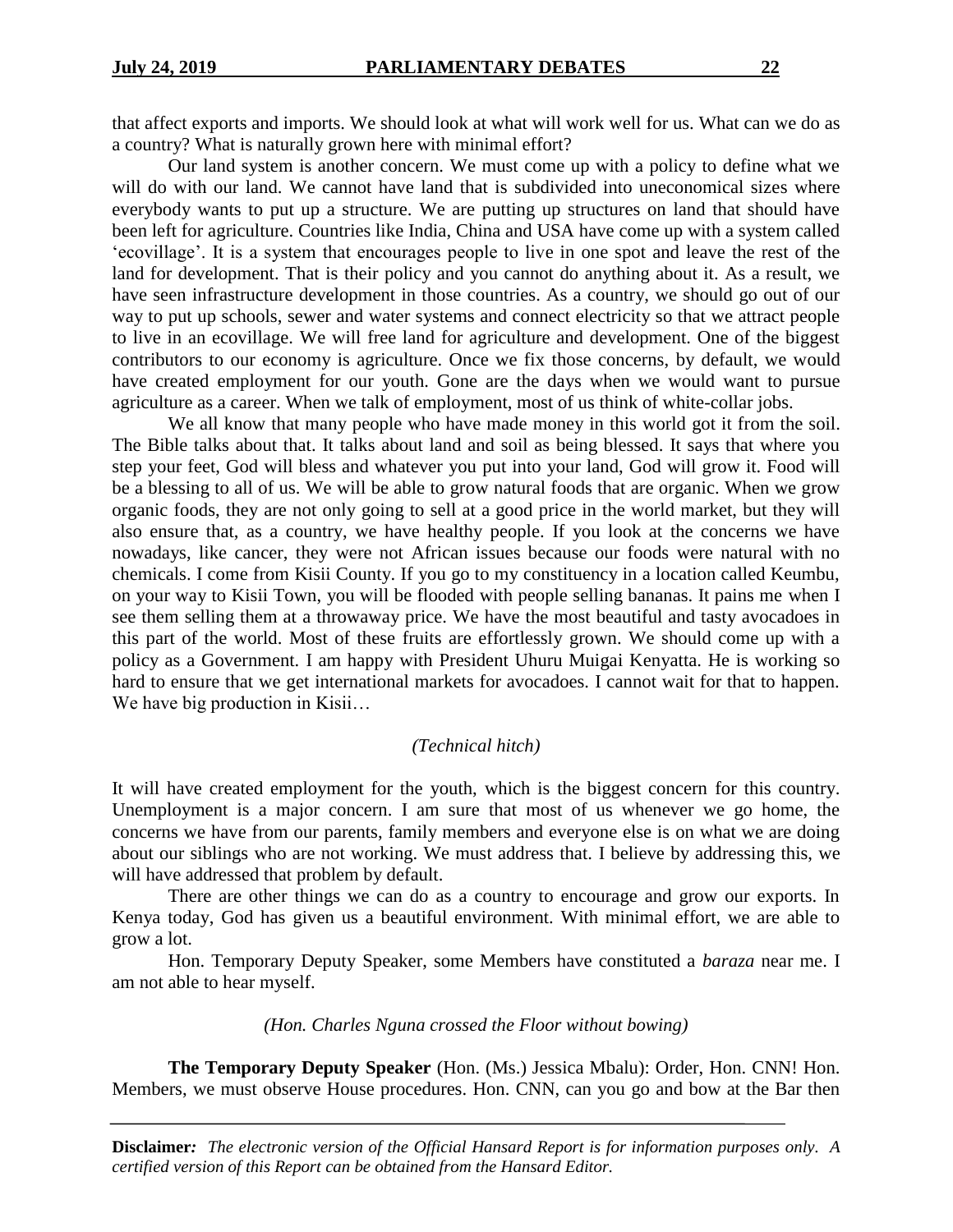come and consult with the Hon. Member. We cannot just crisscross the Chamber; we are not first-time Members of Parliament anymore.

Proceed.

**Hon. Richard Tong'i** (Nyaribari Chache, JP): Thank you, Hon. Temporary Deputy Speaker for ensuring that Members are consulting in low tones.

There are other things we can do as a country that will give us an advantage in export and import balances that we have today. In Kenya, God has given us one of the best climatic conditions. Nature has offered us one of the best environments to live in. We have a natural way of tapping into electricity. Most of the electricity we use today is natural. We have hydroelectricity, geothermal electricity, solar electricity and wind electricity. Electricity is one of the things we can obtain naturally with minimal effort. It requires only one investment and once we have it in place, we will export and sell the surplus electricity to the international market. We have seen countries investing and doing electricity business. We have potential, skills and manpower to do it. Our youths have the knowledge of how to run it. We do not need to use foreigners to do it. We only need to buy machines that we cannot manufacture locally at the moment. I hope that someday our Silicon Valley will be able to manufacture them. We should get this done properly so that we grow our market.

Controlling of the land prices is another concern. Our land is too expensive to attract foreigners to produce locally. So, we import their produce. If you look at their land, it is reasonably affordable. In Kenya, we have made our land so expensive to the detriment of our economy. What can we do as leaders if we engage our minds? What is it that we can do to cut the prices of land so that our people are not disadvantaged in terms of export?

With those remarks, I support the Motion.

**The Temporary Deputy Speaker** (Hon. (Ms.) Jessica Mbalu): Hon. Members, let us behave with some decorum in the House. It pains me when we have to correct Members in the Chamber. We know what is required of us and what is not required of us.

Hon. Osotsi, I am aware you do not have a card, please approach the Dispatch Box.

**Hon. Godfrey Osotsi** (Nominated, ANC): Thank you, Hon. Temporary Deputy Speaker for the opportunity to contribute to this very important Motion. I think this is one of the most well thought out Motions that this House has debated. I want to thank Hon. John Waluke for bringing this important Motion to this House to be debated.

The trade deficit is a very important economic variable. When we talk about trade deficit, we are talking about many other aspects that affect the economy. We are talking about foreign aid, foreign direct investment, balance of payments, interest rates and currency valuations. All these issues are impacted by the trade deficit or trade surplus. Therefore, when you look at it, you realise that this is a very important aspect of the economy that this House should take very seriously.

This Motion in the amended form seeks to provide measures to bridge the trade deficit by providing incentives to potential investors, farmers, fishermen and livestock farmers. The issue of provision of incentives is key because we cannot produce enough for export if we are not investing in our farmers and our investors so that they can produce more goods and services for export. It also seeks to support the local production through promotion and protection of local industries. This country has to relook at its industrialisation policy because most of our industries are dying. I want to commend the President for opening RIVATEX and the promise of reopening Kisumu Cotton Mills (KICOMI). We also need them to consider reviving our sugar industry. We have Mumias Sugar Company, Muhoroni Sugar Company, Nzoia Sugar Company and all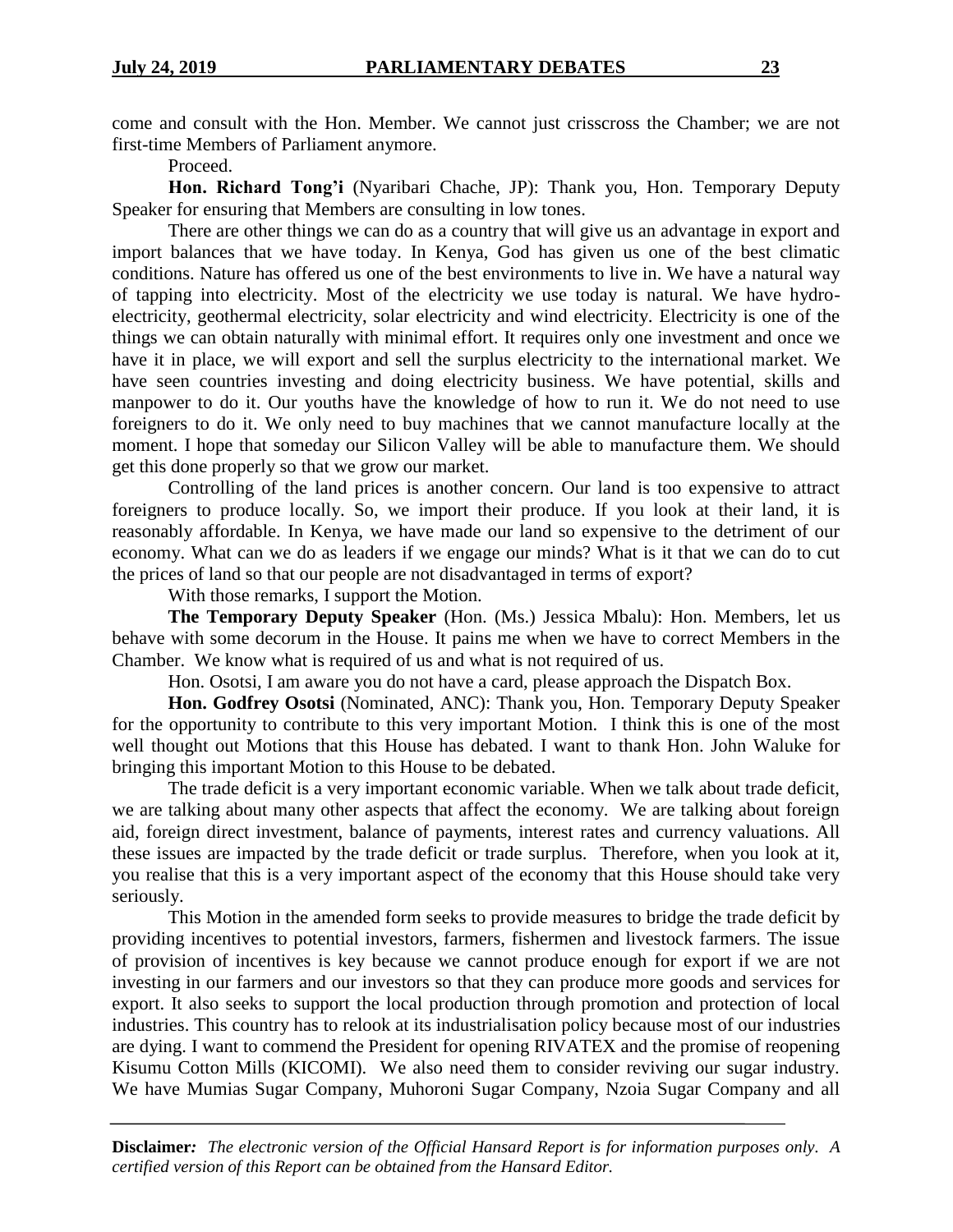the other sugar companies which are on their deathbed. We cannot be talking about the Big Four Agenda, particularly manufacturing, when we are watching as our industries particularly Mumias Sugar Company which was one of the leading tax givers in this country on its deathbed and very little is being done to revive that industry.

This Motion also seeks to implement competitive export promotions strategies. We have several institutions that are supposed to be doing this work of promoting export. We have Export Promotion Council, Export Processing Zones and the Brand Kenya. We hear very little of these institutions. It is high time this Parliament interrogated these institutions that are spending taxpayers' money and we are not seeing their impact because that is what they are supposed to be doing.

The other very important thing is that, as one of the Members said, trade deficit sometimes is not a necessarily a negative thing. We know that the USA has had the highest trade deficit in the world since 1975, but they are still an economic giant. This is because they consume more. Their level of preference for goods and services is very high, and therefore there is need to export more goods to the country which is portrayed as having higher standards of living. That is not the case for Kenya. Ours is negative because we import more than we export. When you look at it, you will see that it is affects the level of unemployment because it means when you import more, you are promoting industrialisation in the other country. You are basically outsourcing jobs in the other country, therefore creating unemployment in your country. So, it is a negative thing to this country.

One of the speakers talked about having a relook at our foreign policy. I want to agree with Hon. Wamalwa that our foreign policy is not promoting investment. We have our ambassadors who are largely political. We need to ensure that when we appoint people to represent us in our missions, they must be people who understand what we call economic diplomacy. They can sit down with leaders in other countries and talk trade and bring more investment into this country. We should also look at how we can use our Diaspora, Kenyans living in foreign countries, to promote trade. Other countries have done that successfully. China, Brazil and even Ethiopia, our neighbour here has done so well. We could use people who live in those countries and who understand the environment to make trade deals on behalf of this country. That will help us improve our trade deficit.

We have also realised that one of the countries that we trade largely with is Uganda. One, because of proximity and two, because they are using our port in Mombasa. That tells you something. It tells you that opportunities for trade are available in Africa. We need to maximise the trade opportunities available in Africa by promoting infrastructure within the countries in Africa and also ensuring that the bilateral and multilateral agreements we have make sense. This country is in so many agreements. We are in Common Market for Eastern and Southern Africa (COMESA), East African Community and the new one called the African Continental Free Trade Area. What is the benefit of all these agreements when all these countries are in almost the same geographical area? The recent one offers an opportunity for us to offer free movement of goods and services between countries. It makes no sense that an African country which wants to export to another African country has to fly goods to Europe then back to Africa because we do not have proper arrangement on infrastructure and movement of goods. I want to thank the African Union for putting a lot of focus on infrastructure development. There are plans to have Trans-African roads and railways and that will improve trade among African countries.

Lastly, is the management of trade department in Government. During the last regime of President Kibaki, we saw a lot of focus on the Ministry of Trade and there were very competent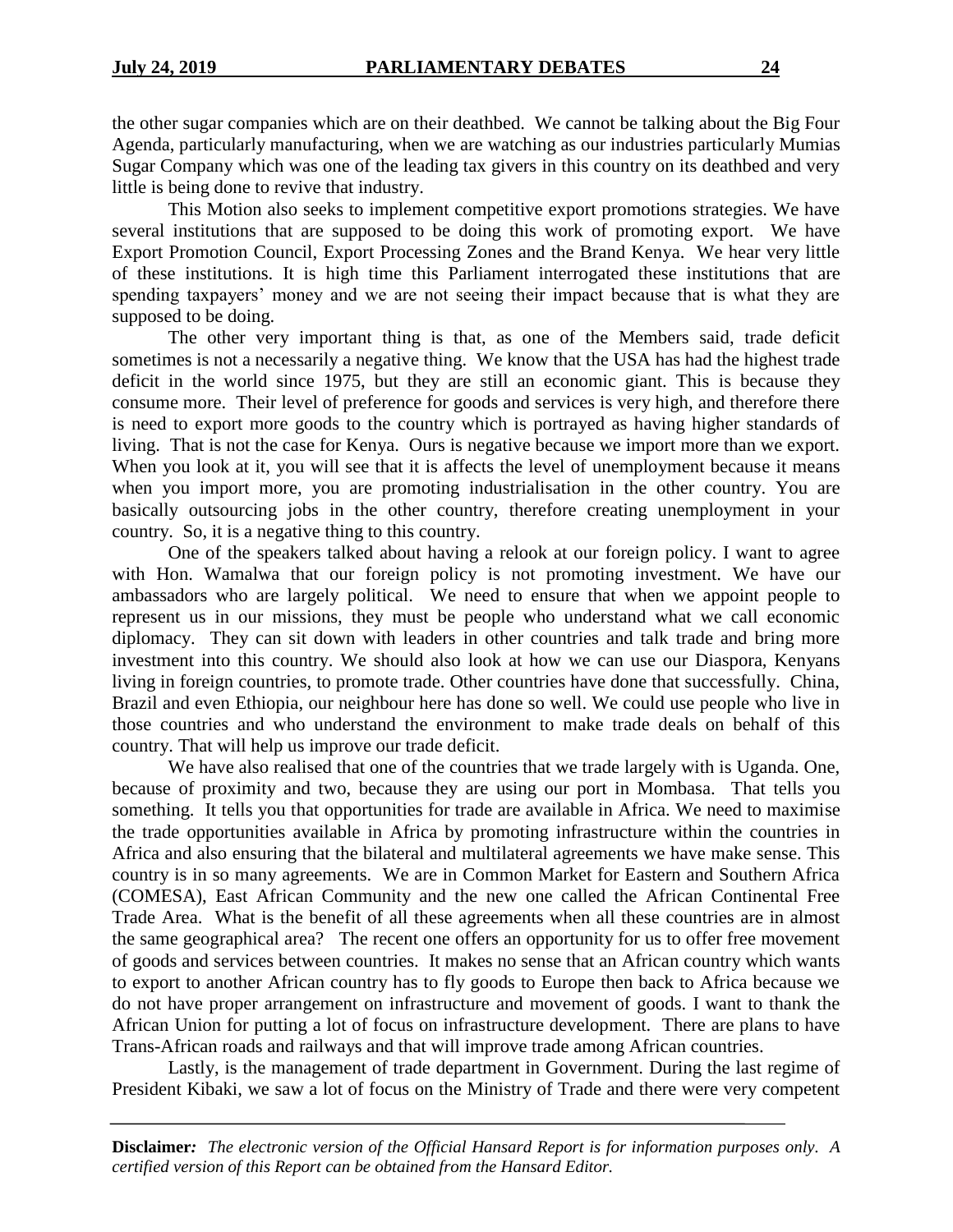people at the Ministry: Hon. Mukhisa Kituyi, our current President Hon. Uhuru and Hon. Wetang'ula. We saw a lot of vibrancy in the Ministry. What has happened to the Ministry? It is not doing much. We cannot improve our trade deficit if we do not have a functional trade ministry.

**The Temporary Deputy Speaker** (Hon. (Ms.) Jessica Mbalu): Order, Hon. Osotsi. This is a House of record. Your time is over. Members, learn to plan your time. The Member for Igembe South, Hon. Mwirigi Paul.

**Hon. John Paul Mwirigi** (Igembe South, Independent): Asante sana, Mhe. Naibu Spika wa Muda kwa kunipa nafasi hii kuchangia hii Hoja ambayo imeletwa na mwenzangu, Mhe. Waluke. Ukiangalia hapa nchini Kenya, kile ambacho kinatufanya kila wakati tunaleta haya mambo wakati ambapo Serikali inaomba pesa nyingi kutoka nje, ama ile mikopo ambayo tunaagiza, ni kutotilia maanani zile kazi ambazo Wakenya wanafanya hapa na zile ambazo zinaweza kufaidi hii nchi kwa kuleta hela nyingi. Ukiangalia wakulima wa hili taifa la Kenya ni kama hilo suala limeachwa nje na Serikali ya Kenya. Utakuta zile bidhaa ambazo zinaagizwa kutoka kule nje ni bidhaa ambazo tunazitengeneza hapa nchini. Kama Serikali itayatilia maanani na kuanza kutilia mkazo zile bidhaa ambazo tunatengeneza hapa ni kumaanisha ya kwamba tutaweza kuwa na hela za kutosha na hatutaomba mikopo kutoka kule nje. Kwa mfano, kuna samaki ambaye tunamkuza katika nchi hii kule Kisumu na kule ambako wakulima wamewekeza na wanafanya kilimo cha samaki. Sio vizuri kuwa kila wakati tunaagiza samaki kutoka nchi ya China. Hiki ndicho kinafanya wakulima wa samaki kukosa matumaini ya kuendelea na hiki kilimo. Hiyo inapelekea nakisi kuendelea kuongezeka. Wakati ambapo Serikali inatenga zile fedha za kilimo, wakati mwingine unakuta wakati ambapo Bajeti inajadiliwa, hawatilii mkazo mambo ya kilimo. Kama wangetilia mkazo kilimo, tungekuwa tunakuza vitu vingi. Kama wakulima wa kahawa na wale ambao wanaweka mifugo, hizi ni bidhaa ambazo tungeziuza hapa nchini na kule nje na tupate hela.

Pia wale wawekezaji ambao huwa wanakuja katika hili taifa kuwekeza, kama Serikali ingetilia mkazo na kuwahimiza ya kuwa hapa Kenya tuko na ardhi ya kutosha pale ambapo wanaweza kuja na kuwekeza vitu vyao, tungekuwa tunapata pesa nyingi kutokana na wale wawekezaji. Vile vile, katika zile jopo ambazo zinatengenezwa na Serikali kuenda kule nje kutafuta soko la bidhaa za hapa Kenya, ni vizuri wakati ambapo Serikali inafanya haya mambo, wakishirikiana na kamati za biashara pamoja na ukulima, waangalie kama yule mkulima wa miraa ameridhishwa. Pale natoka ile miraa tunakuza ni mingi sana. Wakati ambapo Serikali inaenda kule kutafuta soko, hakuna wakati ambapo nimesikia kuwa Serikali imeenda nje kutafuta soko la wakulima wa miraa. Saa zingine ile miraa tunauza kutoka kule ina hela nyingi. Wakati ambapo Serikali itajitolea na kuanza kutafutia pia wale wakulima wa miraa soko huko nje, inaweza kuleta pesa kwa wingi hapa na hakutakuwa na sababu ya kutafuta mikopo kule nje.

#### *(Loud consultations)*

**The Temporary Deputy Speaker** (Hon. (Ms.) Jessica Mbalu): Order! There is a *kamukunji* there. The Members sitting around Hon. Osotsi - I do not want to mention your names because I will rule you out of order - you must have decorum. Can the Member be heard? Thank you. Carry on.

**Hon. John Paul Mwirigi** (Igembe South, Independent): Asante sana, Mhe. Spika wa Muda, kwa kunilinda. Nilikuwa naongea kuhusu ile miraa ambayo tunakuza. Ni kilimo ambacho kama Serikali ingekitilia maanani na waitafutie soko kule, tungekuwa tunapata hela nyingi. Nchi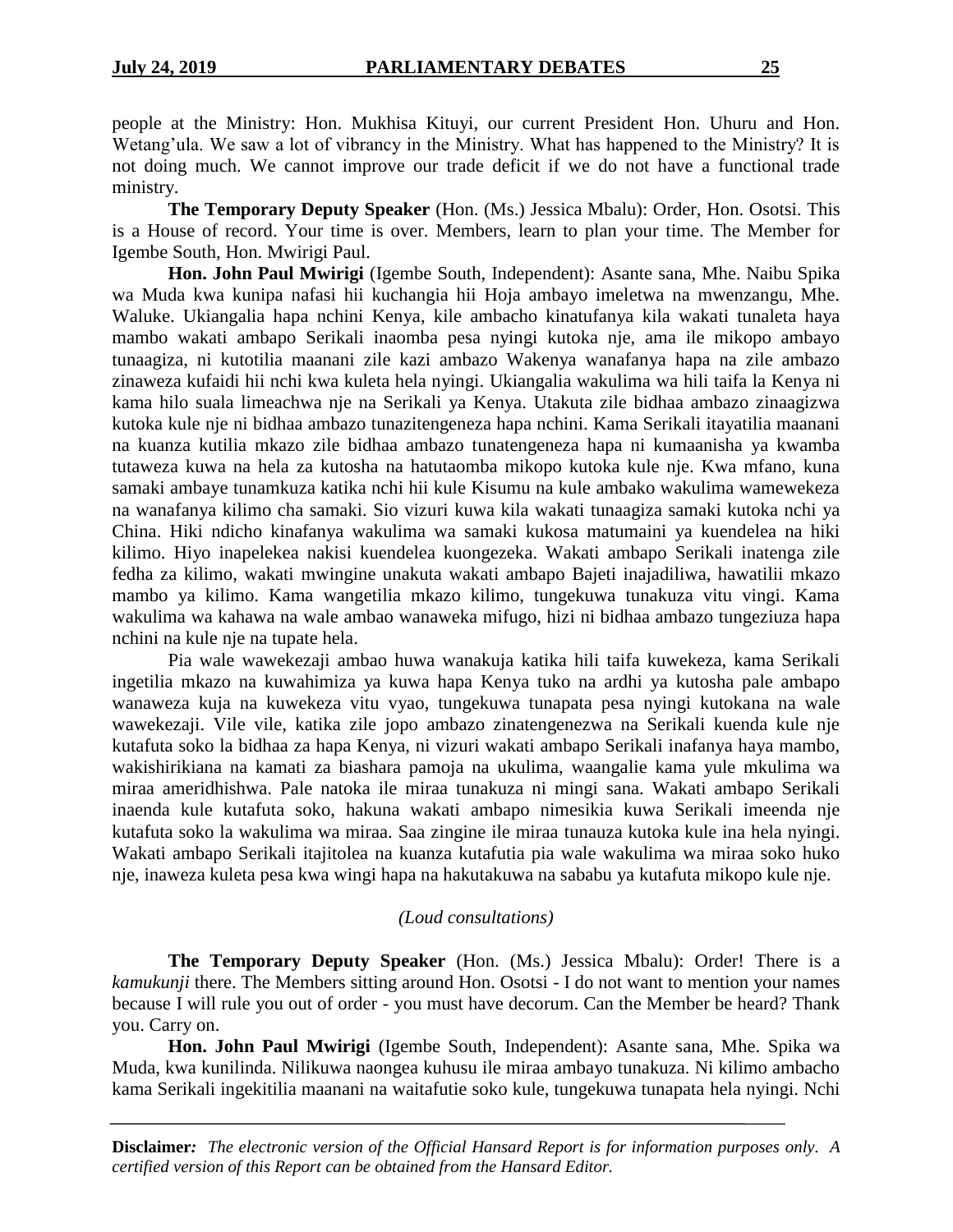ya Israeli imeanza kununua ile miraa kutoka mwezi huu. Hizo ni pesa ambazo zitafaidi Serikali kwa njia kubwa. Ukiona zile bidhaa ambazo tunaagiza kutoka nje, ni bidhaa za hela nyingi ukilinganisha na zile ambazo sisi tunauza kule nje. Kwa hivyo, kama Serikali ingetilia mkazo wakulima wa hapa nchini, nadhani zile pesa ambazo tungekuwa tunaomba kutoka kule nje zingekuwa chache na mwananchi hangefinyiliwa na Serikali kwa kulipa kodi. Kwa hivyo, kile ambacho kinafanya wananchi walipe kodi ya juu ni Serikali imefeli kutekeleza yale ambayo yanaweza kumsaidia mwananchi katika kukuza bidhaa hapa ili tupate pesa nyingi.

Wakati ambapo hii Hoja itapita, ni vizuri Serikali iangalie mwananchi kwanza, halafu yule ambaye tunanunua kutoka kwake awe wa pili. Hili litasaidia nchi kupata pesa kwa wingi. Sio vizuri wakati ambapo tuko na bidhaa ambazo tunaweza kuziekeza na zitoe pesa nyingi za kusaidia nchi, tunaweka mtu wa kutoka nje katika mstari wa mbele na kusahau watu wetu. Ni vizuri Serikali imshughulikie mwananchi wake kwanza kwa kuyashughulikia yale ambayo yanaweza kumsaidia kuzalisha fedha zaidi kushinda zile ambazo tunazipokea kutoka kule nje.

Kwa hayo machache, naomba kuunga mkono. Asante.

**The Temporary Deputy Speaker** (Hon. (Ms.) Jessica Mbalu): Let us have the Member for West Mugirango, Hon. Mogaka. Hon. Members, I have 17 requests of Members who want to speak to this particular Motion. I want to assure you we will all get time to speak. Let us be patient. I am aware the Member for West Mugirango is in the consultation room. Let us have the Member for Kwanza.

**Hon. Ferdinand Wanyonyi** (Kwanza, FORD-K): Thank you, Hon. Temporary Deputy Speaker for the opportunity. At the outset, I want to thank Hon. John Waluke, the Member for Sirisia, for coming up with the Motion, which I think was not unexpected. Trade deficit in this country is regrettable because of our own making. I am saying this because I have been here all these years and I saw this coming because of our own undoing. We used to have a slogan which you and I know: *Buy Kenya Build Kenya*. It was very popular. We even set up a brands authority where we were promoting our own products.

Hon. Temporary Deputy Speaker, you need to protect me from my neighbours who are very excited. Am I protected?

**The Temporary Deputy Speaker** (Hon. (Ms.) Jessica Mbalu): Who are your neighbours?

**Hon. Ferdinand Wanyonyi** (Kwanza, FORD-K): Those ones on my right.

**The Temporary Deputy Speaker** (Hon. (Ms.) Jessica Mbalu): Do not generalise because I must protect you. Who are your neighbours?

**Hon. Ferdinand Wanyonyi** (Kwanza, FORD-K): Hon. Temporary Deputy Speaker on a very serious note let us concentrate on this Motion which is going to help our people.

**The Temporary Deputy Speaker** (Hon. (Ms.) Jessica Mbalu): Neighbours to Hon. Member for Kwanza, you are out of order. We need to protect the Member for Kwanza. Hon. Member, you are protected. Please carry on.

**Hon. Ferdinand Wanyonyi** (Kwanza, FORD-K): Hon. Temporary Deputy Speaker, I was talking about the first few years after independence. I think we were doing very well as a country.

We had the *Buy Kenya Build Kenya* slogan. We had even branded Kenya and most of our exports were doing very well. We were the economic hub in our region. We were exporting to countries such as Uganda, Rwanda, Burundi and Tanzania. At one time, the late President of Tanzania said we are a "man eat man society" because we were doing very well. Somehow somewhere the rain started beating us. That is why, at the outset, I said that it is our own making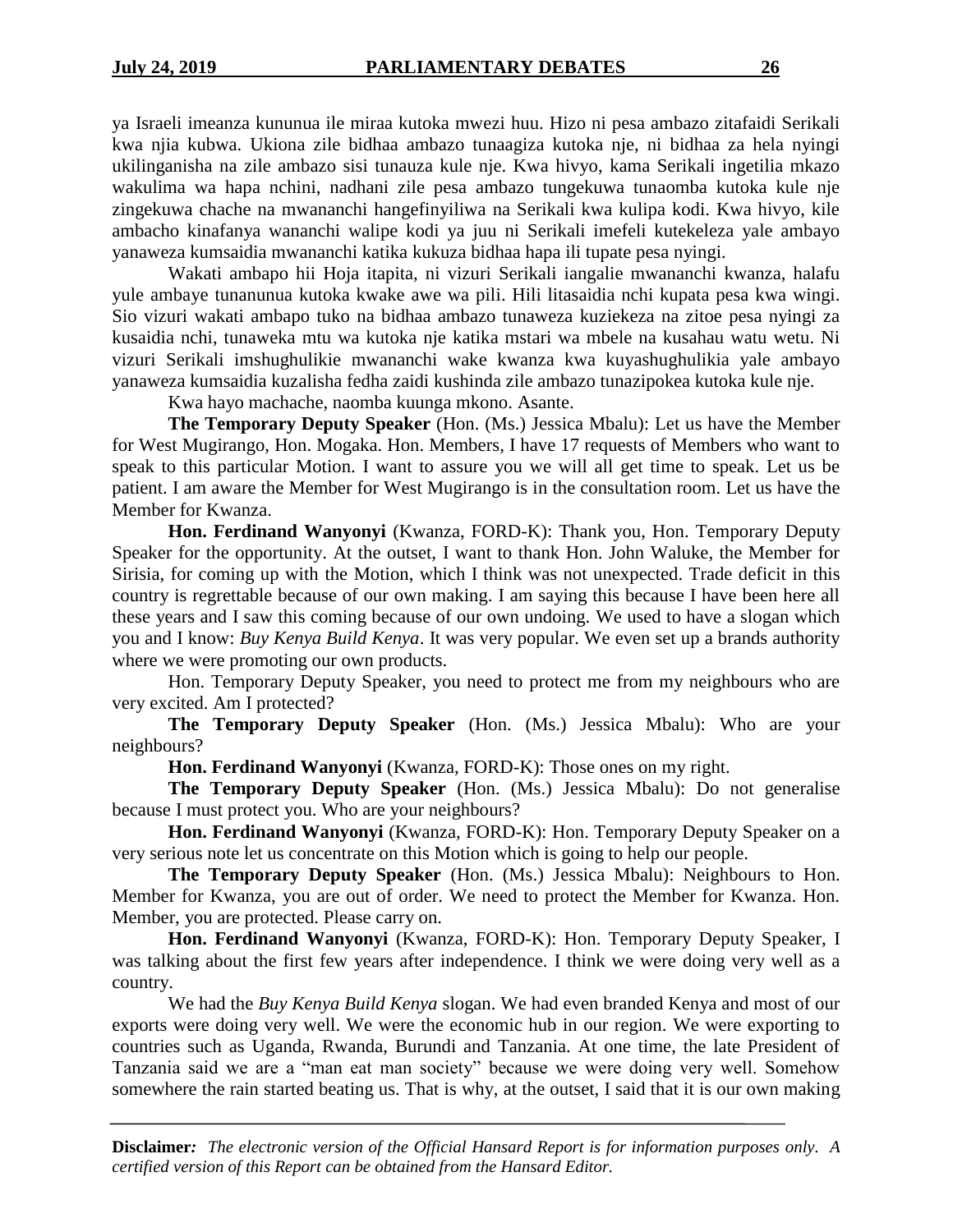and we should not be where we are today because we have made mistakes. We, therefore, have to increase our exports. We have an authority called the Export Promotion Zone (EPZ). They had been very active but of late I do not even hear about them. What happened? This is because we have many opportunities out there. We, Members of Parliament, have been out there and found that people respect this country because we have been very peaceful and we are hardworking people. Today, I must say it is a shame.

I was in America the other day on matters coffee promotion. I realised that in a previous show, Kenya was rated as the leading country. I was surprised to learn that presently, Rwanda, which had been at war, has overtaken Kenya for reasons that we all know. So, we must do what it takes to promote our products locally.

I want to take this opportunity to thank His Excellency the President. The Rift Valley Textiles (RIVATEX) in Eldoret was doing very well until we started importing synthetic products from elsewhere. We were exporting products from RIVATEX, Thika Textile Mills and Kisumu Cotton Mills (KICOMI) and we were doing very well. What happened to our country? We are leaders here. Something went wrong somewhere and we killed cotton production in Western Kenya and in Ukambani. Cotton was produced locally in this country. We stopped having the agricultural extension services which would have helped our farmers. We went for the white-collar jobs and forgot about our own initiatives.

So, I say this with bitterness that the rain started beating us because we are careless. We should be doing better. What happened to KICOMI in Kisumu? When I was doing my primary school, the factory was doing very well and offering jobs in Western Kenya. Thika Textile Mills and RIVATEX in Eldoret were offering jobs as well. So, we have to do something about it. The Ministry of Foreign Affairs has commercial attachés whose mandate is to look for trade links with our country. The commercial attachés are all over the world, but they are not doing their job. I am sorry to say that the Ministry of Foreign Affairs should wake up and promote our products overseas.

Look at the counterfeit products that come from the East. Never mind that we still have to send our products to China and Korea. I want to remind the country and this House that in 1963 when we got Independence, Kenya was at par with South Korea and Malaysia in terms of trade. Today, they have overtaken us. I went to Malaysia and I realised that they are miles away. Their export processing centres are doing so well. We tried to do it here, but we did not manage to make headway. So, we should not lament. We should wake up and start working so that our products get a market elsewhere. Counterfeits should be stopped. This is because most of the products that are imported from the Far East are inferior products. No wonder we are importing cancer in this country. A Member mentioned, and I quite agree with him, that importation of some of the food products such as rice can be risky. How do we import rice in Kenya? We have rice here, for example, in Yala at the Dominion Farms. We were doing very well. How do we now import rice from the East? We could be importing the Genetically Modified Organisms (GMO). No wonder we are having a problem with cancer in this country. So, we should stop the counterfeits that come into this country, particularly the consumables.

It is regrettable that today… If you go to Kibra and Eastleigh you will find milk products manufactured in Uganda.

**Hon. Junet Nuh** (Suna East, ODM): *(Inaudible)*

**Hon. Ferdinand Wanyonyi** (Kwanza, FORD-K): I am talking about Eastleigh where my friend comes from.

**Hon. Junet Nuh** (Suna East, ODM): On a point of order!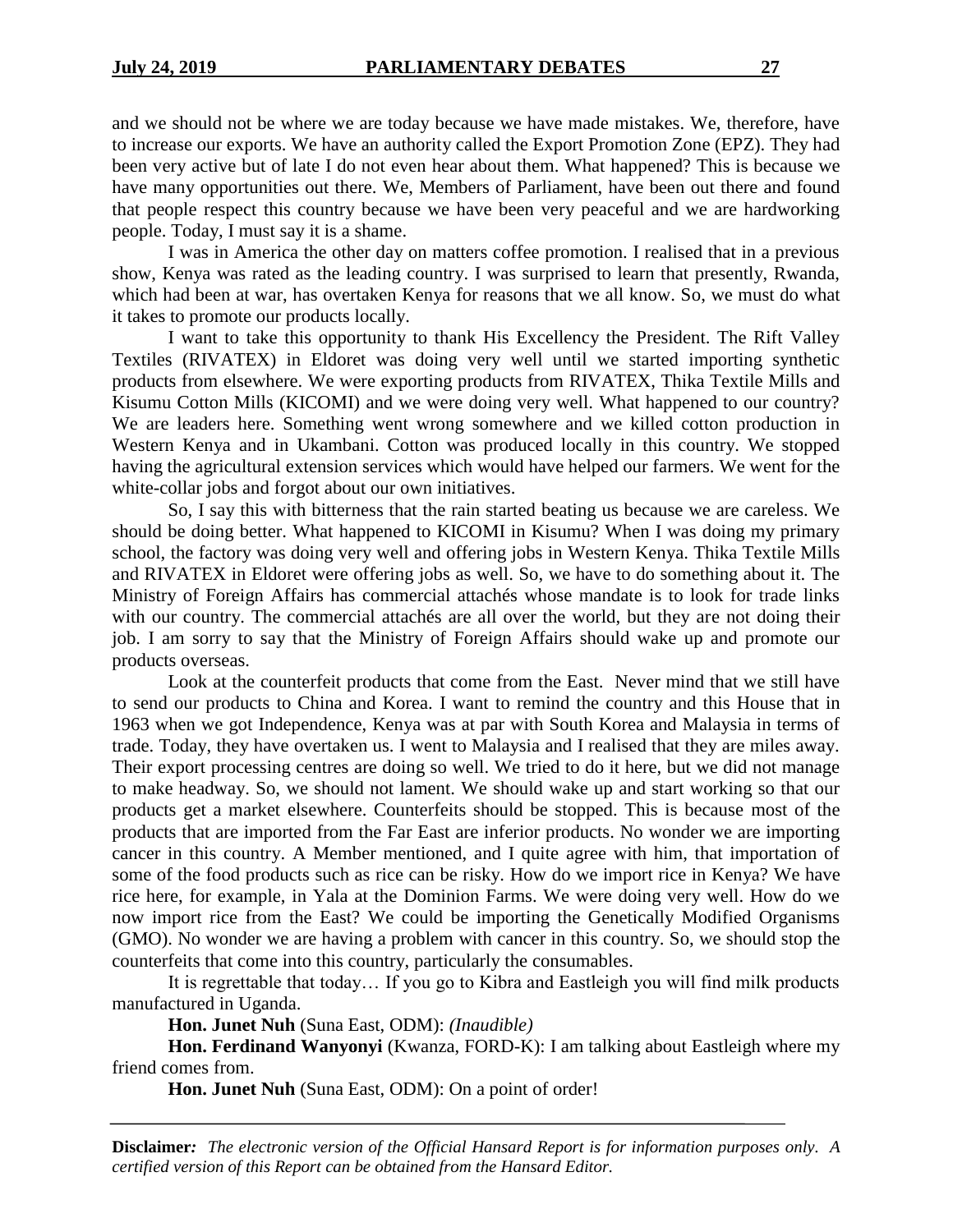**Hon. Ferdinand Wanyonyi** (Kwanza, FORD-K): No! You have just walked in here.

Hon. Temporary Deputy Speaker, please, protect me from Hon. Junet who has just walked in and wants to be noticed. All I am saying is that we…

**The Temporary Deputy Speaker** (Hon. (Ms.) Jessica Mbalu): Order, Hon. Wanyonyi! I can see the two of you exchanging words. Hon. Junet, Member for Suna East, what is out of order?

**Hon. Junet Nuh** (Suna East, ODM): Maize farmers have problems in this country and he is representing them.

**The Temporary Deputy Speaker** (Hon. (Ms.) Jessica Mbalu): So, what is out of order?

**Hon. Junet Nuh** (Suna East, ODM): He is claiming I am from Eastleigh when he knows I am from Suna East Constituency, Migori County.

**The Temporary Deputy Speaker** (Hon. (Ms.) Jessica Mbalu): Hon. Junet, you have just come in and you have rattled him. Hon. Wanyonyi, please, note that Hon. Junet is the Member for Suna East.

**Hon. Ferdinand Wanyonyi** (Kwanza, FORD-K): He is a good friend of mine, but when he was walking in he talked about Eastleigh and so I associated him with it.

**The Temporary Deputy Speaker** (Hon. (Ms.) Jessica Mbalu): You treat such as noise.

**Hon. Ferdinand Wanyonyi** (Kwanza, FORD-K): His ethnic group is mostly from Eastleigh. So, when he talked about Eastleigh, I forgot. So, I apologise.

**The Temporary Deputy Speaker** (Hon. (Ms.) Jessica Mbalu): Thank you for being on record. He is the Member for Suna East.

**Hon. Ferdinand Wanyonyi** (Kwanza, FORD-K): He is actually a very effective Member for Suna East.

Hon. Temporary Deputy Speaker, I urge this House that we pull up our socks and promote the products made in this country to build it economically.

With those few remarks, I support the Motion as amended.

*[The Temporary Deputy Speaker (Hon. (Ms.) Jessica Mbalu) left the Chair]*

*[The Temporary Deputy Speaker (Hon. Christopher Omulele) took the Chair]*

**The Temporary Deputy Speaker** (Hon. Christopher Omulele): Hon. Oyula, Member for Butula.

**Hon. Joseph Oyula** (Butula, ODM): Thank you, Hon. Temporary Deputy Speaker for giving me an opportunity to give a few comments on this Motion. I will start by thanking Hon. Waluke for bringing it before this House.

As has been mentioned elsewhere, if you can remember our country started off very well immediately after Independence. There was a lot of growth witnessed and the exports from this country were felt in very many places. For instance, you will remember that Ken-Knit and Raymond factories in Eldoret made very high-quality products which were exported to shops in Europe, but they collapsed. We had many industries which were producing good products in Kenya. Then a disease came of dumping second-hand clothes which killed the textile industry. We went for cheap products from eastern countries like China and others which killed our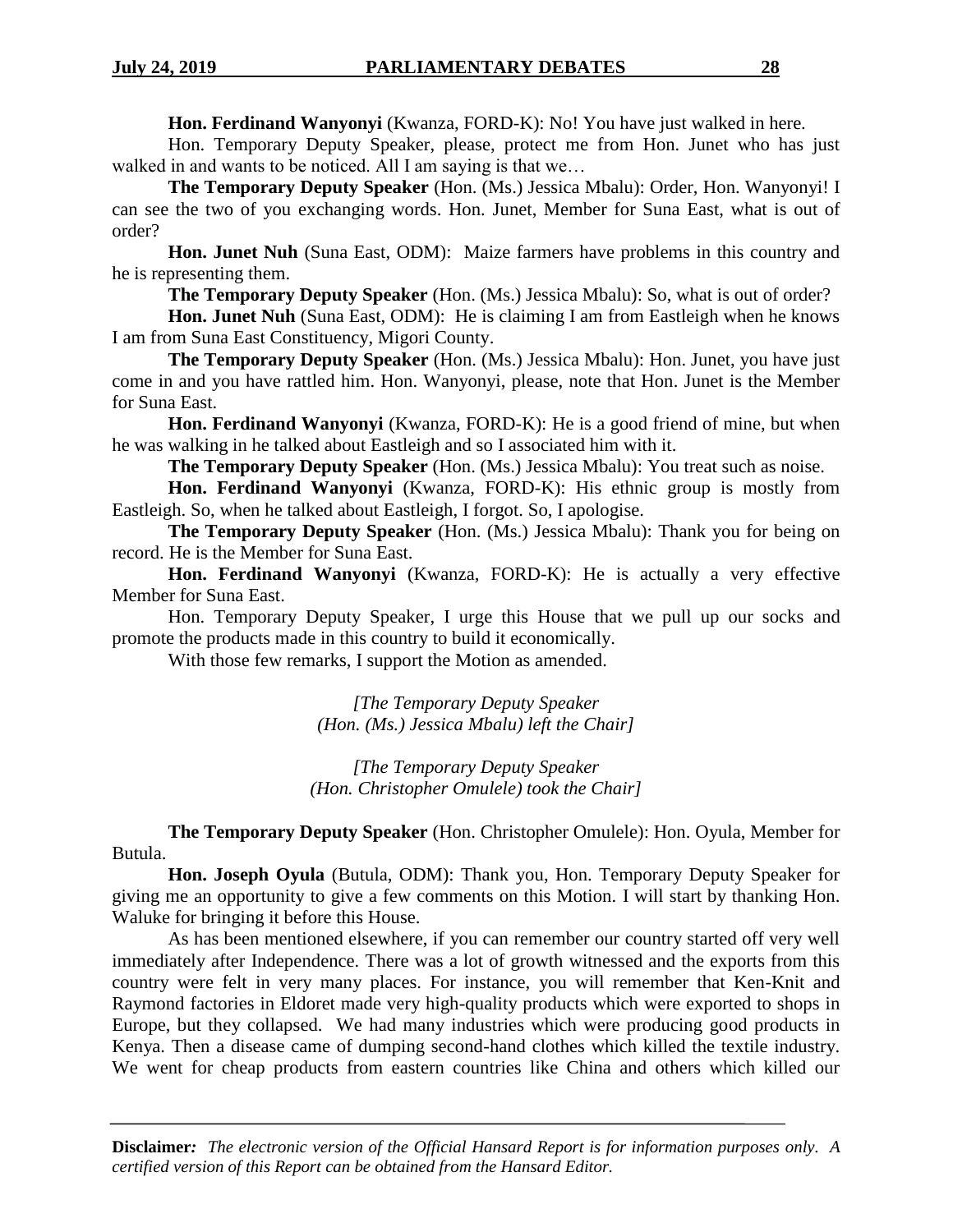industries. The most important thing we need to look at as a country, because we know what we ought to have done and did not do is to get…

#### *(Technical hitch)*

We need to go deep into the causes of what brought this country down. We need a team to go deep and find out the failures which caused these situations and get experts to advise us. This is just a question of revisiting those areas and ensuring the industries we were proud of as a country are reinstated.

We also need to look at the cost of doing business because it went very high to the extent that our goods are overpriced. The Government also needs to particularly relook into the cost of power because it is contributing to overpricing of the goods produced in this country. We can talk a lot but if implementation is not forthcoming, the recommendations from this House will just be kept elsewhere.

This House needs to look at the implementation side of whatever laws that are passed to promote industries in this country. For instance, look at our trade with Uganda. They used to import a lot of goods from Kenya. Now, the balance of trade between Kenya and Uganda is almost at par. This is because we have many goods from Uganda coming to Kenyan markets. Our people have slackened and corruption has eaten deep into the industries in Kenya.

So, as we support this Motion we need to go back and look at the situation and come up with corrective measures which will encourage industries to grow in Kenya. Without industries and proper trade arrangements we will continue having increased trade deficit in this country.

With those few remarks, I want to congratulate Hon. Waluke and ask this House to not only look at the past but also the future. Let us look at what we need for this country and how can we ensure that trade grows.

Thank you, Hon. Temporary Deputy Speaker.

**The Temporary Deputy Speaker** (Hon. Christopher Omulele): Hon. Ibrahim Sahal.

**Hon. (Ms.) Nasri Ibrahim** (Nominated FORD-K): Thank you, Hon. Temporary Deputy Speaker for giving me an opportunity to contribute to this important Motion. Kenyans are hardworking people and many of them are exporters and importers. They import and export to different parts of the world, but when containers arrive in Kenya the customs people delay them and this really frustrates traders.

There are also those who export herbs and face challenges like traffic jam and delay of airlines. Recent reports indicate that the country's trade deficit has persisted despite the slowdown of imports. The economists said the high trade deficit will slow down employment opportunities for our educated youths.

I stand to support. Thank you.

**Hon. David Ochieng'** (Ugenya, MDG): Thank you, Hon. Temporary Deputy Speaker. I want to thank Hon. Waluke for bringing a very important and timely Motion. On  $13<sup>th</sup>$  February this year, it was reported in the media that the President of Uganda, His Excellency Yoweri Museveni said that for the first time in 55 years Uganda had exported more to Kenya than Kenya to Uganda.

Therefore, Hon. Waluke's Motion addresses a very current issue which needs to be sorted out with the emergency and immediacy it deserves. I have heard Members talking about what needs to be done. This country has adopted so many policy papers from Sessional Paper No.10 to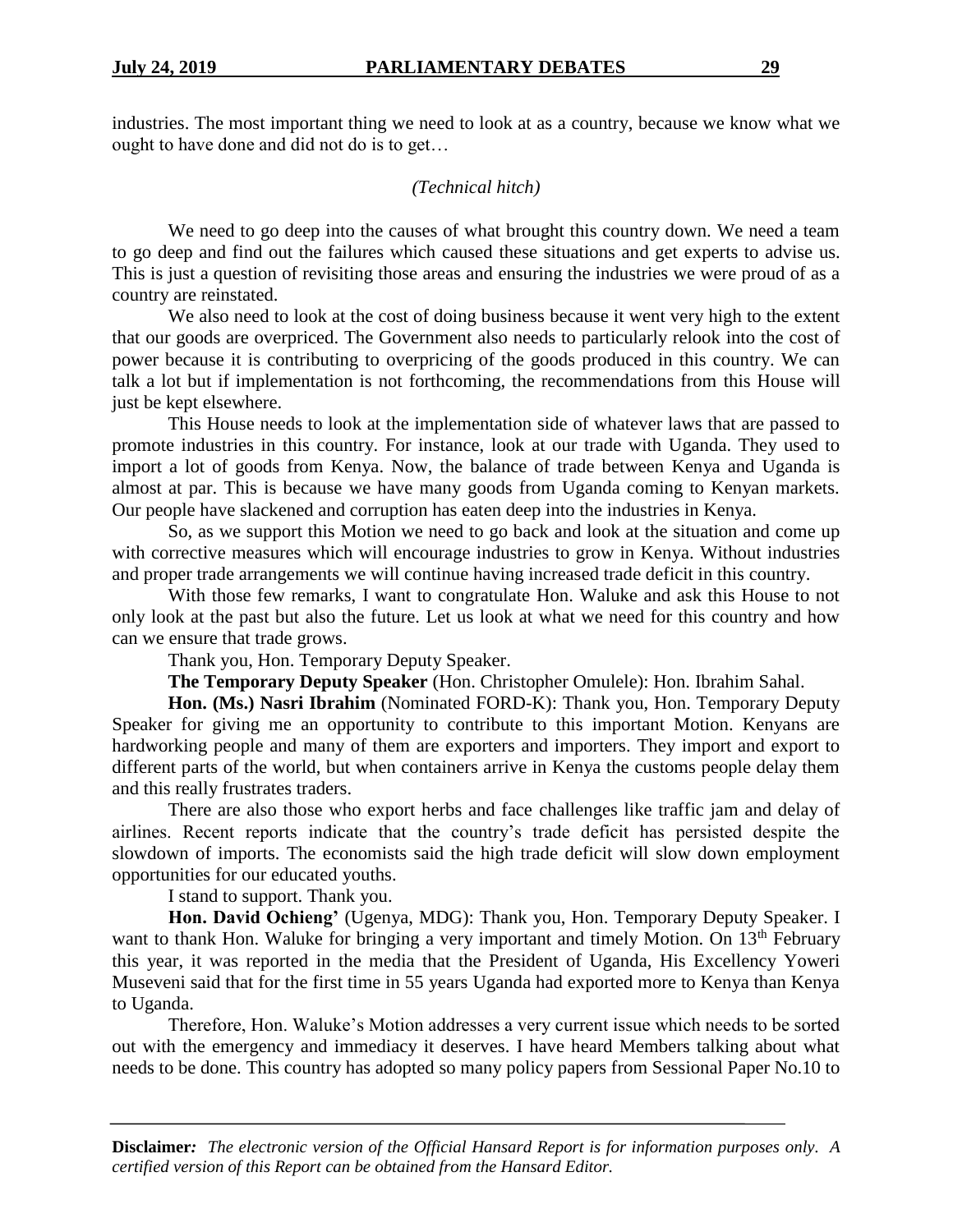No.186. Currently, we have a very robust document called the National Export Development and Promotion Strategy adopted last year with the main aim of promoting exports.

We live in a country where we like comparing ourselves. When you hear politicians campaigning, they say the way Kenya, South Korea and Malaysia were at the same level in the 1960s and 1970s. They will also tell you that these counties had the same policies at that time. I want to tell this House that the major difference between us and the rest of the world is that we talk too much, but we do not implement or have intentions of implementing our policies. I have given these reasons before this House before. That when South Korea was implementing export substitution projects and programmes in the 1980s and early 1990s, we were implementing fake gold scams. That is why we have been talking about the Goldenberg scandal all these years.

South Korea and Malaysia had the same policies saying, if you export more, we are going to give you rebates and compensate you for exporting more. What happened in Kenya? People used to export air and claim compensation. We do not expect to move any further. I have seen Hon. Waluke asking for more policies. We have enough policies in this country. What is lacking is implementation. This brings squarely the role of Parliament in export promotion. Let us not pass the buck and try to say someone else should do it. Parliament is a very important body even in budgeting. If we realise that what is lacking is support to small-scale farmers, small-scale producers and small-scale industries, why can we as Parliament not budget and allocate resources to ensure that this strategy for promoting exports is implemented in the right way?

Our policy makers are not making the Executive accountable for the monies we are giving them to promote exports. I am happy we are debating this at the end of July. This Parliament has just approved a Kshs3 trillion Budget. We are going to be passing the Division of Revenue Bill probably this week and next week. The budget we have is laden with a lot of procurement by the Government. Every two years, you will hear the Government saying we are going to promote, *buy Kenya build Kenya*. But, if you went to some offices that we have in this Parliament today, you will find that all the furniture there is imported. All the carpets there are also imported and even the tiles we use. We are putting up new Parliament building across the road and the cement for building it is imported. We are importing everything. That is why we hope that over time, through importing things, we are going to sort out trade deficit. It is not possible to sort out trade deficit if we import everything and anything. Kenyans have a very weird DNA. Sometimes I wonder. We love foreign things like clothes, shoes, toothpaste and everything that is foreign. So, we cannot…

**The Temporary Deputy Speaker** (Hon. Christopher Omulele): Hon. Ochieng, I would just like to ask you a question and you do not have to respond. I read a very interesting article in the newspaper today. One of the articles there was suggesting that Members of Parliament should drive the Vivo or the Omnibus so that we can buy and promote Kenya.

Proceed, Hon. Ochieng'.

**Hon. David Ochieng'** (Ugenya, MDG): Hon. Temporary Deputy Speaker, I am Kenyan and when I spoke, I was describing a Kenyan. I am Kenyan. So, you can guess that probably I am driving a foreign car and dressed in foreign clothes. We are in love with foreign things that even where we produce our local things, we do not want to consume them. So, if we are to sort out the problem of trade deficit in this country, we must walk the talk.

I have heard Members of Parliament talking about Rwanda. Last year, Rwanda decided to ban importation of second hand clothes. The President of the United States of America, President Trump, said Rwanda will be removed from some list. Rwanda said: "You can go ahead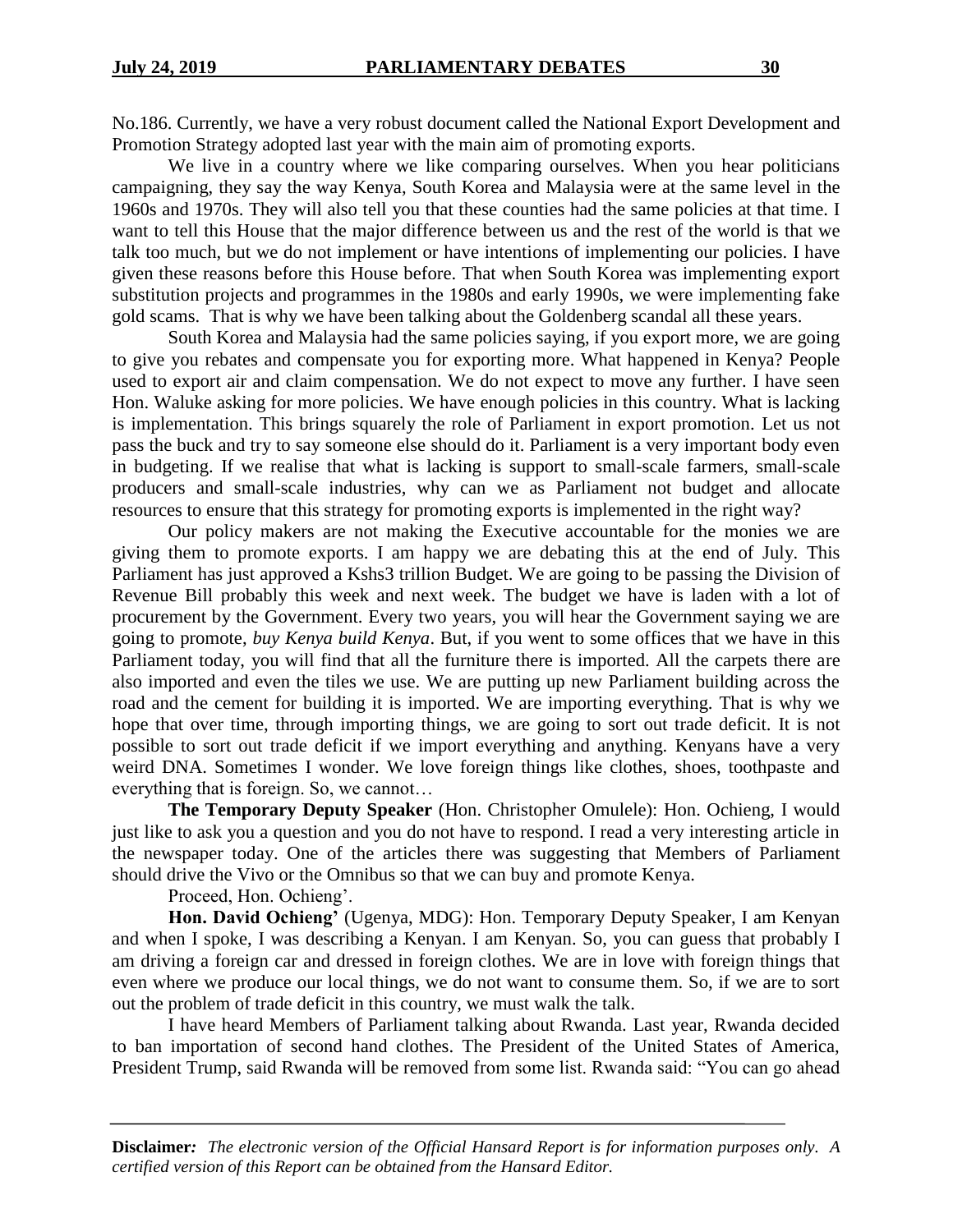and remove us from the African Growth and Opportunity Act (AGOA) but we have said we are not going to allow imports of second hand clothes." They have stuck to their guns.

Last month, the President re-launched the RIVATEX, but he is still allowing the import of second hand clothes. How are we going to sell RIVATEX clothes if you swamp the country with cheaper second hand clothes? You cannot. We should know how to sequence. How do you expect to grow your textile industry when the number of imports of these kinds of things we are producing in the country is so high? We will never ever in our lifetime be competitive. This is the problem we have. I have said in this Assembly before severally that if you walked into *Nandos* or *Galitos* today, you will see that the chicken being consumed there is foreign chicken. We allow them to come here with their own inputs. I have said it in this Assembly before that the reason Ugandans are now selling more eggs into Kenya is that Uganda produces its chicken feed cheaper than Kenya can do.

In fact, all animal feeds produced in Uganda is cheaper than what we produce. The reason is we have decided to tax even production. We tax everything because we want to get money to steal. If you are going to tax even things that help our production, how far will we make sure that we can export more? In the coming long rains, you are going to see again farmers in Nyandarua stuck with tomatoes and farmers somewhere in Murang'a and Laikipia stuck with potatoes. They cannot sell because of the constraints. They cannot get a way of getting into the market. The roads are bad and they are being taxed by the county government and the national Government.

So, as we try to develop measures to bridge the trade deficit, we must understand that as a country we must agree that there are areas where we have failed. We have allowed corruption to steal our soul and kill everything else that is good in this country, even the plan that we have that is supposed to ensure that Kenya grows. You wonder that a country like Botswana whose President is in this country today, has been having steady trade with the rest of the world for the last 10 years than Kenya has done. Another example is Uganda. Countries that we cannot say are as democratic as we are, are doing things in a better way than we are doing. So, the role of Parliament in export promotion cannot be gainsaid. So, I request Members here that in all the committees you are in be it the Departmental Committee on Trade, Industry and Cooperatives, the Departmental Committee on Energy, the Departmental Committee on Transport, Public Works and Housing, Departmental Committee on Health or whichever committee we are in, we need to ensure that our procurement, the policies we are passing and the budgets we oversee meet the goals of promoting export. We cannot grow if our goods are not being competitive and the reason being our own national policies. Our labour, power cost and transport cost are very high. Our producers then have to add another cost of corruption. We cannot sell our commodities outside there.

What I am saying is this; that if we as a country have to grow, then we must put our monies where our mouths are. We belong to COMESA and EAC. As we speak, Uganda is now importing things they used to import from Kenya from China. Egypt is importing things they used to get from Kenya from China and India. That is trade diversion. We are not putting our trade partners to account. So, if we are to grow and if Hon. Waluke's Motion is to mean anything, then we must search our souls as a country and say that this is what we want to do. We want to promote business and industry and because we have enough policies, we want to put our feet down and say enough of corruption, red tape and taxing production and that it is right to ensure that we promote production. This is so that we can create jobs and ensure that this country regains what it has lost.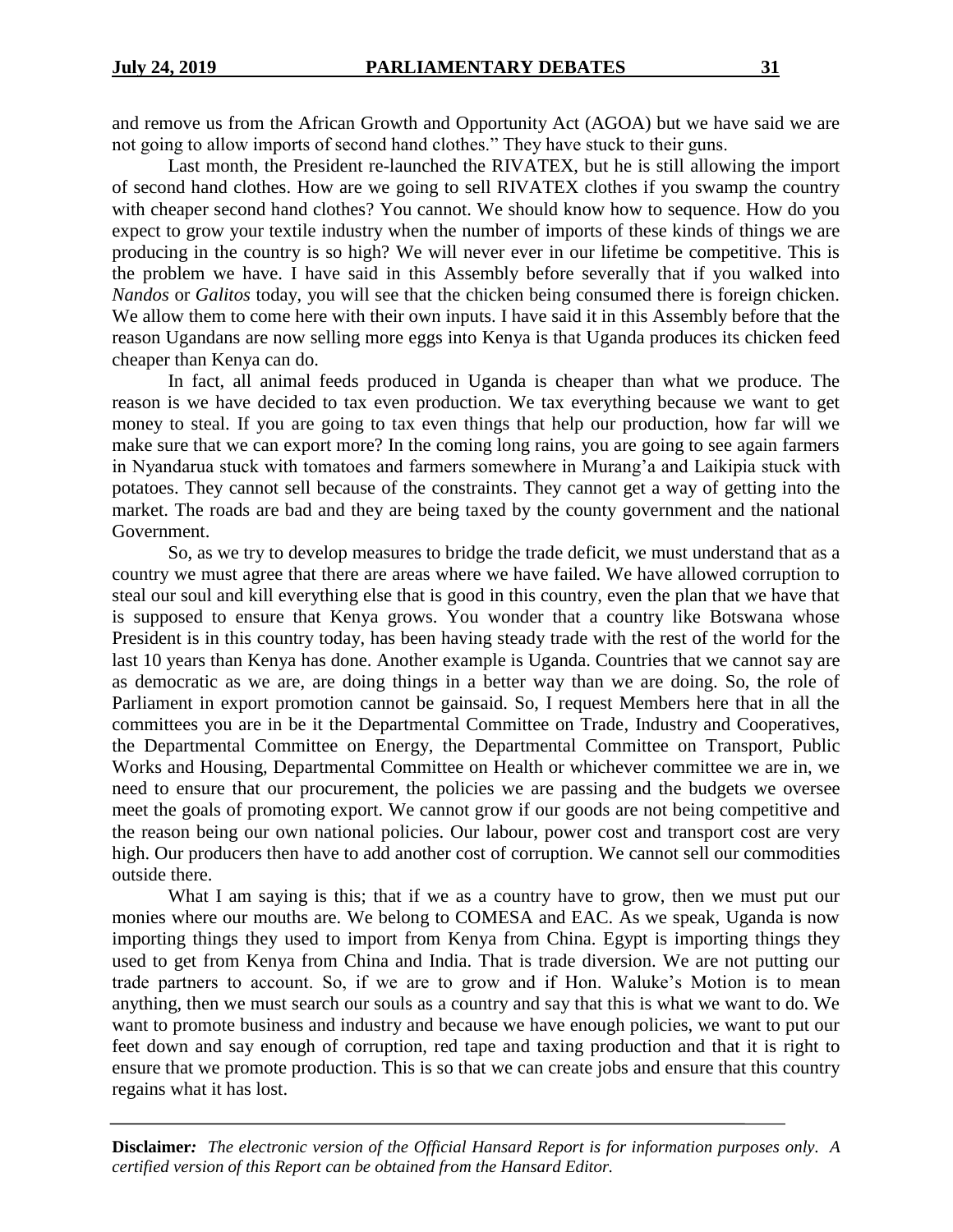I support the Motion and thank Hon. Waluke for bringing it.

**The Temporary Deputy Speaker** (Hon. Christopher Omulele): Very well-spoken Hon. Ochieng. Next week when you come to the House, I expect to see you in a shirt made by F.

Next is Hon. Gichimu.

**Hon. Gichimu Githinji** (Gichugu, JP): Thank you, Hon. Temporary Deputy Speaker, for the opportunity to contribute to this Motion by Hon. Waluke. The issue of provision of incentives to potential investors in this country is very key. It is also important that investment promotion and encouragement of investors from outside be also tied to utilisation of the local products.

It is a bit unfair that sometimes we encourage investors in this country, but most of the products that they use, including EPZ are usually imported from outside. You find that these are people who enjoy tax rebates for many years and they are also paying our workers very poor salaries. This is an area that the Government should relook and see whether we also need to put conditions that all the investors, especially who have been gazetted for EPZ zones also utilise the local products so that we can promote job creation in this country and also increase revenues and incomes to our farmers.

One of the areas that also need be emphasised by the Government is reduction of the cost of production of our products so that we can also effectively compete with other countries and export our products. I am happy that when His Excellency the President was re-launching RIVATEX in Eldoret, he directed that that particular company be given a 50 per cent reduction in the cost of electricity. That would ensure that the cost of production goes down, more people get employment and the products compete in the market.

#### *(Technical hitch)*

Another area we need to relook at is the bottom-up development approach rather than the up-bottom approach. One of the areas that have been forgotten and which came through the Economic Stimulus Programme was the constituency industrial development centres. These are small but critical industries which would have been very useful in improving the economy of this country. We would be producing so many products from various areas because every area is blessed differently economically. Those products would feed into the industrial parks now that we are looking at building them. Some of the products can also be exported out of this country. That will help in reducing the trade deficit we are facing in this country.

I cannot forget the subsidies or incentives that need to be given to our farmers, especially those in giant export areas of tea and coffee. We need subsidies from the Government in terms of farm inputs, fertilisers, chemicals and other things that will cushion the farmer so that we can produce and export more. Areas like Kirinyaga, especially Gichugu produce some of the best coffee in the world. These areas should also be earmarked for purposes of subsidies in terms of fertilisers and chemicals so that farmers can produce more. We are not able to produce more coffee that can compete with coffee from Brazil and other areas that produce a lot of coffee. Our production is very low yet we expect to gain so much from it. Over the years, production of these cash crops has been reducing. It is high time the Government came to the rescue of the farmers.

I am happy that when the President was reopening RIVATEX, he directed that the relevant Ministries…

*(Technical hitch)*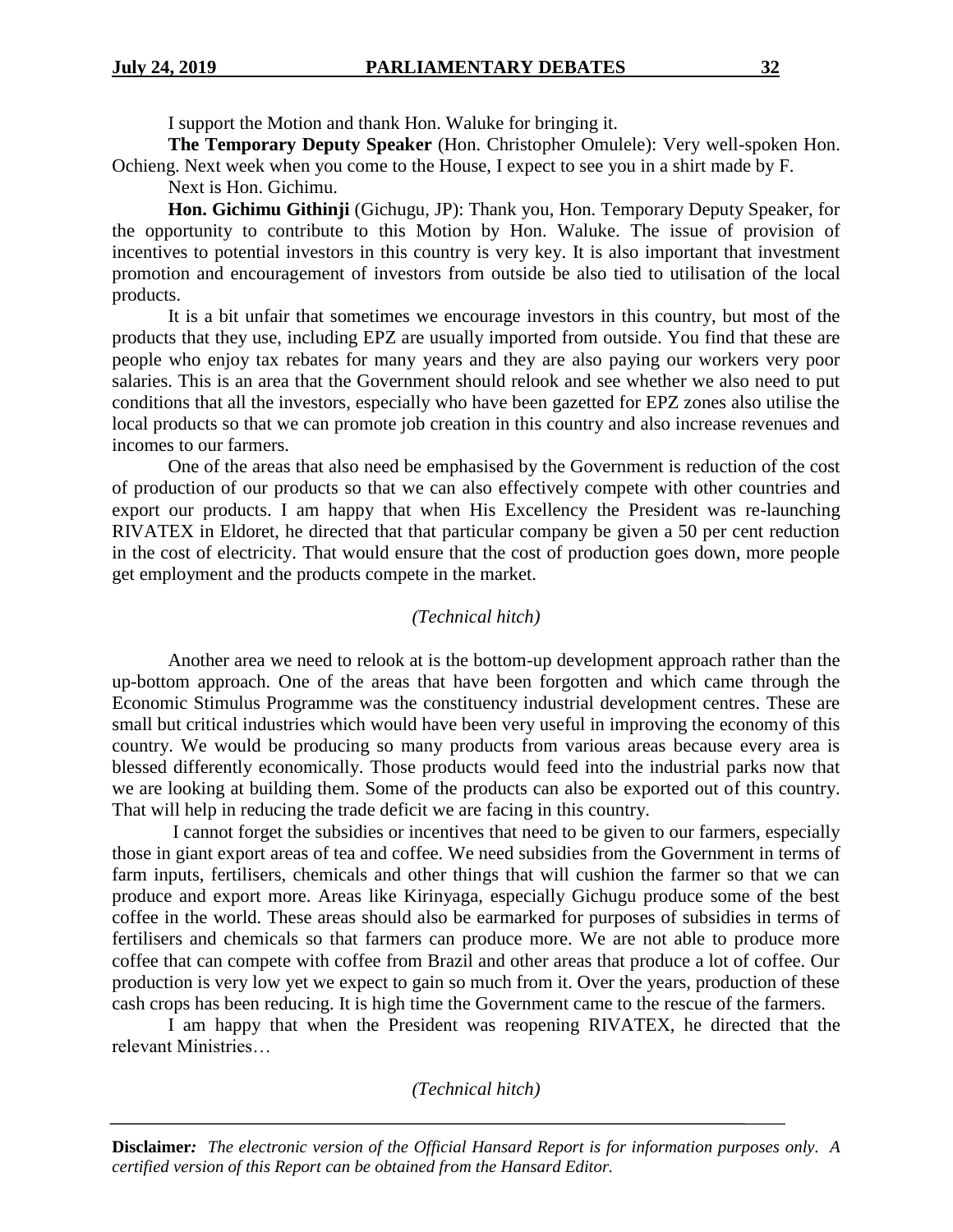A lot of research has been done on BT cotton, especially in areas like Mwea, the lower parts of Meru and other areas. If BT cotton can be introduced in place of the current indigenous cotton that has been produced in this country then it has been…

#### *(Technical hitch)*

That will also help in areas that produce cotton, like some parts of Western Kenya where there is a lot of cotton growing. It will also boost the income of the farmers and improve the economy. The economy is a broad subject. It is not just about looking at imports and exports. It is about creating employment for our people locally through high production of whatever commodity a certain area produces.

We also need a marketing strategy for our products. I do not know where the Export Promotion Council went to. It is a very vital institution that should be given a lot of support by the Government so that it can earmark where we need to export our products and come up with marketing strategies for our products.

Value addition is also key. We mostly produce commodities but when we add value to products in this country, we increase their competitiveness and the income that farmers may get from the products.

We also need to move from the traditional markets of our products. I am happy that the Government is also looking at larger markets like China, where there are more people. We also need to relook at tea. We have over-relied on exports to Egypt. It is high time we also looked at exports to other countries, like the USA. We also need to export commodities like coffee so that we enhance income.

With those many remarks, I support the Motion.

**The Temporary Deputy Speaker** (Hon. Christopher Omulele): Very well. Let us have Hon. Luyai Amisi, Member for Saboti.

**Hon. Caleb Luyai** (Saboti, ODM): Thank you, Hon. Temporary Deputy Speaker. I have been patiently waiting for this chance to support the Motion by my good friend, Hon. Waluke, which is at the centre of our survival as a nation and is key in terms of our sovereignty as a nation.

We must ask ourselves what we can do as a country to bridge this huge trade deficit that we are experiencing. At the centre of this, we should try and see how we can do export promotion in terms of Government-funded trade fairs, conferences and exhibitions. More often than not, we bump into foreign trade fairs in major town centres of our country. I do not know if we experience the same outside the country. We have economic attaches in most of the missions abroad. I do not know if we have been able to look into that. Most of our local exporters do not have the capacity to hold such trade fairs internationally. The Government needs to chip in and support our local exporters in promoting them in terms of trade fairs, exhibitions and Government-funded conferences abroad as entities so that we showcase what we have as a country.

Hon. Temporary Deputy Speaker, lately, we have been grappling with the issue of maize importation. I wonder why the Cabinet Secretary for Agriculture would be preoccupied with supporting and promoting international commodity importers and commercial entities. The CS for Agriculture should be a friend of farmers. We cannot be talking about maize farmers and other farmers when their produce is rotting in various granaries across the country and the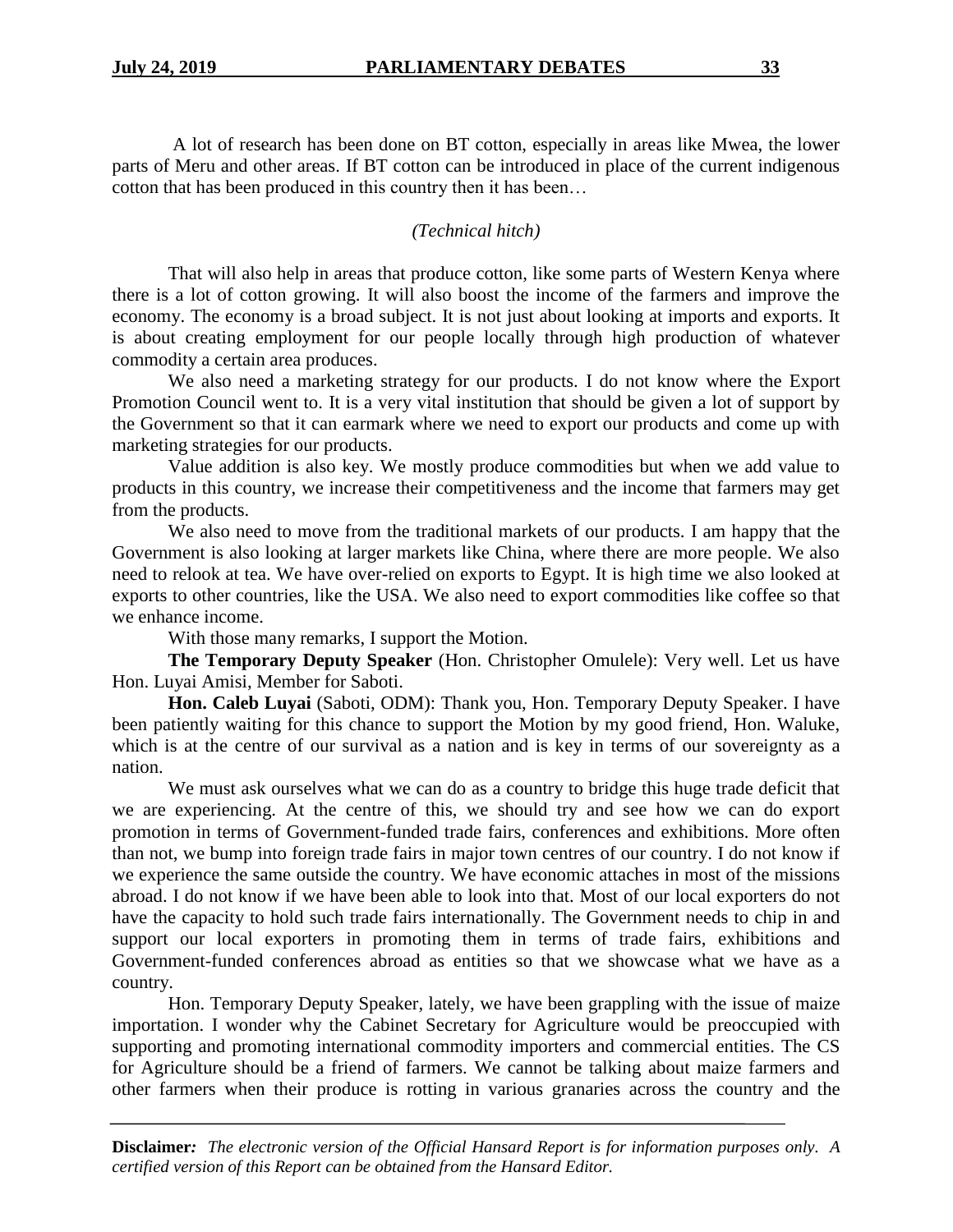Ministry is focused on importation of maize. The Ministry should focus on how to promote our maize farmers so that we do not import maize while we have a lot in various stores across the country. We are ready to pay a premium on importing maize but we are not ready to pay the same premium to our farmers. We are not promoting our farmers but we are focused on promoting foreign entities at the expense of our struggling farmers.

The Cabinet Secretary for Agriculture, Livestock and Fisheries should also be preoccupied with trying to regularise our land issues. Most of our fertile land is now full of real estates. They have mushroomed, for example, in Kiambu County which was known for coffee farming. If you visit that County, you will see a lot of real estates. We have other land, for example in Trans Nzoia County, where people have come and fragmented it into smaller units.

**The Temporary Deputy Speaker** (Hon. Christopher Omulele): Hon. Luyai, without interrupting you, unfortunately, time has caught up with you. It is time for the Mover to be called upon to reply. I will allow you to contribute for one or two minutes so that you wind up and then we have Hon. Waluke to reply.

**Hon. Caleb Luyai** (Saboti, ODM): Thank you, Hon. Temporary Deputy Speaker. The CS for Agriculture, Livestock and Fisheries needs to focus more on our land and its use because we have had misplaced priorities on how we are developing our land that is fertile and conducive for agricultural activities. That land is being used for real estate. We need to have a policy that will regulate land use in this country, so that we also promote and safeguard our agriculture as a key economic sector of our nation. We have been talking about other countries that we were at par with like Singapore and South Korea. We also need to look at the potential of our country not only in terms of the natural resources that we have but also in terms of our talents. We have brain drain. How do we tap into our Kenyans who go abroad and sell their potential in terms of their talents? We have those who play soccer. We had the World Cup recently and the winner which was the French team comprised mostly of Africans. We also need to look at a potential of a nation and how to safeguard our talents in areas of education.

The countries which we talk about like Singapore have invested heavily in education and scientific research.

## *(Technical hitch)*

That is why we have countries which are performing better than us and yet we were at par with them. They have invested in other areas like education and scientific research which we, as a nation, has ignored.

I beg to support the Motion.

**The Temporary Deputy Speaker** (Hon. Christopher Omulele): The Member for Muhoroni, what is out of order?

**Hon. Onyango Oyoo** (Muhoroni, ODM): Hon. Temporary Deputy Speaker, your seat is that of power. We thought you gave the Member the consideration to contribute for one minute but the Member was contributing to this Motion like it was on real time. I was reminding you that Members are defying you quietly and undermining your authority.

**The Temporary Deputy Speaker** (Hon. Christopher Omulele): Hon. Oyoo, I cannot hear you clearly.

**Hon. Onyango Oyoo** (Muhoroni, ODM): I am saying that you gave a consideration of one minute extension to the Member, who has just sat down, but you forgot and he began contributing as if it was his real time.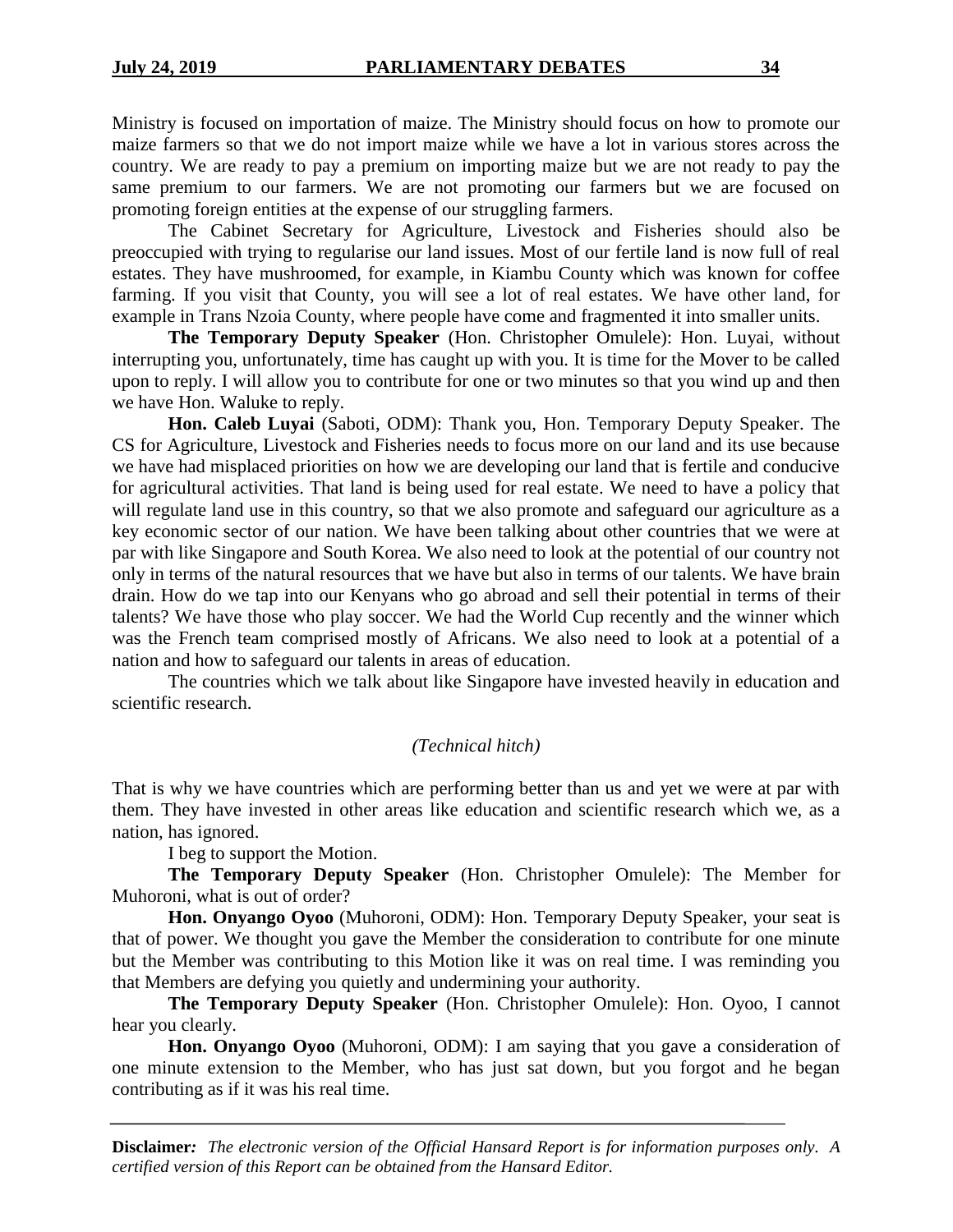## *(Laughter)*

**The Temporary Deputy Speaker** (Hon. Christopher Omulele): Very well. You caught the favour of the Speaker but it is all well. Hon. Members, there is a lot of interest in this Motion. Hon. Waluke, it is your time to reply and as per our customs and ways of doing things, you have a choice. You may wish to donate some time to some of these Members. The Floor is yours to reply.

**Hon. John Waluke** (Sirisia, JP): Thank you, Hon. Temporary Deputy Speaker. Before I reply, I have my few colleagues here like Oyoo who want to contribute. I will give Hon. Oyoo two minutes; Hon. David Mboni, the Member for Kitui Rural, three minutes; Hon. Hulufo two minutes and Hon. (Dr.) one minute.

Thank you, Hon. Temporary Deputy Speaker.

**The Temporary Deputy Speaker** (Hon. Christopher Omulele): Which Hon. (Dr.) is that? Is it Hon. (Dr.) Oundo?

**Hon. John Waluke** (Sirisia, JP): Yes.

**The Temporary Deputy Speaker** (Hon. Christopher Omulele): Very well.

**Hon. Onyango Oyoo** (Muhoroni, ODM): Thank you very much, Hon. Temporary Deputy Speaker. I also want to extend my appreciation to my good friend, Hon. Waluke, for considering me. I am very grateful to him because this is a very serious Motion. He was very busy badmouthing senior people in this society but by coming up with a very good Motion, I support him. I had an opportunity to travel outside lately. I want to thank the Hon. Speaker. I went to Botswana and together with other Members, we convinced the President to come and visit us. You realise what serious people who think seriously can do to push forward the economy of their country.

Botswana officials came here for benchmarking and they implemented what they saw here. Today, apart from mining which is their major income earner, meat processing in Botswana is a major financing venture. We want to thank them. Singapore and Malaysia have been mentioned here. They are countries which our founding father, Mzee Jomo Kenyatta, loaned some little money in thousands of dollars. Every view that has been expressed here should go on record. The Committee which is tasked with implementation must follow up the Motions we pass here and make sure that the policies that are in good Motions like this one by Hon. Waluke are implemented to the letter. That is the only way we can improve the economy of this country.

Otherwise, I want to thank Hon. Waluke very much for bringing this Motion. I urge the relevant committee which is tasked with implementation to ensure that once we pass it, it is implemented.

**The Temporary Deputy Speaker** (Hon. Christopher Omulele): Hon. Mboni, you have the Floor.

**Hon. David Mboni** (Kitui Rural, CCU): Thank you very much, Hon. Temporary Deputy Speaker and Hon. Waluke for giving me the few minutes to contribute to this Motion.

In 2017, the Government launched a National Trade Policy which was aimed at enhancing export growth through value addition in export oriented manufacturing and justification to fully exploit the export opportunity in emerging markets. At the same time, the Trade Remedies Act was also enacted to address unfair trade practices from imports which have negative impact to our industries resulting to wide trade deficit.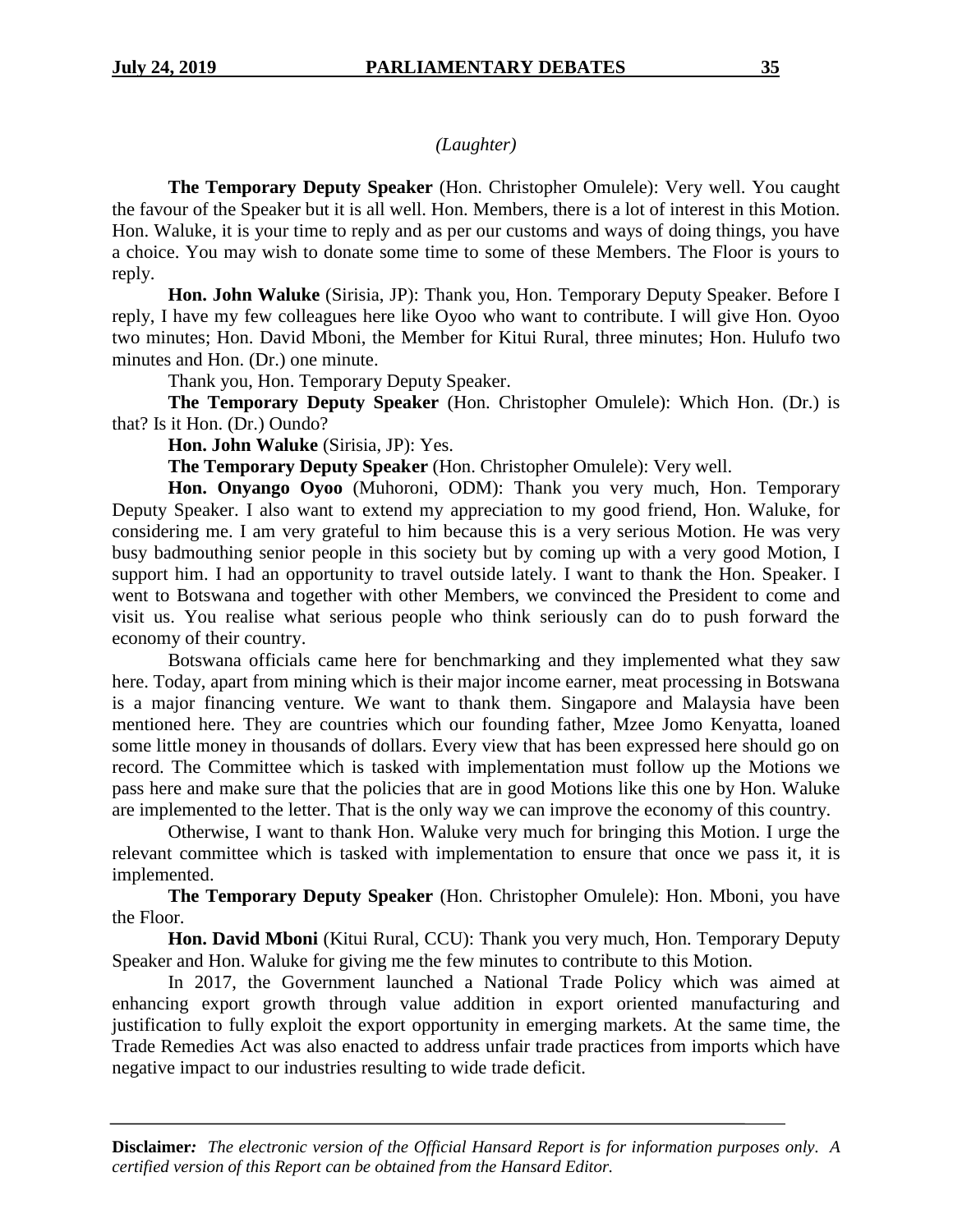A trade strategy was launched three weeks ago. If you look at all this, you will realise that they are trying to address our trade deficits. Last year, our trade deficit was Kshs1.1billion. Our balance of payments moved from a positive of Kshs16.9 billion to Kshs103 billion negative. This means that we are creating demand and employment in other countries and denying our country demand and employment. We need to really work on this so that we can see our country develop. One measure we need to do is to move from traditional exports like tea, coffee and *miraa* to minerals. We need to explore our minerals. This country does not lack minerals. We have a lot of oil in Turkana and other areas. We also have limestone and iron ore in Kitui and other areas. In fact, data on titanium shows that presently we export Kshs16 billion worth of titanium yet it is a mineral we started exporting recently. So, we need to focus on minerals so that we can earn from their sale.

We also need to move from our traditional markets to emerging ones. We have markets in Asia, Brazil, Russia, India and China. We need to think about our neighbour Ethiopia. It is a very big market of over 60 million people. We need to fast-track the Lamu Port, South Sudan Ethiopia Transport (LAPSSET) project. We need a pipeline from Turkana to Lamu to export the oil. We also need a railway from Nairobi to Moyale to export our manufactured goods to Ethiopia.

**The Temporary Deputy Speaker** (Hon. Christopher Omulele): Hon. Mboni, you only had three minutes. I know you have a lot to say, but, unfortunately, time has caught up with you. Hon. Hulufo, you have two minutes.

**Hon. Hassan Hulufo** (Isiolo North, KPP): Thank you, Hon. Temporary Deputy Speaker. I also thank the Mover for donating part of his time.

I support the Motion and the amendment on the aspect of providing incentives to pastoralists and fisherfolk. We need to ask ourselves why we have a huge trade deficit. We do not export in large quantities and probably what we export does not earn us enough because it is raw materials rather than finished products.

I would like to focus on the livestock sector specifically on the leather sub-sector. Agriculture contributes 26 per cent to the GDP. Therefore, if we have to bridge the gap, we must invest in value addition of agricultural products: crop, livestock, fish and so on. In the Big Four Agenda, we have value addition to leather as a key focus of manufacturing. Unfortunately, while this subsector focuses on the Big Four Agenda, as we speak today, the people I represent in this House, throw away hides and skins because they do not fetch good prices when they decide to sell them. This is despite the potential of leather to create 50,000 jobs and increasing earnings of between Kshs150 million to Kshs250 million. We need to make proper investments in this subsector. We need to borrow a leaf from Ethiopia, which strategically invested in the leather subsector in 2005. They now earn more than what they were earning at the beginning of the process of making the strategic investment, which was at 16 per cent. The shoes they produce are…

**The Temporary Deputy Speaker** (Hon. Christopher Omulele): Yes, Hon. Dr. Oundo.

**Hon. (Dr.) Wilberforce Oundo** (Funyula, ODM): Thank you, Hon. Temporary Deputy Speaker. I take this opportunity to sincerely thank Hon. Waluke, first, for giving me an opportunity to assist him in replying to the Motion, and more importantly for bringing these issues we probably talk about off-record to be ventilated on the Floor of the House. I assure him that as Members of the Departmental Committee on Trade, Industry and Co-operatives, we will mainstream the discussions with the relevant Ministry so that we see how much we can do to actualise the many policies that have been put in place to support and facilitate trade in the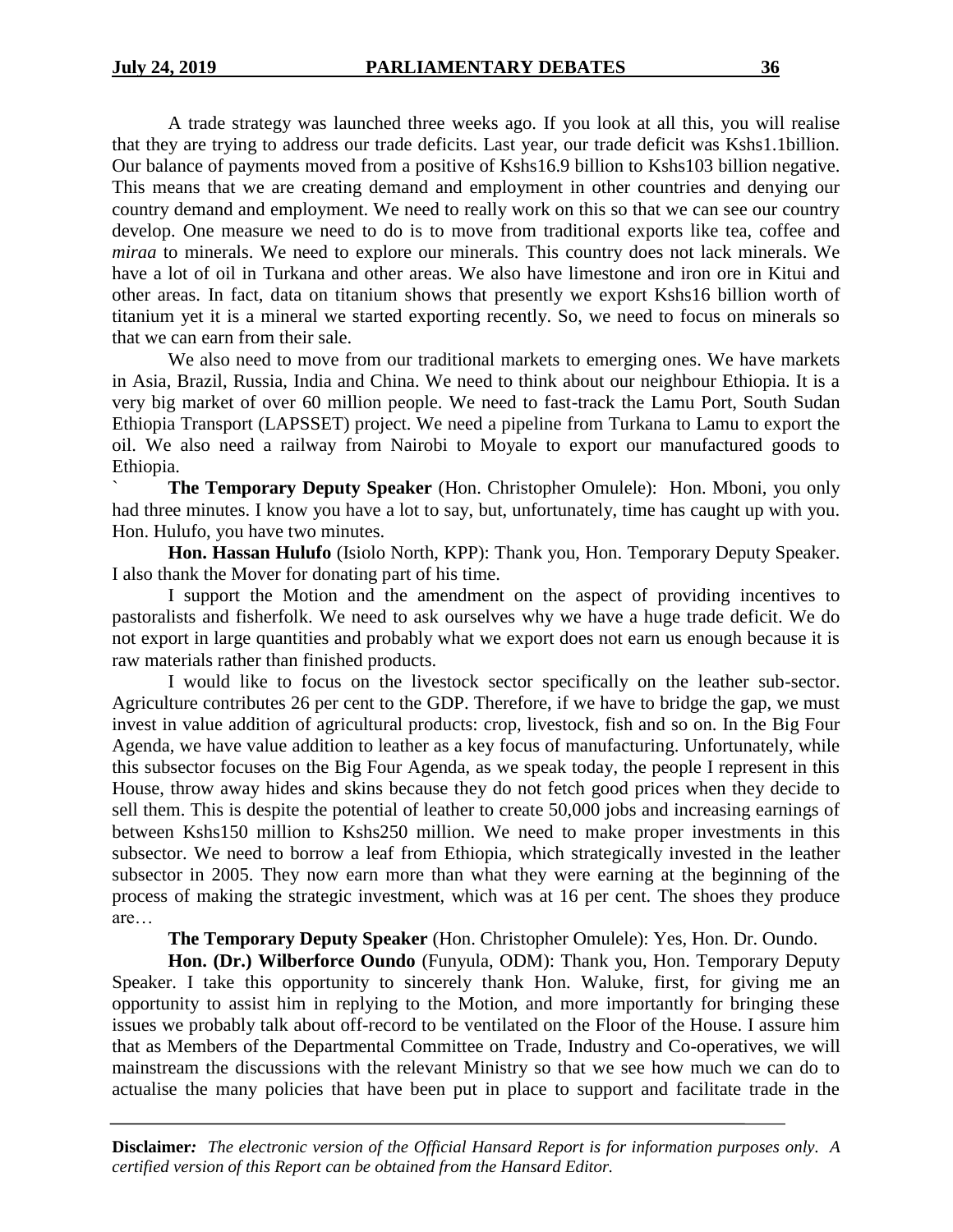country. I also want to assure him that the Committee will seriously interrogate the growing trade deficit among our key trading partners to find out where exactly the problem lies. But from my position as the Member of Parliament for Funyula, I recall, with nostalgia, that many years back we used to trade with Uganda. We used to export finished products to Uganda and they would bring us raw materials. The tide has changed and it is now the other way round. We must find out when the rain started beating us.

Thank you, Hon. Temporary Deputy Speaker.

**The Temporary Deputy Speaker** (Hon. Christopher Omulele): Hon. Waluke, you have only two minutes.

**Hon. John Waluke** (Sirisia, JP): Thank you, Hon. Temporary Deputy Speaker. I thank all the Members who have contributed to the Motion. I am sorry for those who came late. There will be another time.

The Government should stop cheap imports like furniture that are brought into this country. I am always proud of the furniture in this august House from top to bottom. When people visit, they always ask where the materials came from. These are local materials. The furniture was made by the Kenya Prisons and the Kenya National Youth Service. So, the Government should support institutions such as these ones to avoid importing furniture and save a lot of money. The Government should also support the *Jua Kali* sector because it employs many youths. It should also reduce the cost of raw materials.

It is important for the nation and the House to note that Kenya will not be able to re-pay its foreign debts if the issue of trade deficit is not addressed properly and balanced.

I thank the Government and the President for trying to revive industries like KICOMI, RIVATEX and Malaba/Malakisi Ginnery which collapsed many years ago.

Hon. Temporary Deputy Speaker, pursuant to the provisions of Standing Order No.33 (3), I beg that you defer putting the Question until another time due to lack of quorum.

I thank you, the Clerk's Office and everybody else who contributed to and supported the Motion. I beg to reply.

**The Temporary Deputy Speaker** (Hon. Christopher Omulele): Well done, Hon. Waluke. Members who have participated in the Motion have done well too.

I accede to your request that the Question be put next time the matter is set up in the Order Paper. I, therefore, direct we move to the next business.

*(Putting of the Question deferred)*

## **BILLS**

## *Second Readings*

#### THE NATIONAL HOSPITAL INSURANCE FUND (AMENDMENT) BILL

**The Temporary Deputy Speaker** (Hon. Christopher Omulele): Hon. Wangwe had requested that this Order be deferred. I, therefore, direct that the business be deferred to such a time it will be set up for consideration.

## *(Bill deferred)*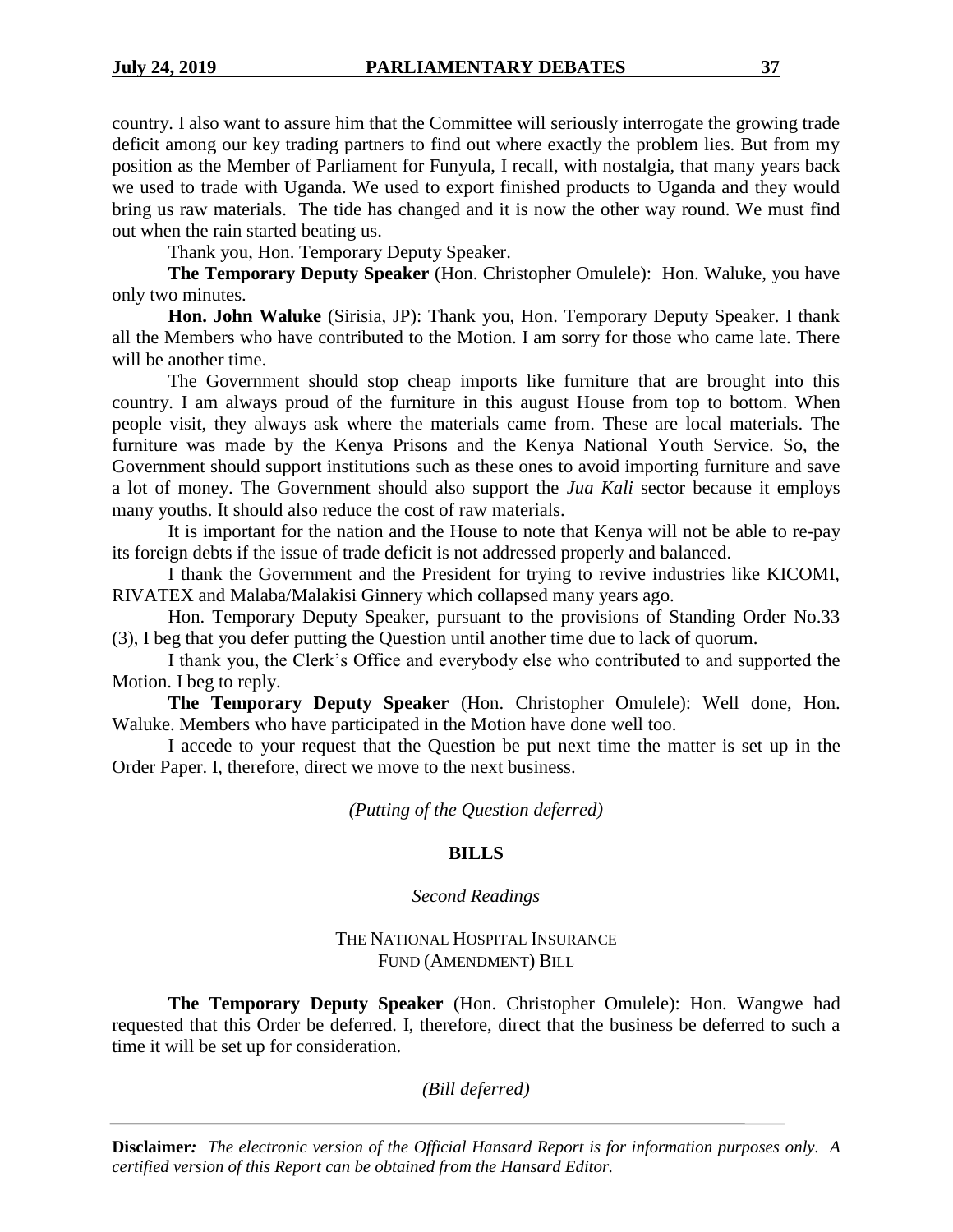Next Order!

## THE ANTI-CORRUPTION AND ECONOMIC CRIMES (AMENDMENT) BILL

**The Temporary Deputy Speaker** (Hon. Christopher Omulele): Hon. Ndindi Nyoro, you have the Floor.

**Hon. Ndindi Nyoro** (Kiharu, JP): Hon. Temporary Deputy Speaker, I beg to move that the Anti-Corruption and Economics Crimes (Amendment) Bill, (National Assembly Bill No.6 of 2019) be now read a Second Time.

I introduce the Bill as an amendment to our Anti-Corruption and Economics Crimes Act. I propose to amend Section 48. Currently, in our laws on the fight against corruption, there is a threshold of the penalty in terms of fine and imprisonment. My Bill seeks to increase the penalties. Currently in the Act, the prescribed penalty is that a person convicted of an anticorruption and economic crime offence is liable to a fine not exceeding Kshs1 million or imprisonment for a term not exceeding 10 years. My Bill seeks to increase the penalty. Instead of a fine not exceeding Kshs1 million, we are amending to a fine not less than Kshs1 million. As for imprisonment for a term not exceeding 10 years, we are opening that to not less than 10 years. As you could have noted, our country currently is grappling with these crimes which hurt our economy in a great manner.

As you know, corruption is two sided: the supply side and the demand side. Therefore, what my Bill seeks to do is to instill a bit of fear in those who may wish, think or contemplate tampering with public resources. Our country is very rich. We are a country with a lot of resources. I think our country can survive very well on surplus without borrowing any money from outside. Since you are also a Kenyan, and I am sure you see things, most of the public resources end up in private pockets without rendering any service to the taxpayers and the Kenyan people, who actually work very hard. It is on this basis that it is upon us, as leaders, to streamline how we spend public resources in a manner that gives utility to the people who should actually enjoy public resources.

On the issue of demand and supply, most of the corruption in our country happens through procurement. It is two-pronged in terms of procurement because there is the contractor and the public officer who awards a tender through a procurement process. Most of the demand for corruption comes from public officials. We have very many gifted business people in this country, but for you to do business with the Government you have to oil some hands. It is upon us, first of all, to curtail corruption on the demand side, because we will have dealt with the majority of corruption cases in our country.

There are two propositions in the fight against corruption in any country. One seeks to appeal to the patriotism of the people of the country, and especially public officers. This has worked in various jurisdictions especially where people actually love their country. In our country we are so mechanical that everyone minds their own business. Therefore, in a country like ours we have to appeal to the other area, which is to instill fear in those people who would imagine engaging in corruption and economic crimes. I am borrowing this from several countries.

In Singapore around 1986, there was a Minister in charge of Housing, Teh Cheang who was appointed by the then Prime Minister, Lee Kuan Yew to oversee the housing project in Singapore, a country that is now enjoying over 90 per cent home ownership. That Minister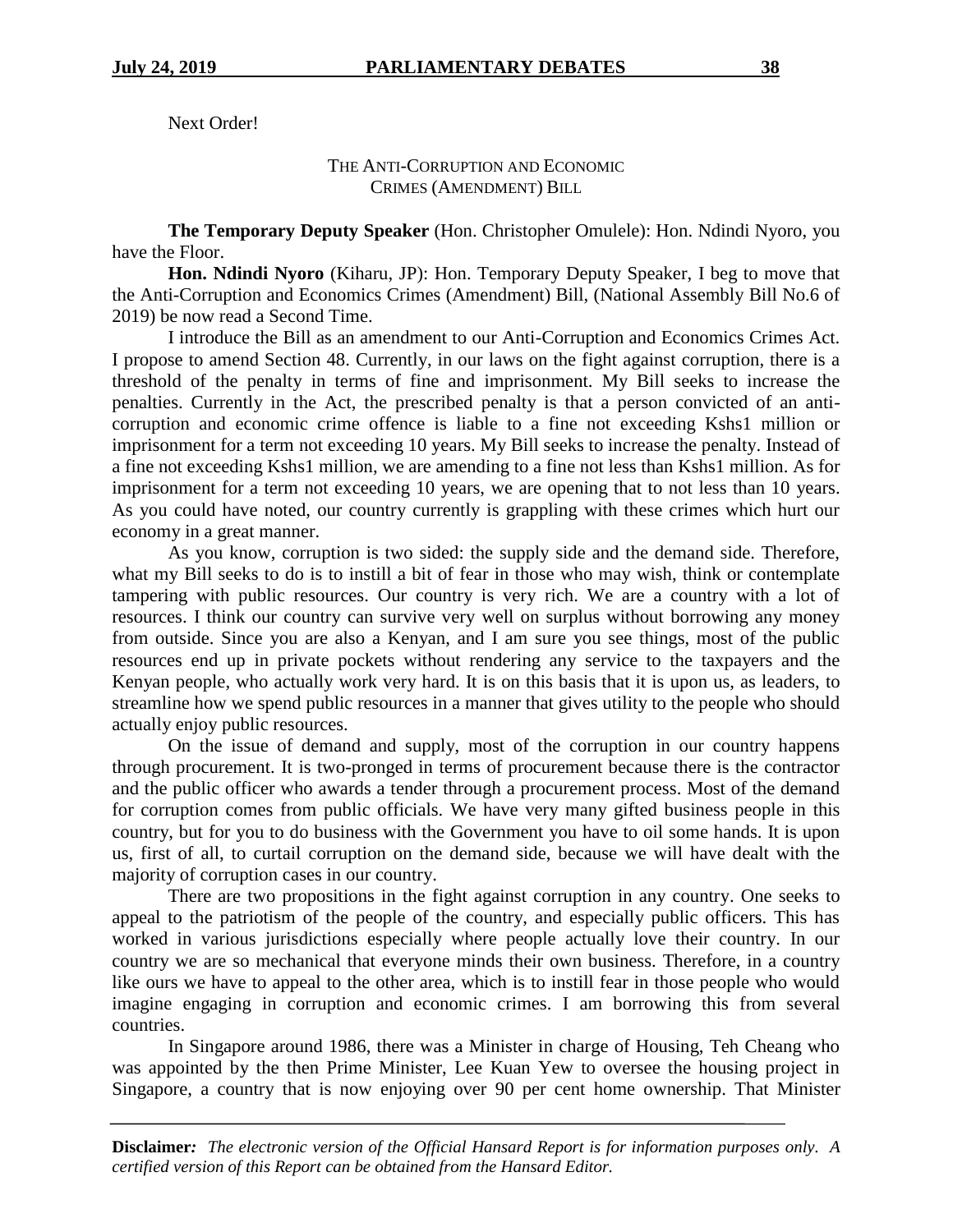engaged in collecting bribes from around 1982 to around 1983 to the tune of US\$1 million. The Singaporean equivalent of the EACC started going for the Minister. Since he was the friend of the Prime Minister, he started reaching out for help in a way of patronage. However, President Lee Kuan Yew told him to, first, finish the business with the equivalent of the EACC of Singapore and then look for him afterwards. That Minister could not stand the embarrassment that came about with that kind of grave matter. Therefore, the gentleman committed suicide for embarrassing the Government of Lee Kuan Yew. As we all know, such a thing cannot happen in our country.

In this country, instead of committing suicide, people who engage in those kinds of crimes are promoted to higher offices by either the populace or the governance system. It is, therefore, upon us to engage with each other on the issue of strengthening the penalty with the aim of instilling fear to people who would like to engage in these kinds of crimes.

There are countries which have done very well in terms of combating corruption, especially by enhancing the penalties for such offences. Members may be aware that the immediate former President – who is a daughter of the founding President of South Korea, Ms. Park – is currently serving a jail term of 25 years for engaging in corruption activities of less magnitude than what we see happening in our country. I am just citing examples of some countries that have gone the route I am proposing. Also, some years back, people who were engaged in corruption in China were shot in public and their families were made to pay for the cost of the bullets. The countries I am citing have realised positive results from enhancement of penalties for corruption offences.

Hon. Temporary Deputy Speaker, as we contemplate enhancing the penalties for corruption offences, we have to look at the genesis of corruption itself. This is because it happens even in Kenya. A lot of corruption happens on the basis of patronage and on the basis of clientelism. What I mean is that much of the corruption that happens in Kenya is a result of people misusing the offices they occupy. Several economic scenarios have shown that there is a clear correlation between a weak state and prevalence of corruption.

There is a direct correlation between the existence of a very weak bureaucracy and the level of corruption in a country. We need to strengthen the bureaucracy that is charged with the fight against corruption. Such institutions cannot be strong if they are not independent enough. Patronage and clientelism is perpetuated by the people with power. Therefore, even as we debate this matter, going forward, we need to look at the issue of strengthening our bureaucracy holistically. The Office of the Director of Public Prosecutions (DPP), the Ethics and Anti-Corruption Commission (EACC) and the Director of Criminal Investigations (DCI) have to rise to the occasion and purpose to be independent so that even as we come up with stiffer penalties, the conveyor belt of corruption can be clean and independent enough so that such penalties can only be meted out to people who deserve them – the people who engage in stealing public resources.

We also have to throw the ball to the Judiciary. This is because we can streamline all the other areas...

**The Temporary Deputy Speaker** (Hon. Christopher Omulele): Hon. Ndindi, you have been caught up by time. You have a balance of 20 minutes in moving your Motion. The Bill itself will have a balance of three hours 20 minutes when it is set down for consideration again.